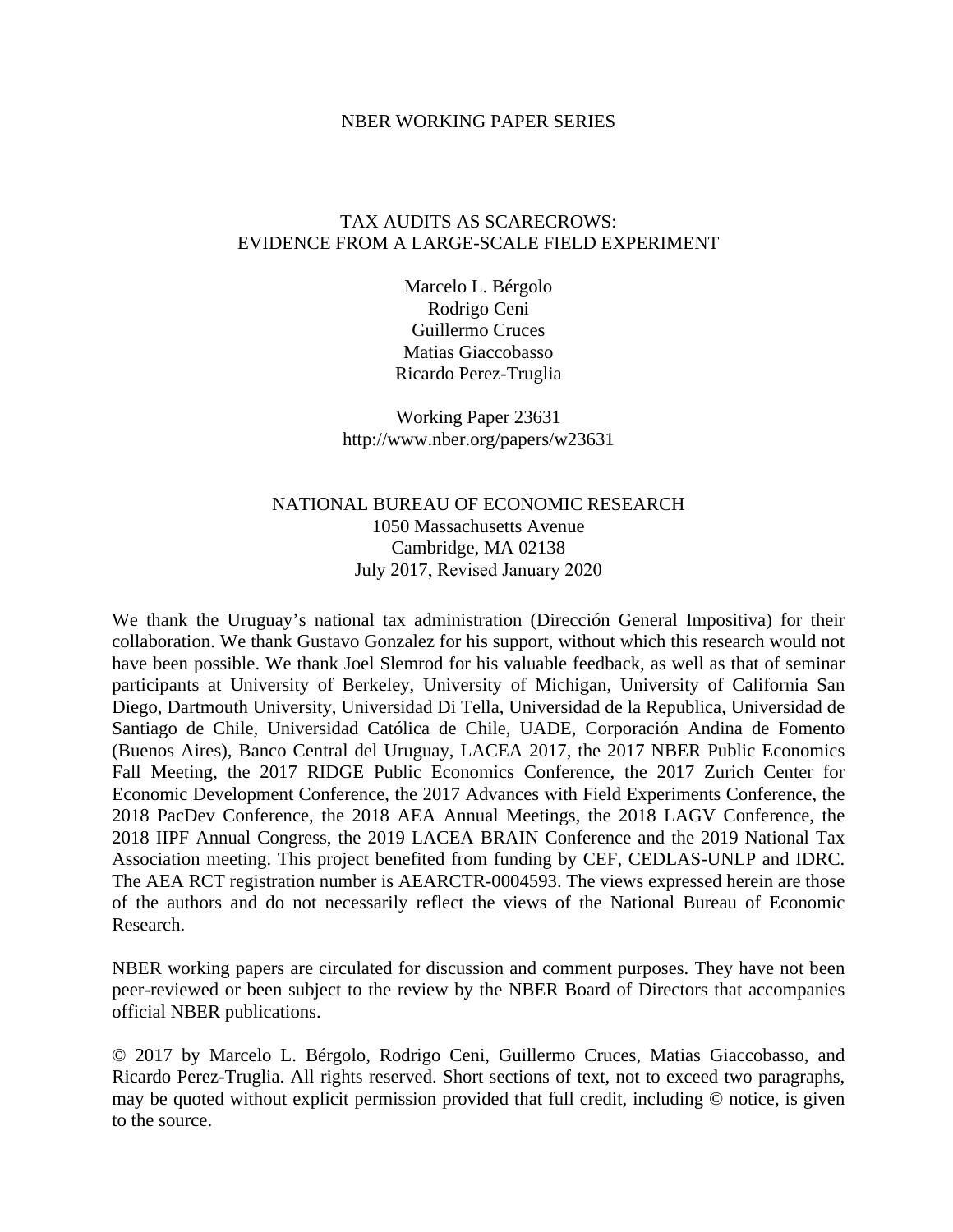Tax Audits as Scarecrows: Evidence from a Large-Scale Field Experiment Marcelo L. Bérgolo, Rodrigo Ceni, Guillermo Cruces, Matias Giaccobasso, and Ricardo Perez-Truglia NBER Working Paper No. 23631 July 2017, Revised January 2020 JEL No. C93,H26,K42

#### **ABSTRACT**

The canonical model of Allingham and Sandmo (1972) predicts that firms evade taxes by optimally trading off between the costs and benefits of evasion. However, there is no direct evidence that firms react to audits in this way. We conducted a large-scale field experiment in collaboration with Uruguay's tax authority to address this question. We sent letters to 20,440 small- and medium-sized firms that collectively paid more than 200 million dollars in taxes per year. Our letters provided exogenous yet nondeceptive signals about key inputs for their evasion decisions, such as audit probabilities and penalty rates. We measured the effect of these signals on their subsequent perceptions about the auditing process, based on survey data, as well as on the actual taxes paid, based on administrative data. We find that providing information about audits had a significant effect on tax compliance but in a manner that was inconsistent with Allingham and Sandmo (1972). Our findings are consistent with an alternative model, risk-asfeelings, in which messages about audits generate fear and induce probability neglect. According to this model, audits may deter tax evasion in the same way that scarecrows frighten off birds.

Marcelo L. Bérgolo Instituto de Economia (IECON) Universidad de La Republica 1926 Gonzalo Ramirez Montevideo, Uruguay mbergolo@iecon.ccee.edu.uy

Rodrigo Ceni Instituto de Economia (IECON) Universidad de La Republica 1375 Joaquin Requena Montevideo, Uruguay rceni@iecon.ccee.edu.uy

Guillermo Cruces CEDLAS Univesidad Nacional de La Plata Calle 6 entre 47 y 48 La Plata, Argentina gcruces@cedlas.org

Matias Giaccobasso Anderson School of Management - UCLA 110 Westwood Plaza, C 3.10 Los Angeles, CA 90077 mgiaccobasso@ad.ucla.edu

Ricardo Perez-Truglia Anderson School of Management University of California, Los Angeles 110 Westwood Plaza Los Angeles, CA 90095 and NBER ricardo.truglia@anderson.ucla.edu

An online appendix is available at http://www.nber.org/data-appendix/w23631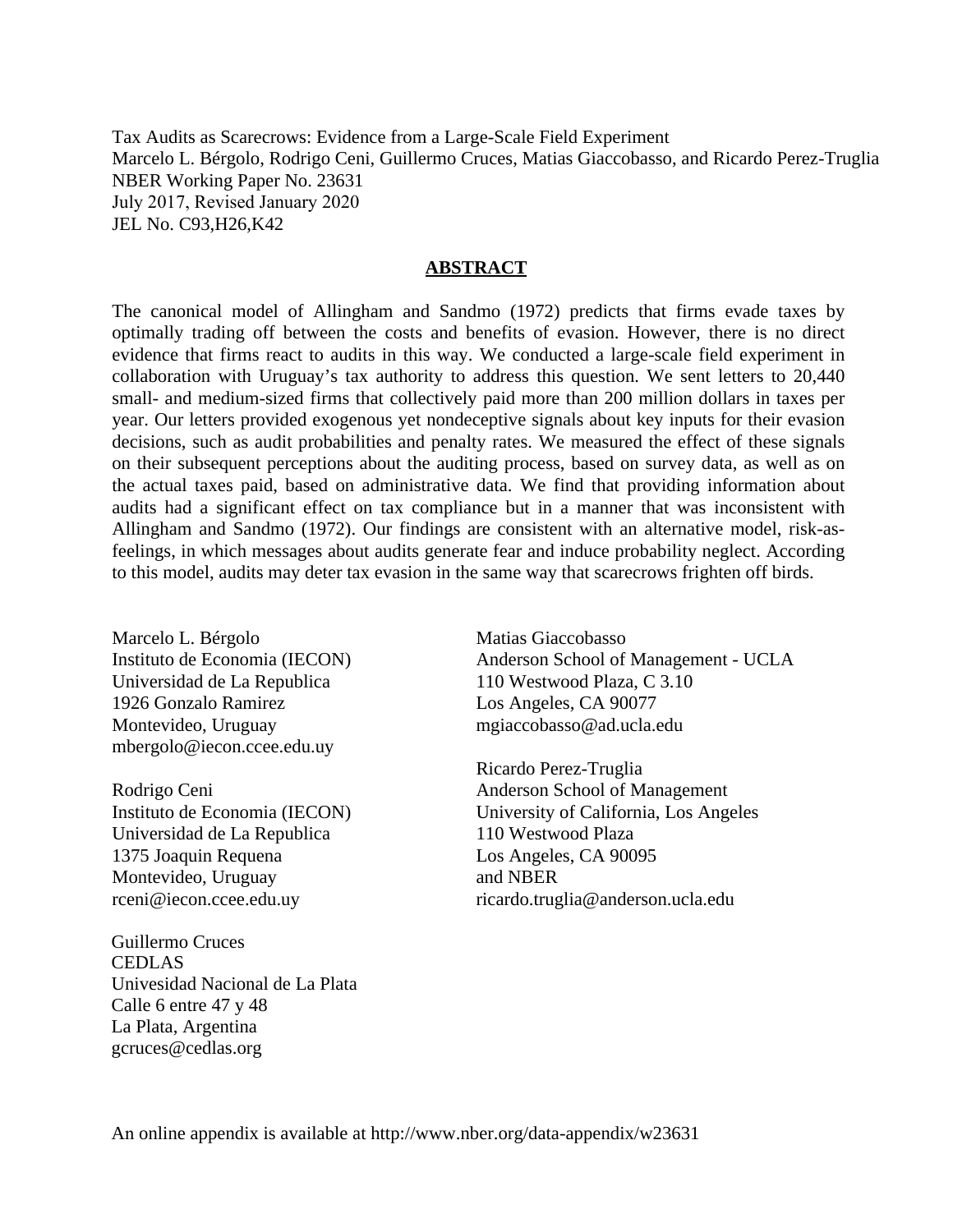### **1 Introduction**

Tax audits have been standard tools of most tax administrations throughout history. Audits increase tax revenues directly, because firms caught evading must pay taxes on the hidden income and corresponding penalties. However, with the exception of large taxpayers, these direct revenues are insufficient to make audits cost-effective. Audits play a central role in the deterrence paradigm of tax evasion: the threat of being audited in the future, of being caught evading and having to pay penalties deters firms from evading taxes in the present.

Audits may be useful to foster tax compliance, but there is no direct evidence on how firms react to them. The Allingham and Sandmo (1972) model (hereafter, *A&S*) is the canonical model of tax evasion in economics. This model is an application of Becker (1968), in which selfish individuals choose whether to engage in criminal activities based on the trade-off between expected costs and benefits. In *A&S*, firms choose the optimal amount of income to hide from the tax authority so that the marginal benefits (i.e., the lower tax burden) equal the marginal costs (i.e., the penalties if caught). Whether firms in the real world react to audits in a calculated manner, as in *A&S*, is still a source of debate (Alm et al., 1992; Dhami and al Nowaihi, 2007; Luttmer and Singhal, 2014; Slemrod, 2018). In this study, we provide direct tests of the  $A\mathscr{C}S$  model based on a high-stakes, large-scale field experiment.

We study a context in which taxpayers should care about the threat of being audited: small- and medium-sized firms in Uruguay that are subject to the Value Added Tax (VAT). Tax agencies can sometimes use third-party reporting to automatically detect and rectify tax evasion regardless of whether the taxpayer is audited or not, thus making the audit threat irrelevant. For instance, the U.S. Internal Revenues Service uses their electronic records to compare the wage amount reported by an individual to the amount reported by the individual's employer. This algorithm automatically rectifies the discrepancies in reporting and sends a notification to the taxpayer with the updated tax amount to be paid. Because the evasion will be caught through the third-party reporting regardless of whether the individual is audited or not, taxpayers should not care about the threat of being audited in such a context (Kleven et al., 2011). On the contrary, in our context of VAT in a developing country, such automatic cross-checking and rectification does not exist. The VAT paper trail, which consists of non-electronic invoices, can only be scrutinized in the event of an audit.<sup>1</sup> Thus, tax authorities must still rely heavily on the threat of audits to discourage VAT evasion (Gomez-Sabaini and Jimenez, 2012; Bergman and Nevarez, 2006).

<sup>&</sup>lt;sup>1</sup>While the VAT requires a paper trail, which is a form of third-party reporting, this paper trail is subject to significant limitations. Most important, there is no simple algorithm to detect tax evasion automatically. Second, the paper trail breaks down when reaching the consumer (Naritomi, 2019). Third, firms can also collude with each other to tamper with the paper trail (Pomeranz, 2015).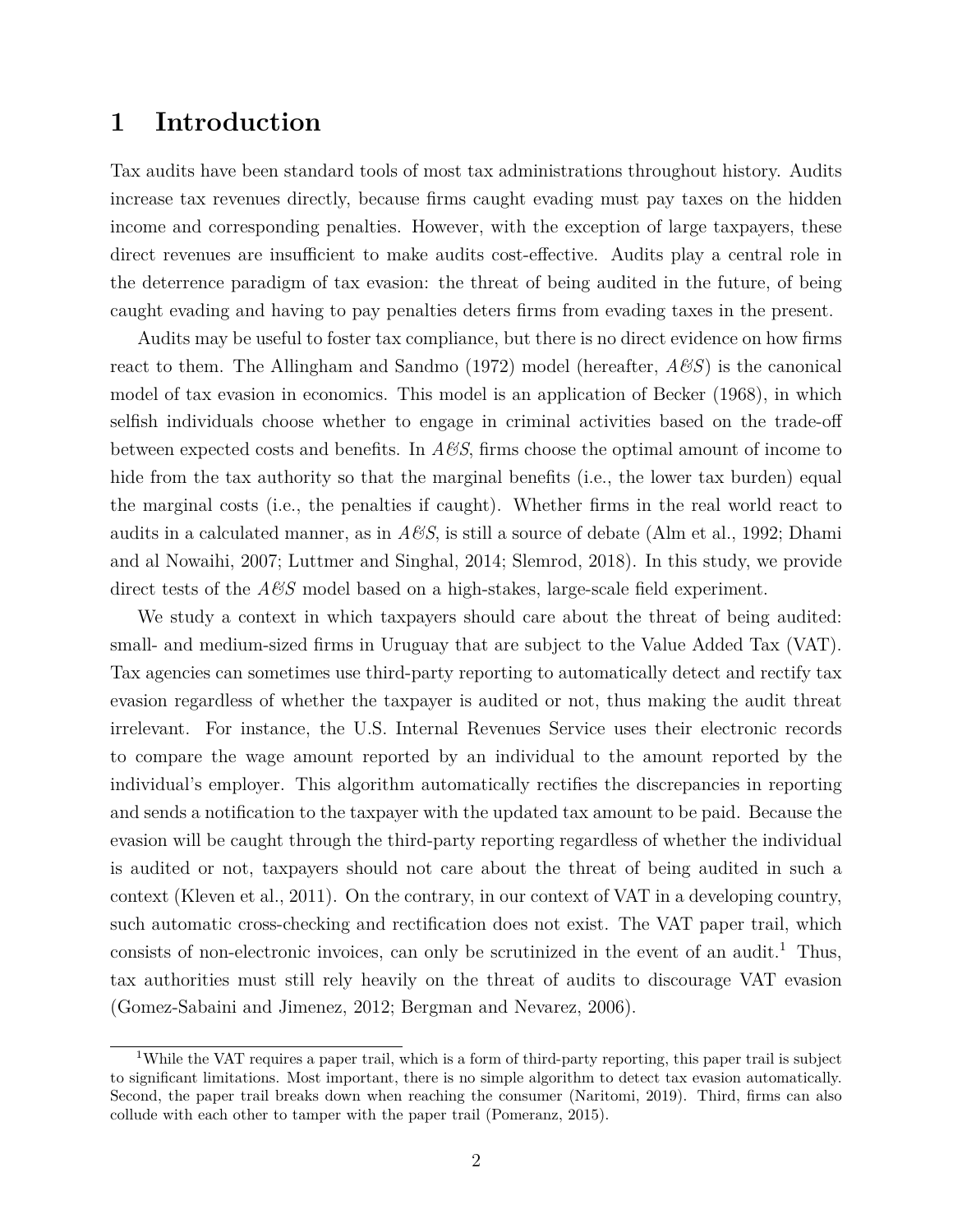We collaborated with Uruguay's Internal Revenue Service (from hereon, referred to as IRS) to conduct a natural field experiment with a sample of 20,440 small- and mediumsized firms that are subject to the VAT. For our study, the IRS mailed four different types of letters with information about audits to the owners of each of these firms.<sup>2</sup> Some of the information contained in each of these letters was randomly assigned, with the goal of testing predictions of *A&S*. Using IRS administrative records, we measured the subsequent effects of the information contained in the letters on the firms' compliance with the VAT and other tax liabilities in the following year. Additionally, we collaborated with the IRS to conduct a post-mailing survey to capture the effect of this information on these firms' subsequent perceptions about audits.

The first part of the experimental design, following the seminal work by Slemrod et al. (2001), measures how informing taxpayers about tax enforcement affects their tax compliance. Firms were randomized into four different letter types: *baseline*, *audit-statistics*, *audit-endogeneity*, and *public-goods*. The *baseline* letter type included brief and generic tax information that the IRS often includes in its communications with firms. The *audit-statistics* letter type was identical to the *baseline* letter, with additional information about the probability of being audited and the penalty rate, based on tax administration statistics. The relevant hypothesis is that adding the *audit-statistics* message to the *baseline* letter will deter tax evasion and thus increase post-treatment tax payments. We also can compare the effects of this *audit-statistics* message with the effects of other types of messages. The *auditendogeneity* letter provides information about a different feature of the auditing process. The *audit-endogeneity* letter was identical to the *baseline* letter, with an additional message about how evading taxes increases the probability of being audited. The last letter type was designed to provide a benchmark for a message that might increase tax compliance but does not involve tax audits. The *public-goods* letter was identical to the *baseline* letter, with an additional message describing the social costs from evasion: a set of public goods that could be provided if tax evasion was lower.

The first part of the results show that, consistent with Slemrod et al. (2001) and the subsequent literature, informing firms about tax enforcement increases their tax compliance. We find that adding the *audit-statistics* message to the *baseline* letter increases tax payments by about 6.3%. This effect is economically large: the estimated average VAT evasion rate in Uruguay is 26% (Gomez-Sabaini and Jimenez, 2012), meaning that the 6.3% increase equates to a 24% reduction in VAT evasion. This effect also is highly statistically significant and robust to a number of checks, such as alternative specifications and event-study falsification

<sup>&</sup>lt;sup>2</sup>Throughout the paper, for simplicity, we refer to firms' perceptions and behavior as a shorthand for firms' owners or managers perceptions and behavior.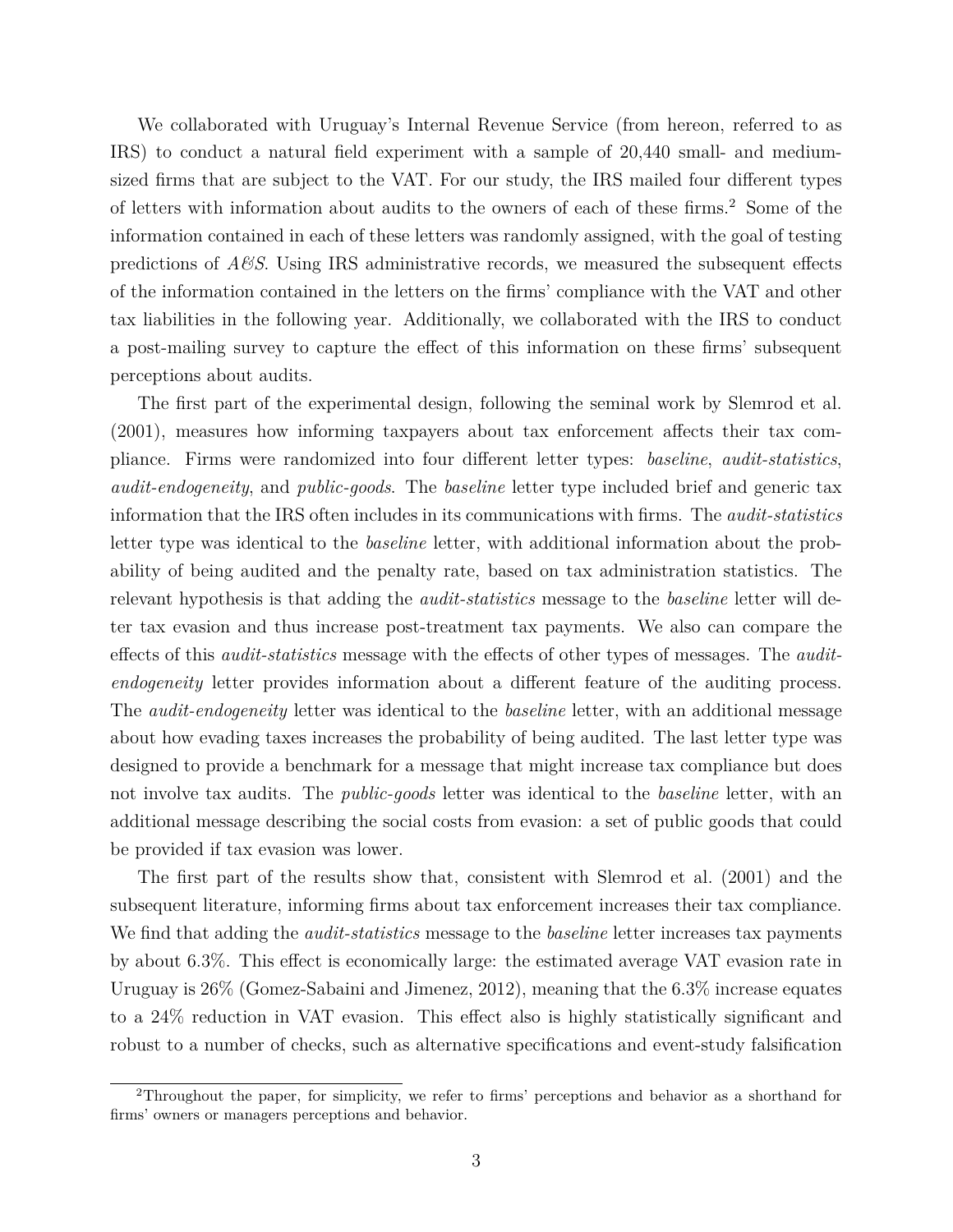tests. The other message related to audits, *audit-endogeneity*, also significantly increased tax compliance by about 7.4%. This effect is statistically indistinguishable from the 6.3% effect of the *audit-statistics* message and robust. In comparison, the *public-goods* message had a smaller effect (4.3%) and was statistically insignificant in the main specification. Its effect was even smaller in magnitude, and statistically insignificant, in the alternative specifications.

The main goal of this experiment was not to demonstrate that firms react to information about audits but to understand why they react. More precisely, the second and most important part of the experimental design tests the hypothesis that firms react to information about audits as predicted by *A&S*. We provide two tests of *A&S*. The first exploits survey data on perceptions about audits. If the *audit-statistics* letter increased average compliance, to be consistent with  $A\mathscr{B}S$ , it must be true that this message increased the perceived probability of being audited or the perceived penalty rate. To test this hypothesis, we designed a survey, to be sent months after the firms received the *audit-statistics* and *audit-endogeneity* letters, which elicited perceptions about the probability of being audited and the penalty rate.

The second test of *A&S* is based on heterogeneity in the signals provided in the letters. We included exogenous, non-deceptive variation in the information about audit probabilities and penalty rates in the *audit-statistics* letter. To generate this information, we computed the average probabilities and penalty rates using a series of random samples of 50 firms. This sample size was small enough to introduce non-trivial sampling variation in the average probabilities and fines shown to the subjects. That is, a given firm could receive a letter saying that the audit probability is 8%, 10%, or 15%, depending on the sample of similar firms chosen for that particular letter. These random variations in probabilities and penalties shown to the firms allow us to test whether, as predicted by *A&S*, firms evade less when they face higher audit probabilities and higher penalty rates.

As a complement to the *audit-statistics* treatment arm, we designed a separate treatment arm that created exogenous variation in expected audit probabilities in a more direct way. The *audit-threat* letter type was sent to a separate sample of firms that were pre-selected by the IRS for auditing. We randomly divided this set of firms into two groups, one with a 25% probability of being audited and the other with a 50% probability. The *audit-threat* letter informed firms of the audit probability that was assigned to them. Again, we can test whether, as predicted by *A&S*, firms evade less when they face a higher audit probability.

The second part of the results suggests that the effects of the *audit-statistics* letter are not consistent with *A&S*. The results for the first test, based on the survey data, indicate that the *audit-statistics* message reduced the perceived probability of being audited. According to *A&S*, a reduction in the perceived probability of being audited should have reduced tax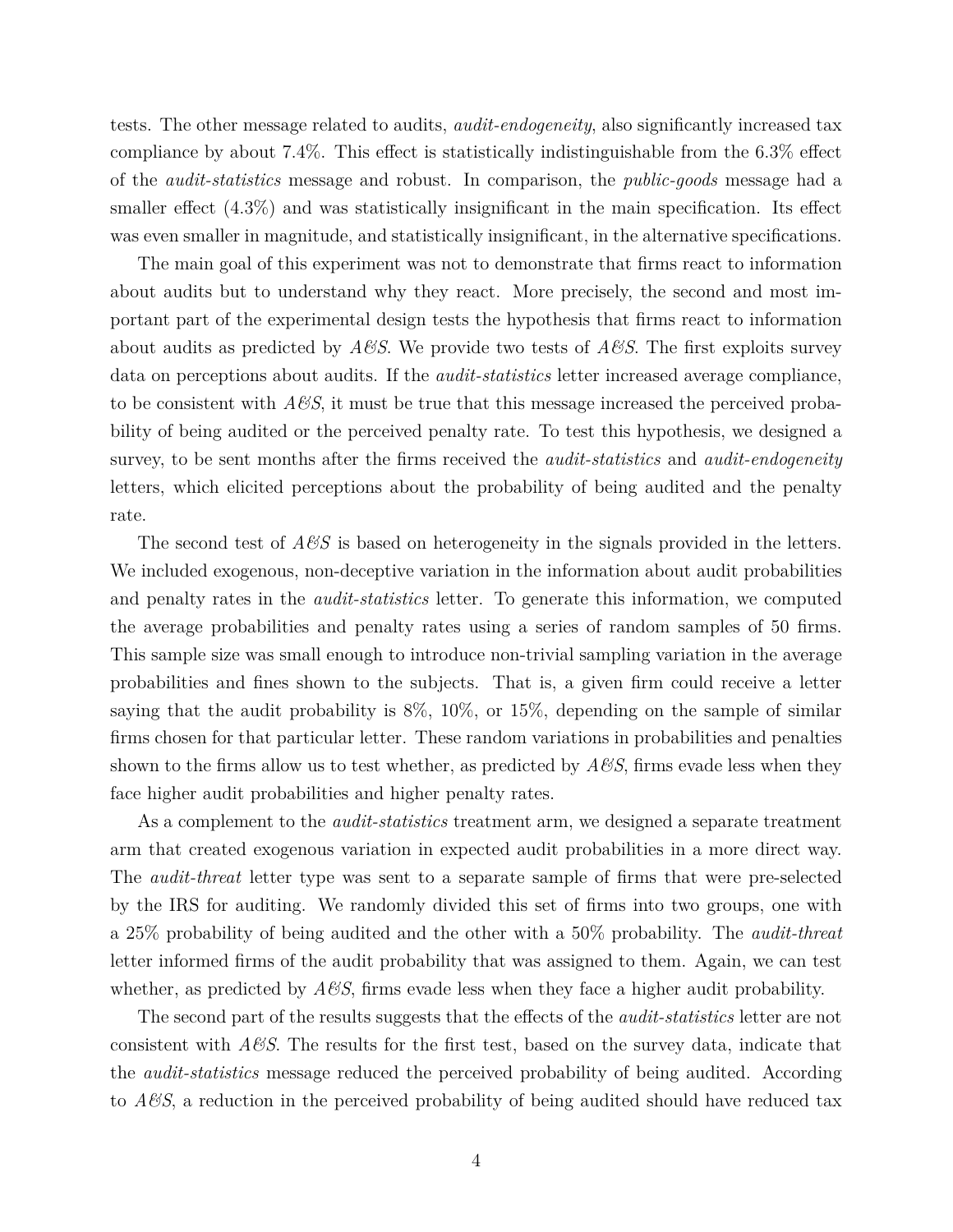compliance. On the contrary, we find that the *audit-statistics* message increased average compliance.

The second test shows that, contrary to the *A&S* prediction, the effect of the *auditstatistics* message does not change with the signals of audit probability and penalty rates included in the letter. The estimated elasticity of tax compliance, with respect to audit probabilities and penalty rates, is close to zero and precisely estimated. We find qualitatively and quantitatively similar effects between the *audit-statistics* and *audit-threat* treatment arms. Moreover, we compare our experimental estimates to the results from calibrations of *A&S*. We reject the null hypothesis of *A&S*, even under conservative assumptions about how much firms learned from the *audit-statistics* message. These results suggest probability neglect  $-$  i.e., that firms react to similarly to the threat of being audited regardless of the actual probability of that happening or the penalties involved.<sup>3</sup>

In sum, we find that informing firms about tax audits increased their tax compliance but this reaction to the information was inconsistent with the optimal reaction predicted by *A&S*. On average firms reduced, rather than increased, their perceived probability of being audited. And firms did not react more when facing a higher probability of being audited or a higher penalty rate. These results suggest that firms may comply with taxes because of the threat of being audited but not necessarily in the optimal fashion of *A&S*.

This leaves open the question of which alternative model best explains the firms' reactions to audits. Models of salience (Chetty et al., 2009) and prospect theory (Kahneman and Tversky, 1979) can explain some but not all findings. Instead, our preferred interpretation is based on the model of risk-as-feelings (Loewenstein et al., 2001). The models used for choice under risk are typically cognitive; that is, people make decisions using some type of expectation-based calculus. The risk-as-feelings model proposes that responses to fearsome situations may differ substantially from cognitive evaluations of the same risks. When fear is involved, the responses to risks are quick, automatic, and intuitive and thus neglect the underlying probabilities (Sunstein, 2003; Zeckhauser and Sunstein, 2010). This model of risk-as-feelings can reconcile all of our key findings. Moreover, we present anecdotal and survey evidence indicating that fear of being audited does indeed play a significant role in tax compliance. We also discuss policy implications for increasing tax capacity.

Our study relates to various strands of literature. First, it belongs to a recent but growing literature that uses field experiments in partnership with tax authorities to study the decisions of individuals to pay taxes. In a seminal contribution, Slemrod et al. (2001) showed that, for a

<sup>&</sup>lt;sup>3</sup>We offer an additional test of  $A\mathcal{B}S$ , which exploits heterogeneity by prior beliefs. According to  $A\mathcal{B}S$ , the compliance effect of a given signal about audit probability should depend on the firm's prior belief about that probability. We test this hypothesis using a proxy for the prior belief based on the firms' pre-treatment exposure to audits. The results from this test are also suggestive of probability neglect.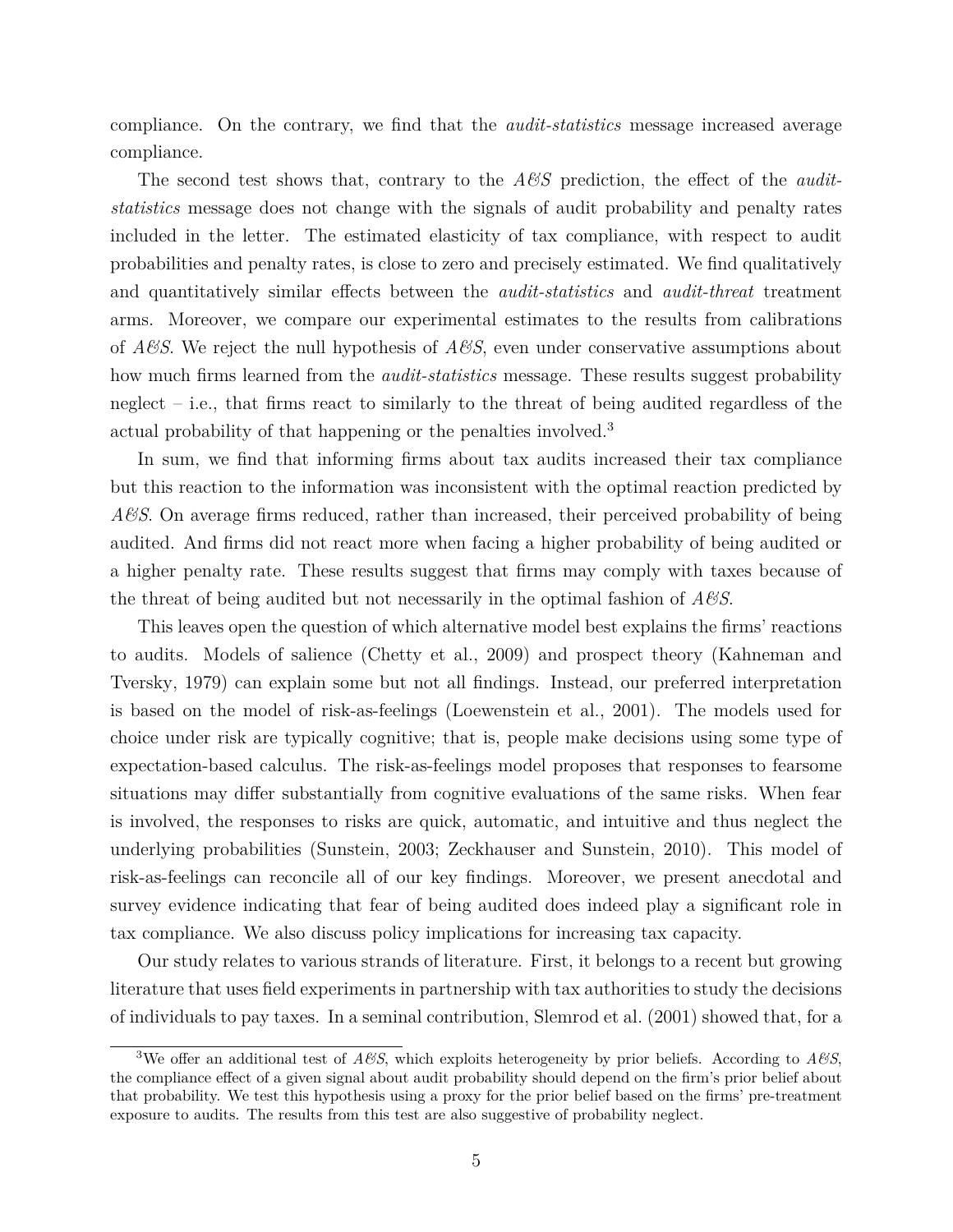sample of U.S. self-employed individuals, those who were randomly assigned to receive a letter from the Minnesota Department of Revenue with an enforcement message reported higher income in their tax returns. Similar messages about tax enforcement have been shown to have positive effects on tax compliance in other contexts (for recent reviews, see Pomeranz and Vila-Belda, 2018; Slemrod, 2018; Alm, 2019).<sup>4</sup> One standard interpretation in this literature is that taxpayers react to the information about tax enforcement tools and, in line with *A&S*, reduce their evasion to re-optimize their behavior. However, there is no direct evidence in favor or against this interpretation. Our contribution is to fill this gap in the literature.

This paper is closely related to a group of studies testing the predictions of *A&S* in a laboratory setting. For example, Alm et al. (1992) conducted a laboratory experiment in which undergraduate students play a tax evasion game. Subjects can hide income from the experimenter, but some subjects are randomly selected to be audited and, if caught evading, must pay a penalty. The authors show that tax compliance in the game increases significantly with audit and penalty rates, but these effects are economically small and smaller than those predicted by optimizing behavior in the context of *A&S*. The laboratory experiment setting of Alm et al. (1992) and similar studies have several advantages, such as full control over the rules of the game and freedom in the selection of the model parameters. However, these laboratory experiments have two main limitations. First, the subjects are typically undergraduate students playing the tax game for the first time and with no prior experience paying taxes in the real world. In contrast, subjects in our field experiment are experienced firm owners who have been registered with the tax agency, and thus paying taxes, for an average of 15 years. Second, subjects from laboratory experiments typically pay taxes in the game amounting to less than USD 10. In contrast, subjects in our field experiment paid on average USD 11,800 per year, which is in the same order of magnitude as the country's GDP per capita.<sup>5</sup> We contribute to this literature in two ways. First, we show that  $A\mathscr{C}S$ does not fare substantially better in a natural context with experienced subjects and high stakes. Second, we show that audit threats may still be useful for the tax agency even if the individuals do not react optimally to them.

Our findings also contribute to the more general debate about the determinants of tax compliance. One of the main puzzles in the literature is that evasion rates seem too low, given the low detection probabilities and penalty rates, especially among smaller firms and self-employed individuals (Luttmer and Singhal, 2014). One traditional explanation for this

<sup>4</sup>The following are some examples: Slemrod et al. (2001); Kleven et al. (2011); Fellner et al. (2013); Pomeranz (2015); Castro and Scartascini (2015); Dwenger et al. (2016); Perez-Truglia and Troiano (2018).

<sup>&</sup>lt;sup>5</sup>More specifically, in the 12 months before our experiment firms in our sample paid an average of USD 7,770 in VAT and USD 4,070 in other taxes. In comparison, the GDP per capita in Uruguay was about USD 15,000 in 2015.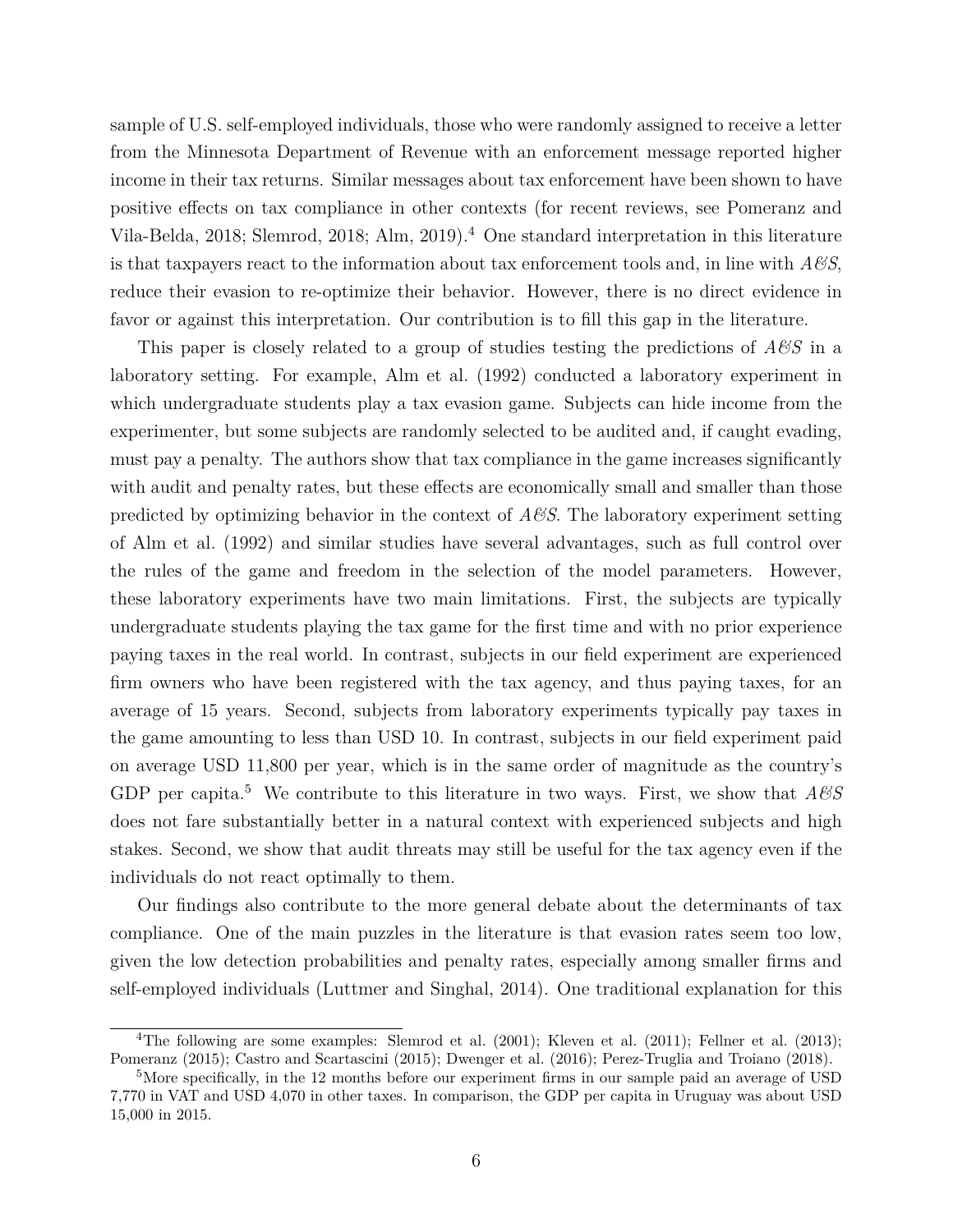puzzle is based on tax morale: firms and individuals do not evade taxes because they feel morally obliged to comply (Luttmer and Singhal, 2014). Our evidence suggests an alternative explanation for the puzzle: due to the emotional nature of the decision, taxpayers overreact to the threat of audits. In other words, audits may scare taxpayers into compliance in the same way that scarecrows scare birds. Indeed, this interpretation can provide an explanation for the paradox that, despite the low audit probabilities and penalty rates, most taxpayers report the threat of audits to be a major reason why they report their taxable income truthfully (United States Internal Revenue Service, 2018).

Last, our study is also part of a recent but growing literature on behavioral biases among firms (DellaVigna and Gentzkow, 2017). We document two sources of profit-maximizing frictions. First, the fact that firm owners have biased beliefs about audit probabilities suggests the presence of information frictions. Second, the findings of probability neglect and the possibility of over-reaction to audits suggest the present of optimization frictions.

The paper is organized as follows. Section 2 discusses the experimental design. Section 3 presents the data sources and discusses the implementation of the field experiment. Section 4 presents the results on the average effect of the *audit-statistics* message, and Section 5 presents the two tests of *A&S*. Section 6 discusses the interpretation of the findings. The final section concludes.

### **2 Experimental Design**

Our experiment consisted of a mailing campaign from Uruguay's IRS with multiple treatment arms and sub-treatments. Rather than comparing firms that received a letter to firms that did not, all of our analyses are based on comparisons between firms that received letters with subtle variations in their content. We can thus control for the potential effects of simply receiving a letter from the tax authority, which might induce compliance on its own – for instance, as a reminder to pay taxes.

The letters consisted of a single sheet of paper with the name of the recipient in the header, the official letterhead of the IRS, and the scanned signature of the IRS General Director. These letters were folded, sealed in an envelope with the official letterhead of the IRS on the outside, and sent by certified mail, which guarantees direct delivery to the recipient, who must sign upon receipt.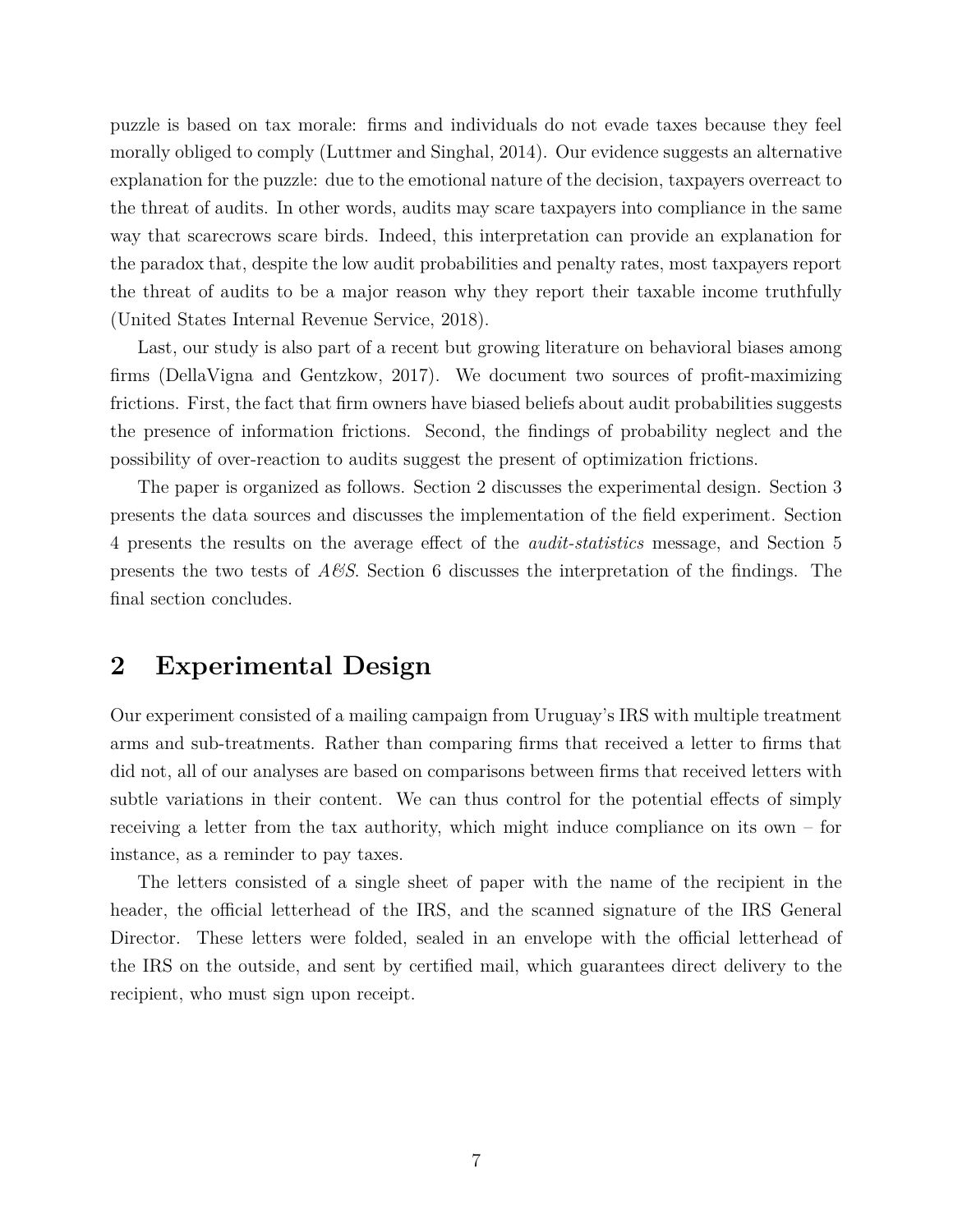### **2.1** *Baseline* **Letter**

The first type of letter is the *baseline* letter, a sample of which is provided in Appendix A.1. The *baseline* letter contained some information about the goals and responsibilities of the tax authority, which the IRS routinely includes in its communications with firms. It explained that the individual was randomly selected to receive this information, that the letter was for information purposes only, and that there was no need to reply or to provide any documentation to the IRS. The letters in the other treatment arms included the same text as in the *baseline* letter, but also included an additional paragraph, printed in a larger type size and in boldface.

### **2.2** *Audit-Statistics* **Letter**

In the *audit-statistics* letter type, we added a paragraph to the *baseline* letter that provided information about the audit probabilities and tax evasion penalty rates. According to the Allingham and Sandmo (1972) model, we expect risk-averse firms to be interested in this information, because it helps them optimize their evasion decisions and potentially increase their bottom line.<sup>6</sup> Furthermore, these figures should be particularly valuable in a context where information about audits is limited. For instance, it is easy to find online data about factors potentially relevant for firms' decision-making, such as prices, inflation and exchange rates. However, information about tax audit probabilities (and, to a lesser extent, actual penalties paid by evading firms) is much harder to come by. Tax authorities seem to prefer to conceal this information.

Appendix A.2 presents a sample of the *audit-statistics* letter type. The additional paragraph included information about audit probabilities (*p*) and penalty rates (*θ*) for a random sample of firms that were similar to the recipient, as follows:

"On the basis of historical information on similar businesses, there is a probability of *[p%]*that the tax returns you filed for this year will be audited in at least one of the coming three years. If, pursuant to that auditing, it is determined that tax evasion has occurred, you will be required to pay not only the amount previously unpaid, but also a fee of approximately  $\beta\%$  of that amount."

Note that we communicated the probability that firms will be audited in at least one of the three following years, because IRS experts stated that this was the relevant probability for firms' decision-making. Uruguay's tax law indicates that tax audits should cover the previous

 $6W$ e assume that firms in our sample are risk averse, which is plausible since we deal mainly with small and medium firms. However, *A&S* has been generalized to settings with risk-neutral agents (Reinganum and Wilde, 1985; Srinivasan, 1973).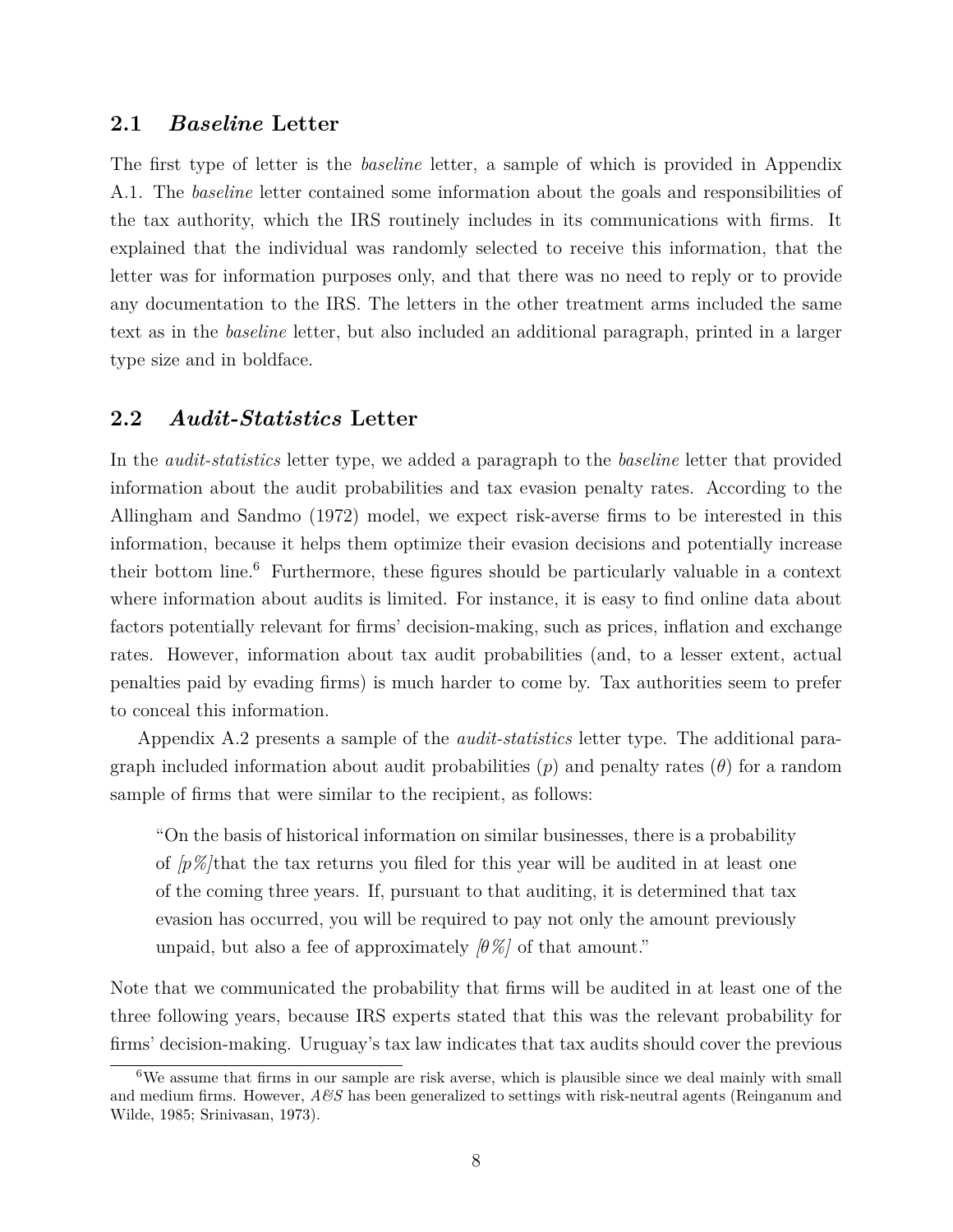three years of tax returns and, as a result, the probability that the current year's tax report will be audited is roughly equal to the probability that the firm will be audited at least once over the following three years.

In our sample, the average value of *p* is 11.7%, and the average value of  $\theta$  is 30.6%. Tax agencies in most countries do not publish data on the values of *p* and *θ*, which makes it difficult to compare the Uruguayan case to other contexts. In the United States, for which some comparable data are available, these two parameters are on the same order of magnitude: self-employed individuals face a *p* of 11.42% and a base  $\theta$  of 20%.<sup>7</sup>

The goal of this treatment arm was to generate exogenous variation in the firms' perceptions about audit probabilities and penalty rates. Because of legal considerations and other constraints, we could not assign different firms to different sets of information about these factors. We instead induced non-deceptive, exogenous variation in messages that may affect these perceptions by exploiting the sampling variation in statistics about audits and penalties.

More specifically, we divided the firms into five groups of "similar firms," corresponding to the five quintiles of total VAT payments in the fiscal year before our intervention. For each firm, we then drew a random sample of 50 other firms from the same quintile (i.e., similar firms), from which we computed the averages of *p* and *θ*. This randomization strategy generated 940 different combinations of  $p$  and  $\theta$ . These estimates of  $p$  and  $\theta$  were unbiased and consistent with the explanation given in a footnote that we included in the letter, thus information provided to recipients was nondeceptive. The footnote explained how we estimated the values of *p* and *θ*:

"Estimates are based on data from the 2011–2013 period for a group of firms with similar characteristics, for instance, in terms of total revenue. The probability of being audited was calculated as a percentage of audited firms in a random sub-sample of firms. The rate of the fee was estimated as an average of a random sub-sample of audits."

The values of *p* ranged from 2% to 25%, with an average of about 11.7%. The values of *θ* ranged from 15% to 68%, with an average of about 30.6%. Figure 1 presents the audit probability and penalty size distribution across five groups by firm size (one in each row) and the distribution of the generated within-group (i.e., VAT payment quintiles) parameters. The

<sup>7</sup>First, there is an annual probability of being audited of 2.1%, according to the ratio of returns examined for businesses with no income tax credit and with a reported income between USD 25,000 and 200,000 (Table 9a of IRS, 2014). Each audit covers the previous 3 to 6 years, which implies that the the probability that the current year's tax filing will be eventually audited ranges from 5.88% to 11.42%. Second, IRS usually imposes a basic penalty of  $\theta = 20\%$ , although the penalties can be higher in more severe cases.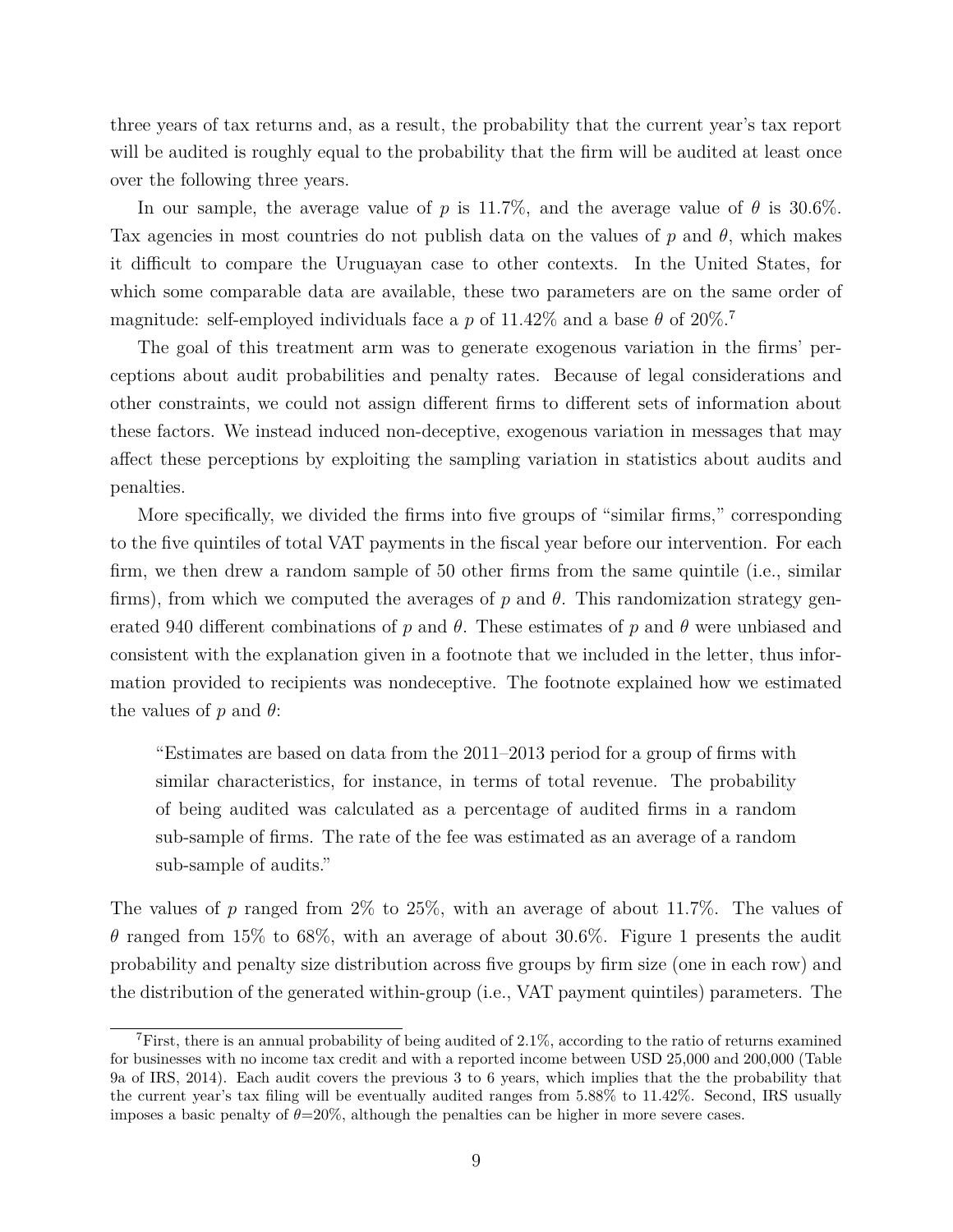vertical line denotes the average probability based on all members of the group. If we based our estimates of  $p$  and  $\theta$  included in the letter on the population of firms, every member of the group would have received the same signal (the vertical line). As we computed *p* and *θ* from samples of 50 firms, the sampling variation implies that different members of each group received different signals. For example, Figure 1.a.1. shows that in group 1, the average *p* for all group members is 8.1%, whereas the histogram depicts the different signals actually sent to firms within the group. These signals center around the average  $p$ , but they range from 2.5% to 20%. Note the differences in the vertical lines across groups: for firms in the first quintile, the average randomized  $p$  is  $8.1\%$ , and this value increases monotonically up to 13.4% for those in the top quintile. This means that a small share of the variation across subjects in the values of  $p$  and  $\theta$  included in the letter results from non-random variation across groups, whereas the within-group variation is fully due to random variation, which is an important factor for the following econometric model.<sup>8</sup>

### **2.3** *Audit-Threat* **Letter**

To complement the evidence from the *audit-statistics* sub-treatment, we implemented an alternative way of randomizing perceptions about audit probabilities using an audit-threat letter. We devised a treatment arm that randomly assigned firms to groups with different probabilities of being audited in the following year. A sample of the *audit-threat* letter is presented in A.3. The *audit-threat* letter was identical to the *baseline* letter, with the following additional paragraph:

"We would like to inform you that the business you represent is one of a group of firms pre-selected for auditing in 2016. A *[X%]* of the firms in that group will then be randomly selected for auditing."

This *audit-threat* treatment arm was applied to a separate experimental sample, a group of high-risk firms selected by the IRS audit department. The recipients of the *audit-threat* letter thus cannot be compared to those of the *baseline* letter. Instead, we randomly assigned the firms in this treatment arm to two groups, one with a probability of being audited in the following year of 25% (*X*=25%) and another with a probability of being audited twice as large (*X*=50%). These messages were non-deceptive: the IRS audit department provided a commitment that they would conduct audits according to these probabilities in the following year.

<sup>&</sup>lt;sup>8</sup>To measure the share of the variation that corresponds to the cluster size, we regress each parameter on the quintiles of VAT payments. Regressing *p* over pre-treatment VAT quintiles dummies results in  $R^2 = 0.118$ , while regressing  $\theta$  over the same dummies results in  $R^2 = 0.007$ .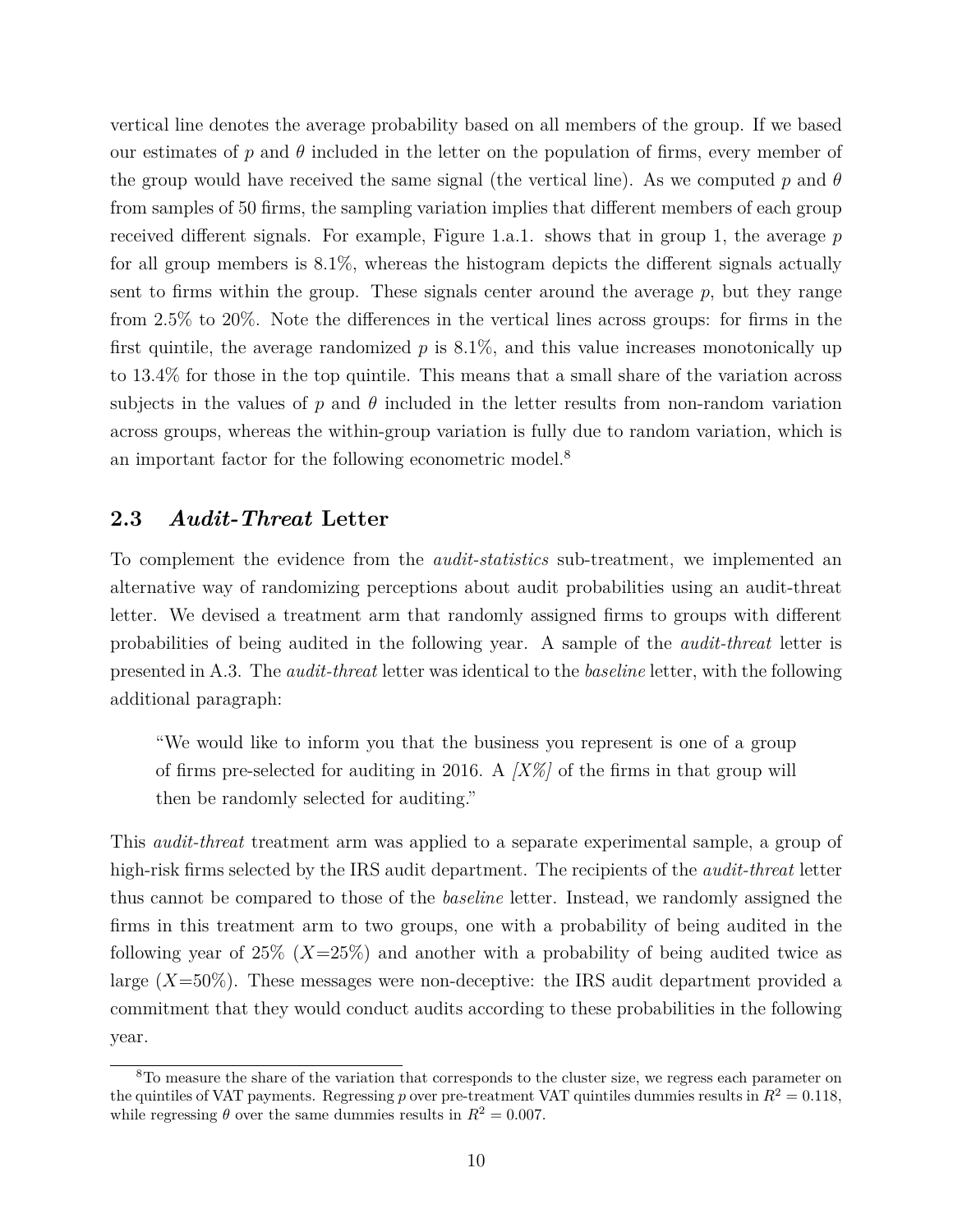### **2.4** *Audit-Endogeneity* **Letter**

The *audit-statistics* and *audit-threat* treatment arms conveyed quantitative information about audit probabilities and penalty rates. We also wanted to incorporate into our research design a message about a different aspect of the audit process. Most tax agencies, including Uruguay's, account for firm characteristics when deciding which ones to audit. They assign higher audit probabilities to firms with higher evasion risk. As a result, evading taxes typically increases the probability of being audited. This factor was incorporated as a special case in *A&S*, in which audit probabilities were determined endogenously. If unsuspecting firms learn about the endogenous nature of their audit probabilities, they should revise their tax evasion decisions and reduce the amount of tax evaded.<sup>9</sup>

We used this insight from economic theory to devise the *audit-endogeneity* message about the nature of the audit process. We asked our counterparts at the IRS to use their evasionrisk scores to divide a small sample of firms into two groups: those suspected of evading taxes and those not suspected of evading taxes. We then computed the difference in audit rates from 2011–2013 between the two groups: the rates were approximately twice as high for the former group. We used this information to create the message in the *audit-endogeneity* letter type, which was identical to the *baseline* letter with the addition of the following paragraph (see sample in Appendix A.4):

"The IRS uses data on thousands of taxpayers to detect firms that may be evading taxes; most of its audits are aimed at those firms. Evading taxes, then, doubles your chances of being audited."

### **2.5** *Public-Goods* **Letter**

We also devised a treatment arm to provide a benchmark for the effect of messages intended to increase tax compliance without directly mentioning audits. In line with previous studies (see Blumenthal et al., 2001; Fellner et al., 2013; Pomeranz, 2015; Dwenger et al., 2016), we wanted to include a message that would leverage non-pecuniary motives to increase tax compliance. We designed a non-pecuniary message that was expected to be most effective at increasing compliance by the IRS staff and authorities: a message providing information about the cost of evasion in terms of the provision of public goods, in the spirit of the model of Cowell and Gordon (1988).<sup>10</sup>

<sup>9</sup>Konrad et al. (2016) present suggestive evidence of this mechanism in the context of a laboratory experiment: taxpayers facing a situation where suspicious attitudes toward tax officers increase the probability of being audited increase their tax compliance by 80%.

<sup>&</sup>lt;sup>10</sup>This message is also related to the laboratory experiment from Alm et al. (1992), which presents evidence that one of the reasons why people decide to pay taxes is their valuation of the public goods provided by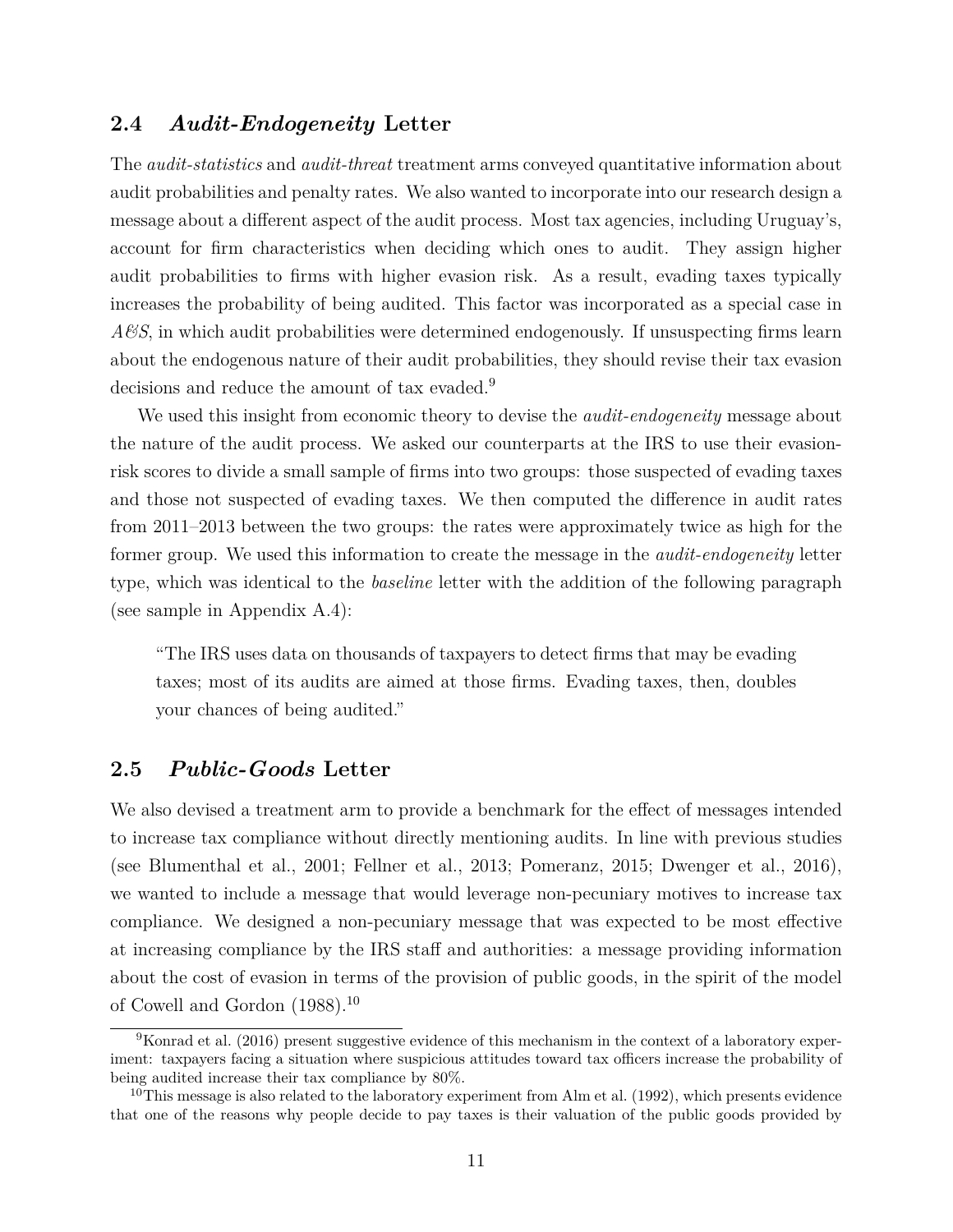The *public-goods* letter is identical to the *baseline* letter, with the addition of a specific paragraph listing a series of services and public goods that the government could provide if tax evaders reduced their evasion by 10% (see Appendix A.5 for a sample of the letter):

"If those who currently evade their tax obligations were to evade 10% less, the additional revenue collected would enable all of the following: to supply 42,000 portable computers to school children; to build 4 high schools, 9 elementary schools, and 2 technical schools; to acquire 80 patrol cars and to hire 500 police officers; to add 87,000 hours of medical attention by doctors at public hospitals; to hire 660 teachers; to build 1,000 public housing units  $(50<sup>m2</sup>$  per unit). There would be resources left over to reduce the tax burden. The tax behavior of each of us has direct effects on the lives of us all."

We used estimates from different governmental agencies to make the calculations reflected in this message. $11$ 

### **2.6 Survey Design**

We designed a survey to be conducted with a sample of owners from our main subject pool, months after they received the letters. The IRS, with the support of the Inter-American Center of Tax Administrations and the United Nations, had previously administered a survey on the costs of tax compliance for small- and medium-sized businesses. We collaborated with the tax authority in the design and implementation of a new survey, which included a specific module tailored for our research design. The survey also included seven additional modules, designed by the IRS, about the costs of tax compliance and other topics. Appendix A.6 shows a sample of the email with the invitation to participate in the online survey. We partnered with local and international universities to increase respondent confidence and to highlight that the survey was part of a scientific study and not an audit or compliance exercise by the IRS.

To further ensure trustworthy responses, the IRS assured potential respondents that the survey responses would remain anonymous and that they could not be traced back to specific individuals or firms. To measure the effect of our experiment on these survey responses, we embedded a code in the survey link to identify the treatment arm of the experiment to which the recipient was assigned. These codes did not uniquely identify any single firm, but

means of the tax revenues.

<sup>11</sup>These agencies were: Administracion Nacional de Educacion Publica (ANEP), CEIBAL, Ministerio de Salud Publica (MSP), Ministerio del Interior (MI), Ministerio de Vivienda, Ordenamiento Territorial y Medio Ambiente (MVOTMA).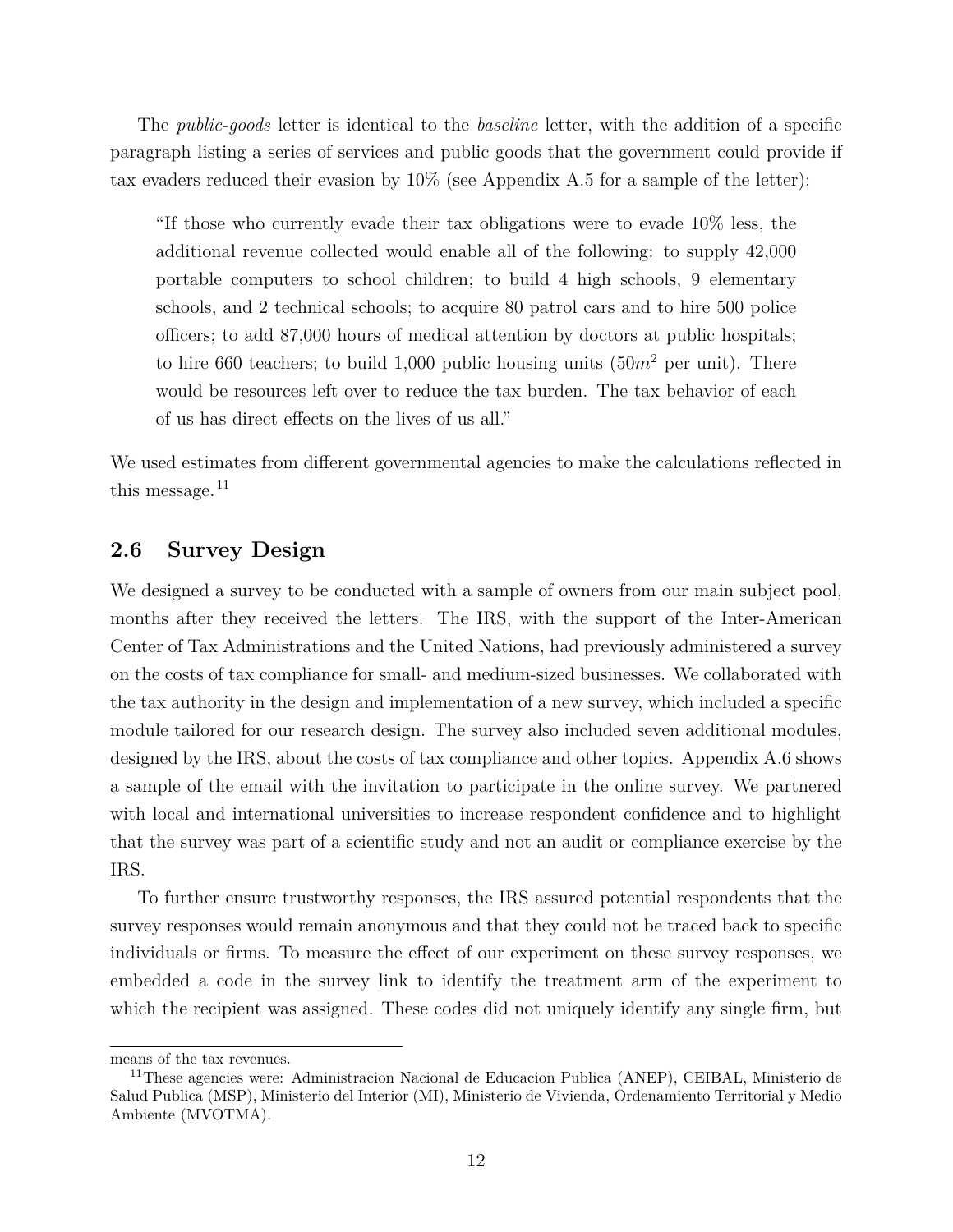they allowed us to link treatment arms and completed questionnaires while maintaining the anonymity of responses.

Appendix A.7 shows a snapshot of our survey module. We designed questions to assess whether the *audit-statistics* message shifted perceptions of the recipients of our letters,<sup>12</sup> by means of the two following questions:

Perceived Audit Probability: "In your opinion, what is the probability that the tax returns filed by a company like yours will be audited at least in one of the next three years (from  $0\%$  to  $100\%)$ ?"

Perceived Penalty Rate: "Let us imagine that a company like yours is audited and that tax evasion is detected. What, in your opinion, is the penalty (in  $\%$ ) as determined by law that the firm must pay in addition to the originally unpaid amount? For example, a fee of  $X\%$  means that, for each \$100 not paid, the firm would have to pay those original \$100 plus \$X in penalties."

After each question, we elicited how certain the subject felt about his or her response on a scale from 1 to 4, where 1 is "not at all sure" and 4 is "very sure."

# **3 Data Sources and Implementation of the Field Experiment**

### **3.1 Institutional Context**

Uruguay is a South American country with an annual GDP per capita of about USD 15,000 in 2015. The country is not an outlier in terms of the size of the government, with total tax revenues for all levels of government amounting to 19% of GDP in 2015. This country is not an atypical in terms of tax evasion. According to estimates from Gomez-Sabaini and Jimenez (2012), evasion of VAT in Uruguay was around 26% in 2008. This is the third-lowest rate among the nine Latin American countries included in the study and comparable to evasion rates in more developed economies. For example, the evasion rate for Italy in 2006 was estimated at  $22\%$  (Gomez-Sabaini and Moran, 2014).<sup>13</sup> Uruguay is not an outlier in terms of tax morale either. According to data from the 2010–2013 wave of the World Values Survey, 77.2%

 $12$ For the sake of completeness, we also included a question in the survey to measure the subject's awareness about the endogeneity of audit probabilities. This question and related results are described in detail in Appendix B.5.2.

<sup>&</sup>lt;sup>13</sup>Gomez-Sabaini and Jimenez (2012) compute those rates by applying the "indirect" method to estimate tax evasion. This method is based on the comparison of collected VAT to aggregate consumption data from the System of National Accounts (SNA).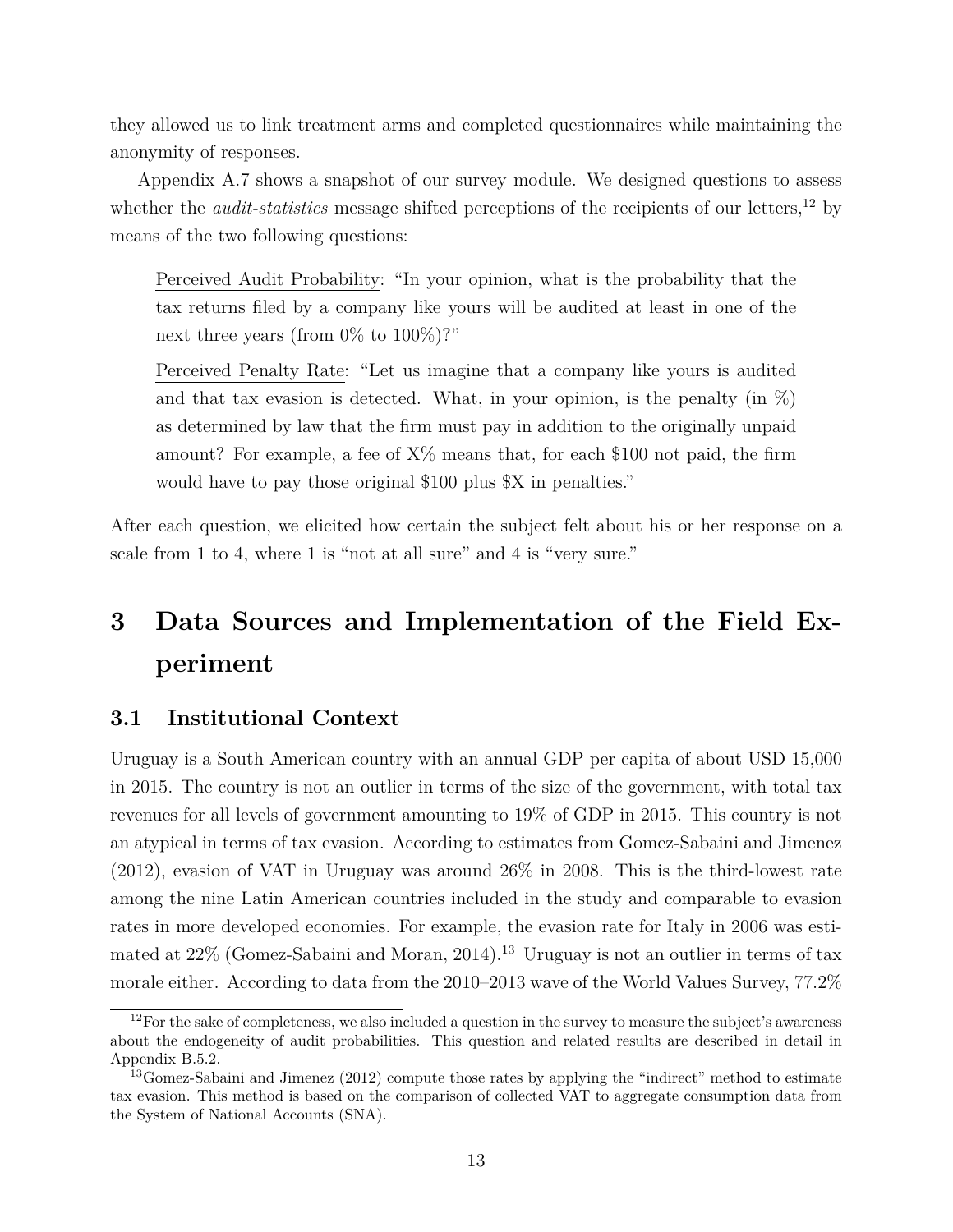of respondents from Uruguay stated that evading taxes is "Never Justifiable," whereas this proportion is 68.2% on average (population-weighted) for all other Latin American countries and 70.9% for the United States.

Our main focus is on the VAT. As is common in many countries, the VAT represents the largest tax liability for firms in Uruguay and also the largest source of tax revenue. At the time of the study, standard VAT rate was  $22\%,^{14}$  and VAT revenues accounted for nearly half of the total tax revenues.<sup>15</sup>

In other contexts, tax authorities do not need to rely on audits to mitigate tax evasion. For example, the U.S. Internal Revenues Service uses their electronic records to compare the wage amount reported by an taxpayer to the amount reported by his or her employer. This algorithm automatically rectifies the discrepancies in reporting and sends a notification to the taxpayer with the updated tax amount to be paid. Because the evasion will be caught through the third-party reporting regardless of whether the individual is audited or not, the probability of being audited should be irrelevant for taxpayers (Kleven et al., 2011).

Instead, we focused on a context in which tax authorities must still rely heavily on the threat of audits to discourage evasion. There is some third-party reporting VAT, consisting of the paper trail of invoices for sales and purchases.<sup>16</sup> However, this type of third party reporting is highly imperfect. Most important, there is no automatic cross-checking and rectification of VAT payments. This limitation arises because the paper trail was non-electronic and thus could only be scrutinized by the tax agency in the event of an audit.<sup>17</sup> Additionally, the VAT paper trail has other limitations documented in the literature, such as breaking down at the consumer end (Pomeranz 2015; Naritomi 2019). The tax agency has access to other enforcement tools, such as tax withholding, but those other tools have limitations too. As a result, audits are still one of the main ways in which the tax agency can detect tax evasion in our context (Gomez-Sabaini and Jimenez, 2012; Bergman and Nevarez, 2006).

<sup>14</sup>A small number of products considered basic necessities either have a 10% rate or are exempt from the tax.

<sup>&</sup>lt;sup>15</sup>Own calculations based on data from the Central Bank of Uruguay and from the Internal Revenue Service. Other sources of tax revenues include the personal income tax, the corporate tax, and some specific taxes to consumption, businesses and wealth.

 $16$ Firms may credit VAT paid on input costs (i.e., imports and purchases from their suppliers) against the total sales of goods and services to their costumers (i.e., "tax debit"). They pay VAT to the IRS only on the excess of the total "tax debit" over the tax credit. If the tax credit exceeds the debit, the excess may be carried over for future tax years. While the VAT should in theory be similar in its effects to a retail sales tax, in practice the two types of taxes differ in some significant aspects (Slemrod, 2008).

 $17$ In other countries, the use of standardized electronic invoicing systems may facilitate and automatize the cross-check of the VAT trail to detect evasion.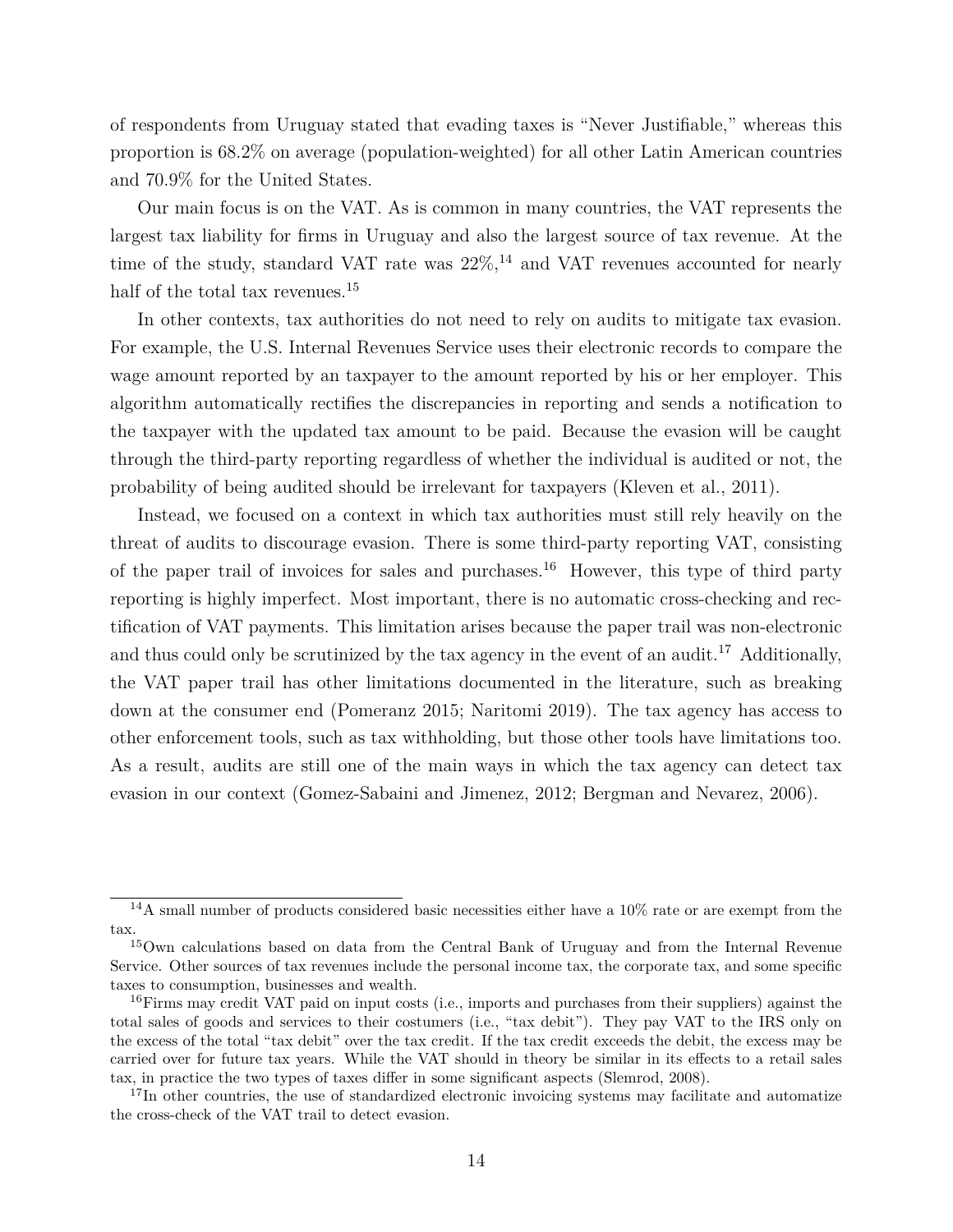### **3.2 Subject Pool and Randomization**

Our experiment was conducted in collaboration with the IRS of Uruguay. As of May 2015, there were 120,142 firms registered in the agency's database. A sub-sample of 4,597 firms, pre-selected by the IRS, was put aside for the *audit-threat* sample, which we call the secondary experimental sample. Of the remaining firms, we followed a series of criteria to select our main experimental sample. We first excluded some firms by request of the IRS. For instance, we excluded firms subject to special regimes for VAT payments (very small or very large firms). We also kept in the experimental sample only those firms that made VAT payments in at least three different months in the previous 12-month period and those with a total value of at least USD  $1,000$ <sup>18</sup>

To maximize the impact of our information provision experiment, we did our best to ensure that the letters would be delivered to the firms' owners.<sup>19</sup> Moreover, in very large firms, the effect of the information could be substantially diluted, as it may not reach the owner or the individuals making decisions about tax compliance. Thus, we excluded from our subject pool firms with a total value exceeding USD 100,000 during the previous 12 months.

These criteria left a subject pool of 20,471 firms for the main experimental sample. All firms were randomly assigned to receive one of the four letter types, with the following distribution: 62.5% were assigned to the main treatment arm (*audit-statistics* letter), and 12.5% were assigned to each of the three remaining letter types (*baseline*, *audit-endogeneity*, and *public-goods*).<sup>20</sup> After removing the roughly 18.5% of letters that were returned by the postal service, the final distribution of letter types was as follows: 10,272 received *auditstatistics*; 2,064 received *baseline*; 2,039 received *audit-endogeneity*; and 2,017 received *publicgoods* letters (total  $N = 16,392$ ). The 4,597 firms in the secondary sample were assigned to receive the *audit-threat* letter. Half were randomly assigned to the message of a 25% audit probability, and the other half to the 50% audit probability. After excluding the 12% of letters returned by the postal service, we were left with 2,015 firms in the 25% probability group and 2,033 firms in the 50% probability group (total  $N = 4,048$ ). Table B.1 in Appendix B.1 provides descriptive statistics for the firms in our subject pool.

Table 1 allows us to compare the balance of pre-treatment characteristics between firms assigned to the different letter types. Columns (1) through (4) correspond to firms in the

<sup>&</sup>lt;sup>18</sup>The sample selection was conducted in May 2015, so this 12-month period spans from April 2014 to March 2015.

<sup>&</sup>lt;sup>19</sup>In some cases, owners provide the address of external accountants instead of their own or their firms. We removed from the sample firms that were registered with an accountant's mailing address as their own (the IRS keeps records of addresses for all registered accountants).

 $20$ The randomization to letter types was stratified by the quintiles of the distribution of VAT payments over the fiscal year before our intervention.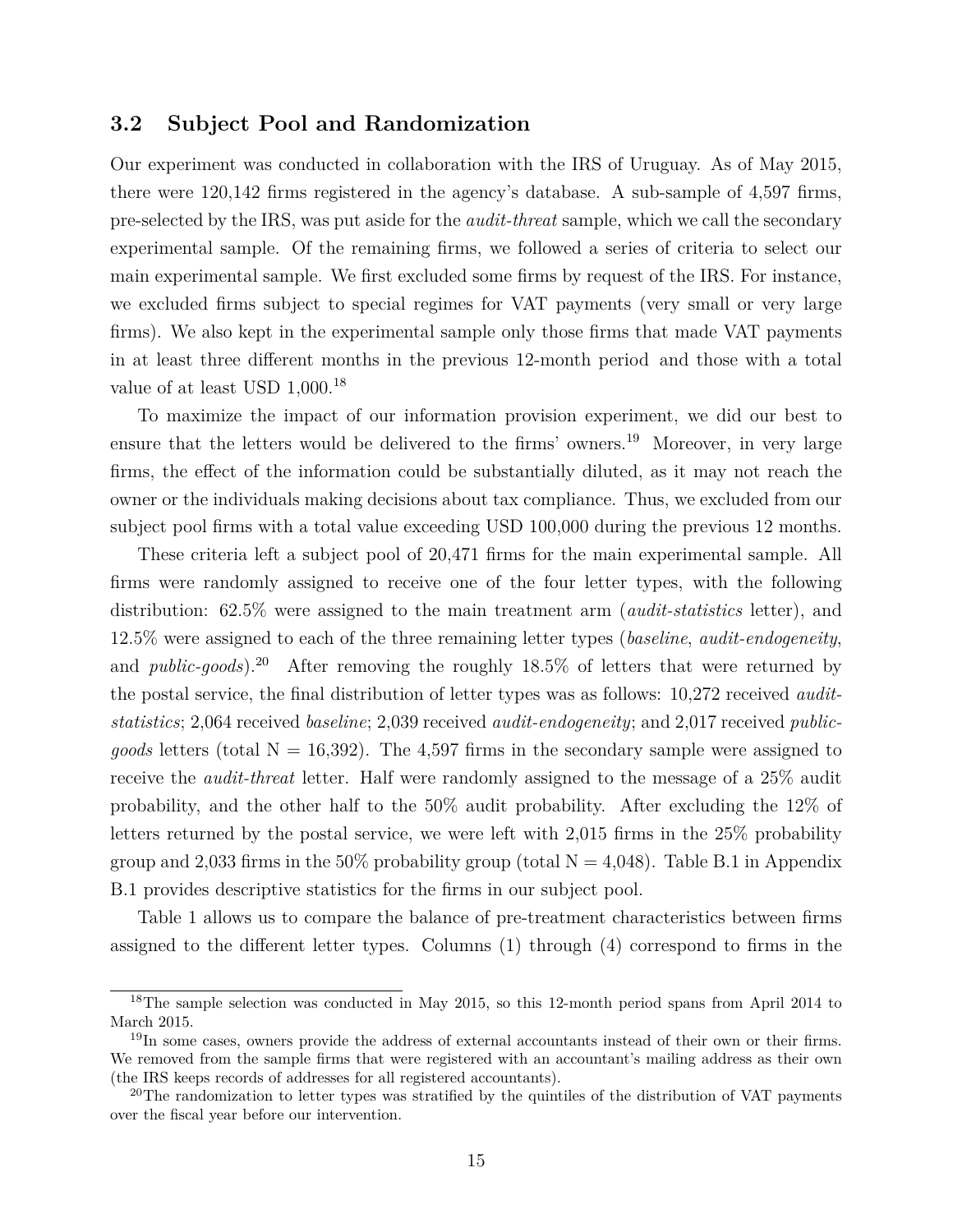main experimental sample. For each characteristic, column (5) presents the p-value of the test of the null hypothesis that the averages for these characteristics are the same across all four letter types. As expected, the differences across letter types are economically small and statistically insignificant. Columns (6) through (8) of Table 1 present a similar balance test, except for the secondary sample used for the *audit-threat* arm. Again, the characteristics are balanced across the two sub-treatments in the *audit-threat* treatment arm.

### **3.3 Outcomes of Interest**

The letters were provided to Uruguay's postal service on August 21, 2015. The vast majority of the letters were delivered during September, and therefore we set August as the last month of the pre-treatment period and October as the first month of the post-treatment period. The main outcome of interest in our study is the total amount of VAT liabilities remitted by taxpayers in the 12 months after receiving the letter.<sup>21</sup> To test for the persistence of our treatment effects, we defined a second period of observation between October 2016 and September 2017 (i.e., up to two years after the intervention).

On average, the total amount of VAT paid by firms that received the baseline letter in the 12-month pre-treatment period was about USD 7,700, whereas the amount for the corresponding post-treatment period was approximately USD 6,500. This negative trend in VAT payments can be explained by the fact that this sample contains a high share of small firms with a high turnover rate. The size of post-treatment VAT payments varied substantially, ranging from the 10th percentile of USD 400 to the 90th percentile of USD  $16,550.<sup>22</sup>$ 

We can further break down firms' VAT payments according to their timing. We can observe the date of transfer to the IRS as well as the month for which the payment was imputed. Firms can back-date payments to cover liabilities from previous periods. As firms typically make VAT payments on a monthly basis, they normally cover the current and previous months, which we call concurrent payments. We classified payments for two or more months in the past as retroactive payments – that is, adjustments for revisions in past liabilities. About 99.4% of firms made at least one concurrent payment in the 12-month pre-treatment period, whereas only 23.8% of firms made at least one retroactive payment over this same period.

It should be noted that the retroactive payments do not reflect delinquency nor outstanding debts to the tax authority. Overall VAT liabilities are computed on a yearly basis, and

<sup>&</sup>lt;sup>21</sup>This variable includes all VAT payments, including direct VAT payments and indirect VAT withholdings.

<sup>22</sup>Table B.2 in Appendix B.2 presents detailed descriptive statistics about the distribution of pre- and post- treatment payments for firms that received the *baseline* letter type.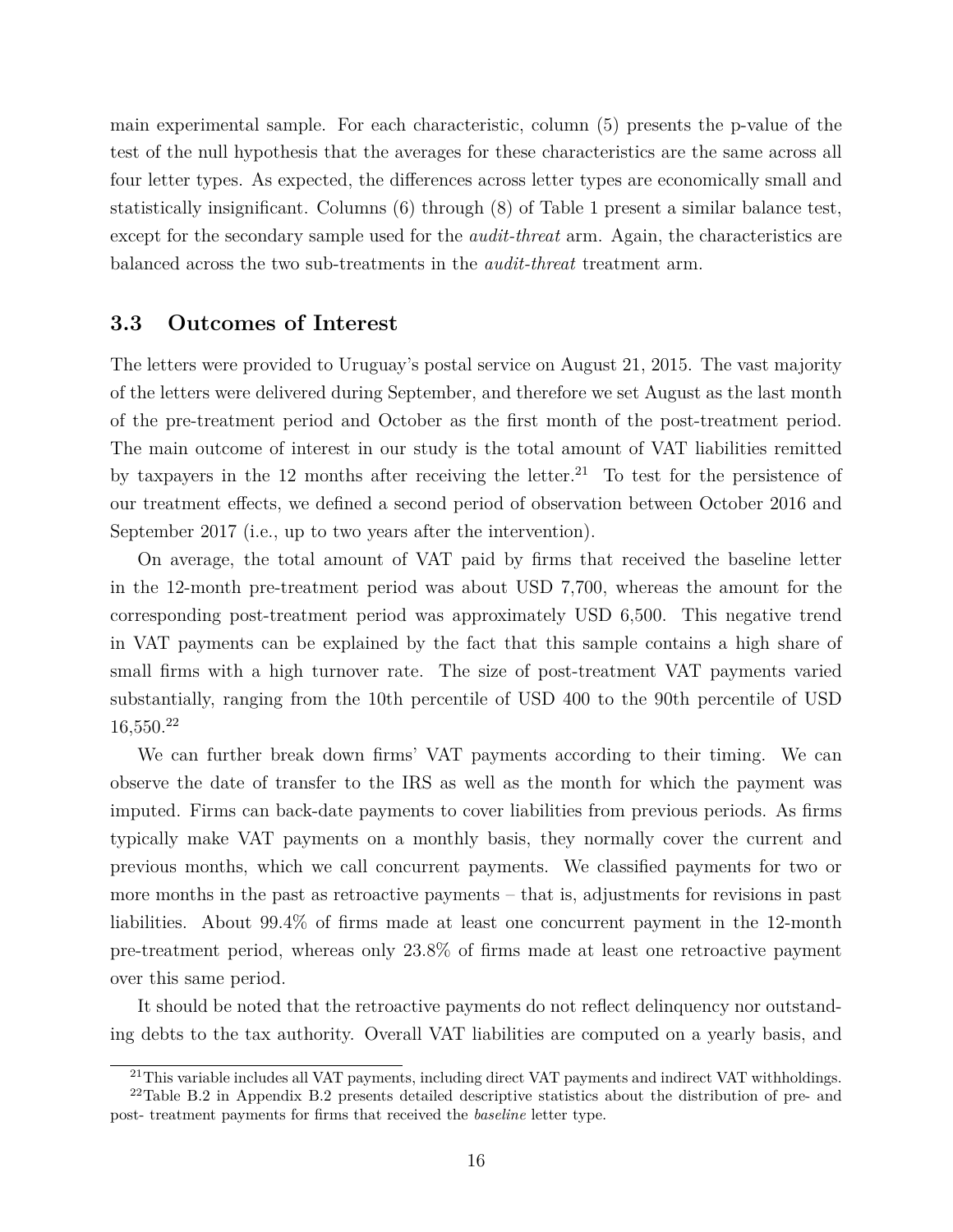firms make monthly payments according to their provisional receipts on a pay-as-you-go basis to avoid a large bill at the end of the fiscal year. Retroactive payments reflect changes in past liabilities – i.e., a firm in the supply chain modified the cost of an input, etc., and they might be used to correct past underpayments. Retroactive payments thus represent adjustments to firms' accounts and not unpaid past liabilities.

Finally, although we focused on VAT payments in our analysis, we obtained data from the IRS on the other main taxes paid by the firms, such as corporate income taxes and net worth taxes. These two taxes and the VAT jointly represent more than 96% of the total tax burden of firms. We used payments of these taxes as additional outcomes of interest to study whether firms effectively changed their overall compliance or if they substituted evasion of VAT for that of other taxes.

### **3.4 Survey Implementation**

The IRS communicates mainly by postal mail, and it thus has mailing addresses for all registered firms. It also keeps records of email addresses for a subset of firms that have used their online services. We emailed invitations to all firms in the main experimental sample with a valid email address. Our intention was to survey firms soon after they received our letters, but the survey was postponed due to implementation challenges. While we wanted to roll the survey out shortly after the mailing interventions, for reasons outside of our control we were not able to roll it out until May 2016, nine months after the intervention. We sent the email invitations to participate in the online survey to 3,845 firms. Table B.1 shows that the firms we invited to the survey (column (5)) were similar in characteristics to those in the main experimental sample (column (2)).

Our purpose was to elicit the beliefs of firm owners. We did not include email addresses that were repeated more than three times in the full sample, as these most likely corresponded to accounting firms representing multiple small and medium enterprises. Even after applying this criteria, the IRS records could not ensure that the registered email address corresponded to the firms' owners. We thus asked the survey respondent to self-identify as one of the following five types: owner, internal accountant, external accountant, manager, or other employee. From the 3,845 recipients that we invited to participate in the survey, we received 2,331 responses (response rate of 60.6%). Of these 2,331, 45% self-identified as owner, 16.2% as non-owner, and the remaining  $38.8\%$  did not provide a response to this question.<sup>23</sup> In our main specification, we excluded responses that identified recipients as non-owners. The results were similar if we included only those who actively identified as owners (reported in

<sup>&</sup>lt;sup>23</sup>The non-owner responses are distributed as follows:  $4.4\%$  as internal accountant,  $5.4\%$  as external accountant, 1.9% as manager, 4.5% as other employee.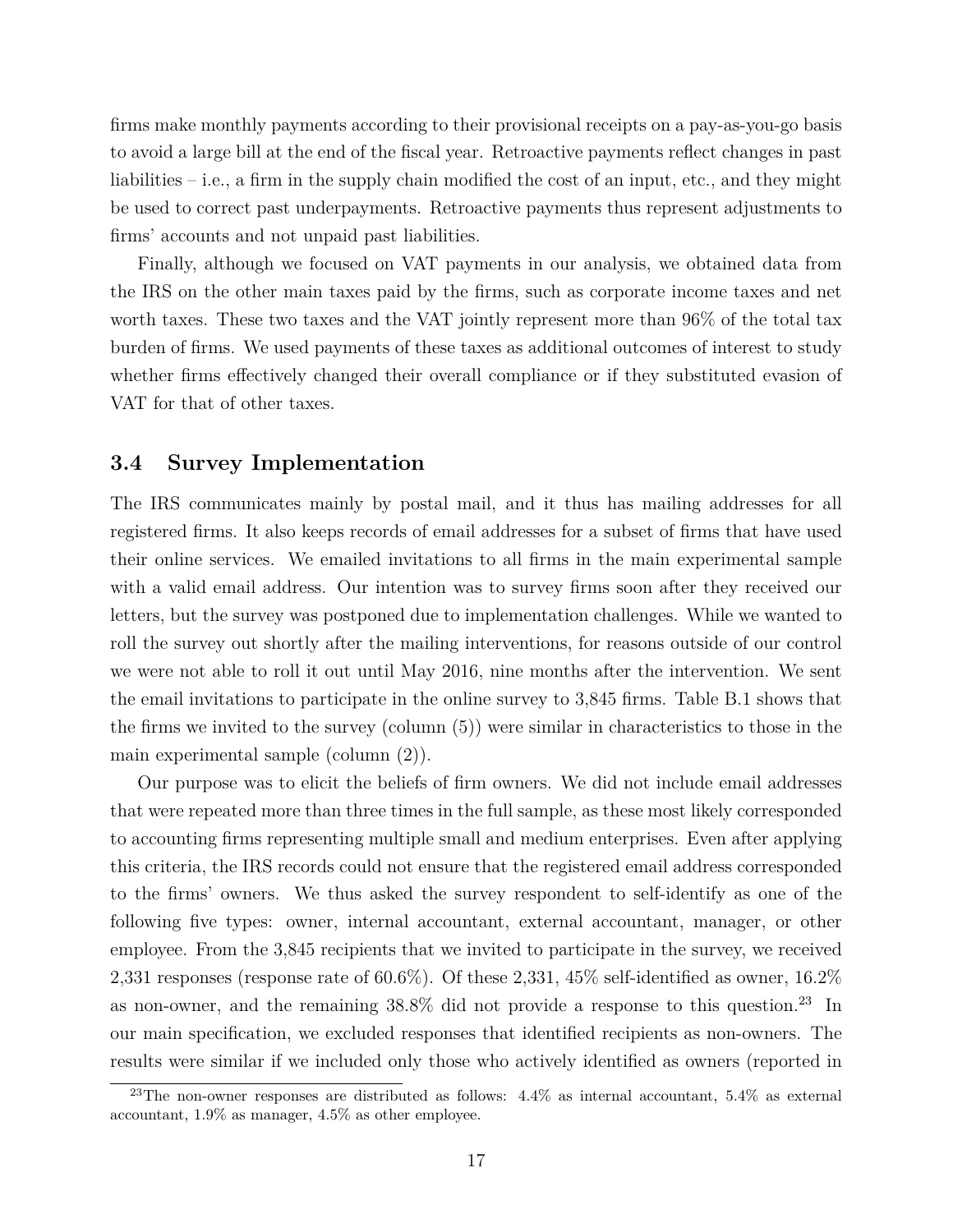Appendix B.5.1). Among respondents who self-identified as owners, the missing data rate for our three key questions was between 19.5% and 23.3%, which is comparable to the average non-response rate for all questions in the survey (17.8%). Finally, per request of the IRS, respondents could skip as many questions as they wanted.

### **4 Results: Average Effect of Messages**

### **4.1 Econometric Specification**

Our main specification captures the impact of our mailing campaign on our outcomes of interest (subsequent tax payments). These results are obtained by comparing the post-treatment tax payments of firms assigned to the *audit-statistics*, *audit-endogeneity*, and *public-goods* letters with the payments from recipients of the *baseline* letter. We interpret these as the effects of the corresponding messages (*audit-statistics*, *audit-endogeneity*, and *public-goods*) which are the information we added to the *baseline* letter.

Consider the sample of firms assigned to either *baseline* letter or one of the other letter types, indexed by *j: audit-statistics*, *audit-endogeneity* or *public-goods*. The main specification is given by the following regression:

$$
Y_i = \alpha + \beta \cdot D_i^j + X_i \delta + \epsilon_i \tag{1}
$$

The outcome variable  $(Y_i)$  is the total outcome in the 12-month post-treatment period (i.e., after the delivery of the treatment letter).  $D_i^j$  $\frac{3}{i}$  is a dummy variable that takes the value 0 if *i* was assigned to the *baseline* letter, and the value 1 if *i* was assigned to letter type *j*. Finally,  $X_i$  is a vector of control variables. When outcomes are persistent over time, which applies to the case of VAT payments, the use of pre-treatment controls can help reduce the variance of the error term and thus results in gains in statistical power (McKenzie, 2012). Specifically, our main specification includes the outcomes during each of the previous 12 pre-treatment months as control variables  $(X_i)$ .

This main specification allows us to test our first set of hypotheses: whether providing letters with information about enforcement increases tax compliance. The *β* coefficient corresponding to the *audit-statistics* message reflects the impact of adding the *audit-statistics* message to the *baseline* letter. The findings in the previous literature indicate that this should have a positive effect on tax collection. Note that as long as the enforcement messages does not affect true income by taxpayers, then changes in the total amount of VAT paid measure changes in tax evasion. However, under the presence of real-effects, our estimates provide a lower-bound to the impact of information about enforcement on tax compliance. Even when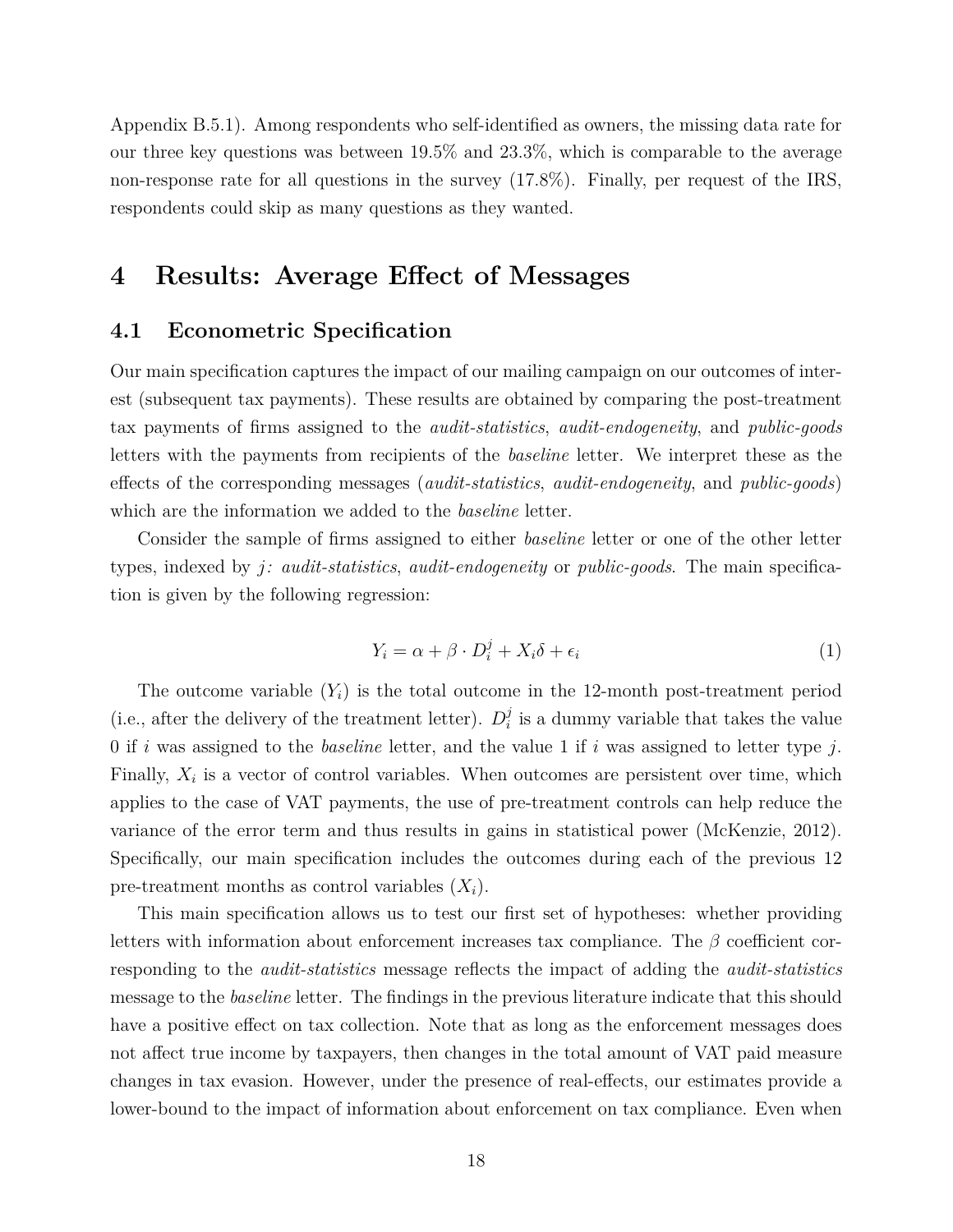real effects are possible in our setting, most of the public finance literature reports evidence that real-effects are normally zero or small relative to reporting effects (see for example Saez et al., 2012). The coefficient for the *audit-endogeneity* message, in turn, provides a benchmark for the *audit-statistics* results by capturing the effect of providing other type of information related to audits. Finally, the *public-goods* coefficient is a further benchmark, corresponding to the effect of non-pecuniary incentives.

We use a log-linear model, also known as Poisson regression, to estimate our main specification. There are two reasons for the choice of this log-linear model. First and foremost, the Poisson model allows effects to be proportional – indeed, the coefficients can be readily interpreted as semi-elasticities.<sup>24</sup> Second, the Poisson regression naturally accounts for the bunching at zero of the dependent variable. Note that the Poisson regression can be used for continuous non-negative data. And, since we use robust standard errors, it does not depend on the assumption of equidispersion used in the maximum-likelihood model applied to count data. In any case, we present robustness checks with alternative regression models, including OLS and Tobit models. Additionally, we estimate separately the effects on the extensive margin.

In the interest of transparency, for each coefficient related to post-treatment effects, we also present a falsification test based on pre-treatment "effects"; that is, we re-estimate the model, but with pre-treatment outcomes as the dependent variable. We should expect these pre-treatment effects to be close to zero and statistically insignificant.

### **4.2 Effect of the** *Audit-Statistics* **Message**

We start by describing the effects of our main treatment, the *audit-statistics* message. We discuss the benchmark results from the other two sub-treatments in the following subsection. Figure 2 summarizes the results from our main specification. In each of the three panels, we plot the difference between the VAT payments of the firms assigned to the *baseline* letter with respect to the payments of firms assigned to each of the other three treatment arms, for the two quarters preceding our mailing campaign and for the eight subsequent quarters.<sup>25</sup> The effects of each of the treatment arms are computed by means of Poisson regressions, so that the coefficients can be directly interpreted as semi-elasticities. These are simple regressions

<sup>&</sup>lt;sup>24</sup>The Poisson model is based on the following specification:  $\log(Y_X) = \alpha + \beta X + \varepsilon$ . The effect of a unit change in *X* can be re-expressed in log-units of the dependent variable,  $\beta = \log(Y_{X=x+1}) - \log(Y_{X=x})$ . Provided this coefficient is small enough, it can be approximated accurately as a percent-change effect:  $\beta = \log(Y_{X=x+1}) - \log(Y_{X=x}) \approx \frac{Y_{X=x+1} - Y_{X=x}}{Y}$ . *Y<sup>X</sup>*=*<sup>x</sup>*

<sup>&</sup>lt;sup>25</sup>We top-coded all outcomes of interest at the 99.99% percentile to avoid the contamination of the results by outliers.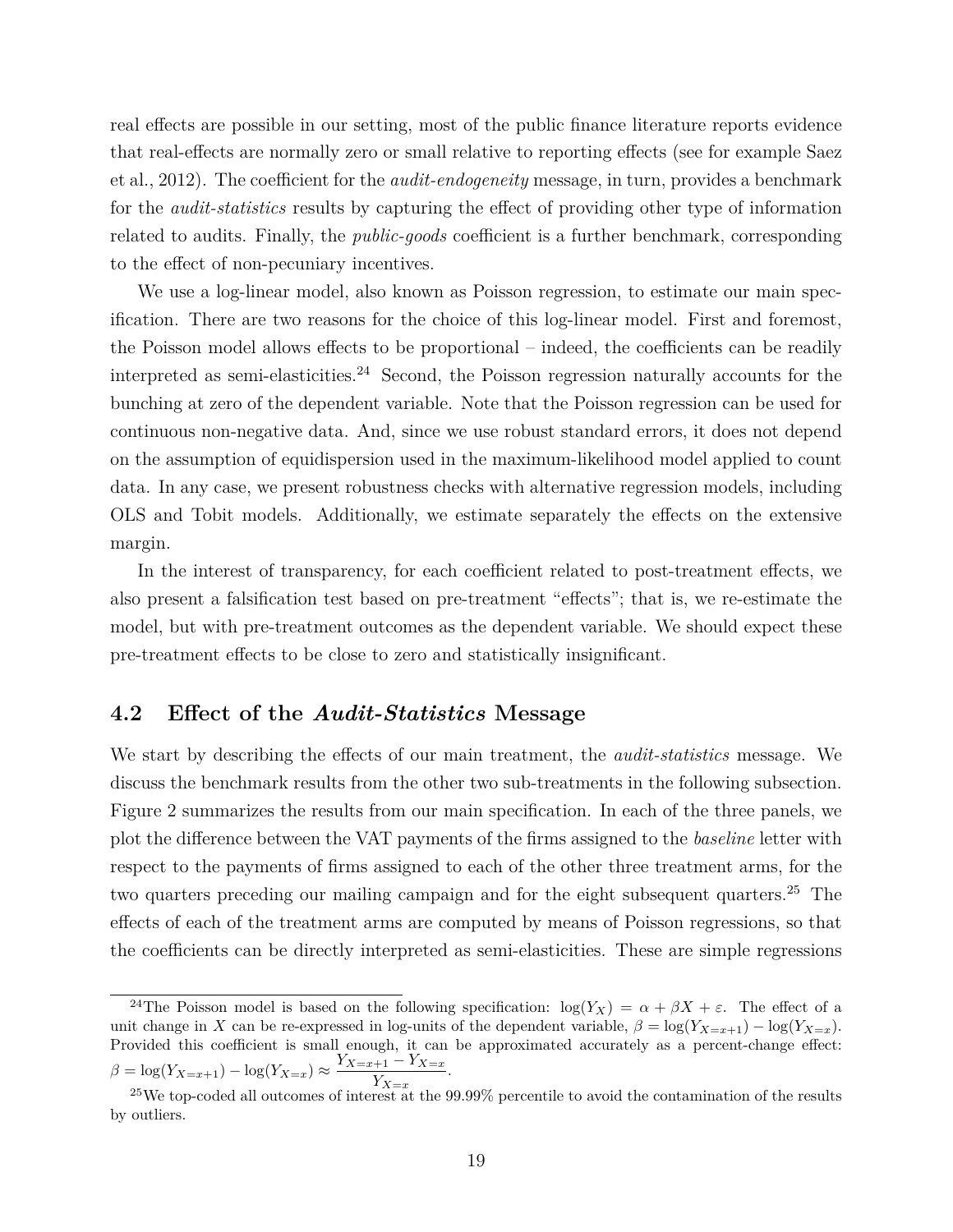with no additional control variables.

Figure 2.a shows that the *audit-statistics* message had statistically and economically significant effects on VAT payments. For instance, the point coefficient corresponding to the third post-treatment quarter implies that the *audit-statistics* message increased the VAT payments by 8.7% (p-value of 0.012). The effects are similar in magnitude for all the posttreatment quarters during the first year (e.g, 7.8%, 5.8%, 8,7% and 5.7% in the first through fourth quarter). During the second year, the effects become smaller and less statistically significant over time. The coefficients on the pre-treatment VAT payments correspond to a falsification test for our experiment. As expected by the random assignment of firms to different treatment arms, the pre-treatment differences in VAT payments are economically small and not statistically significant.

Table 2 presents the baseline regression results. These estimates are obtained by means of Poisson regressions with pre-treatment controls, following the econometric specification described in Section 4.1. The first column presents the main results: the average effects of each of the three treatments (*audit-statistics* in Panel A, *audit-endogeneity* in Panel B, and *public-goods* in Panel C) compared to the outcomes for firms that received the *baseline* letter. The post-treatment coefficients correspond to regressions with total VAT paid in the 12 months after the delivery of the letter as the dependent variable (October 2015 - September 2016). Additionally, as falsification tests, the pre-treatment coefficients correspond to regressions with total VAT paid in the 12 months prior the delivery of the letter as the dependent variable (September 2014 - August 2015).

The post-treatment coefficient of *audit-statistics* (first column, panel a.) indicates that firms receiving this message paid 6.3% more VAT in the 12 months after the intervention on average. This effect is not only statistically significant (p-value of 0.013), it is also economically substantial. Using the estimated average evasion rate of 26% from Gomez-Sabaini and Jimenez (2012), the effect amounts to a reduction in the evasion rate of  $24\%$  (=  $\frac{6.3\%}{26\%}$ ). As expected, the "effect" on pre-treatment outcomes (our falsification test) is close to zero (−0.8%), statistically insignificant, and even more precisely estimated than the corresponding post-treatment effect.<sup>26</sup>

In terms of previous findings in the literature, the effects of our *audit-statistics* treatment are not directly comparable to those of the audit message from Pomeranz (2015) because the messages differed in content, and because the two studies cover firms from different countries and with different characteristics. Nevertheless, Table 4 from Pomeranz (2015) indicates that the deterrence letter in that study led to an increase in VAT payments of 7.6%, which is similar

 $^{26}$ The standard error on the pre-treatment coefficient is 0.021, which is smaller than the corresponding standard error of 0.025 for the post-treatment coefficient.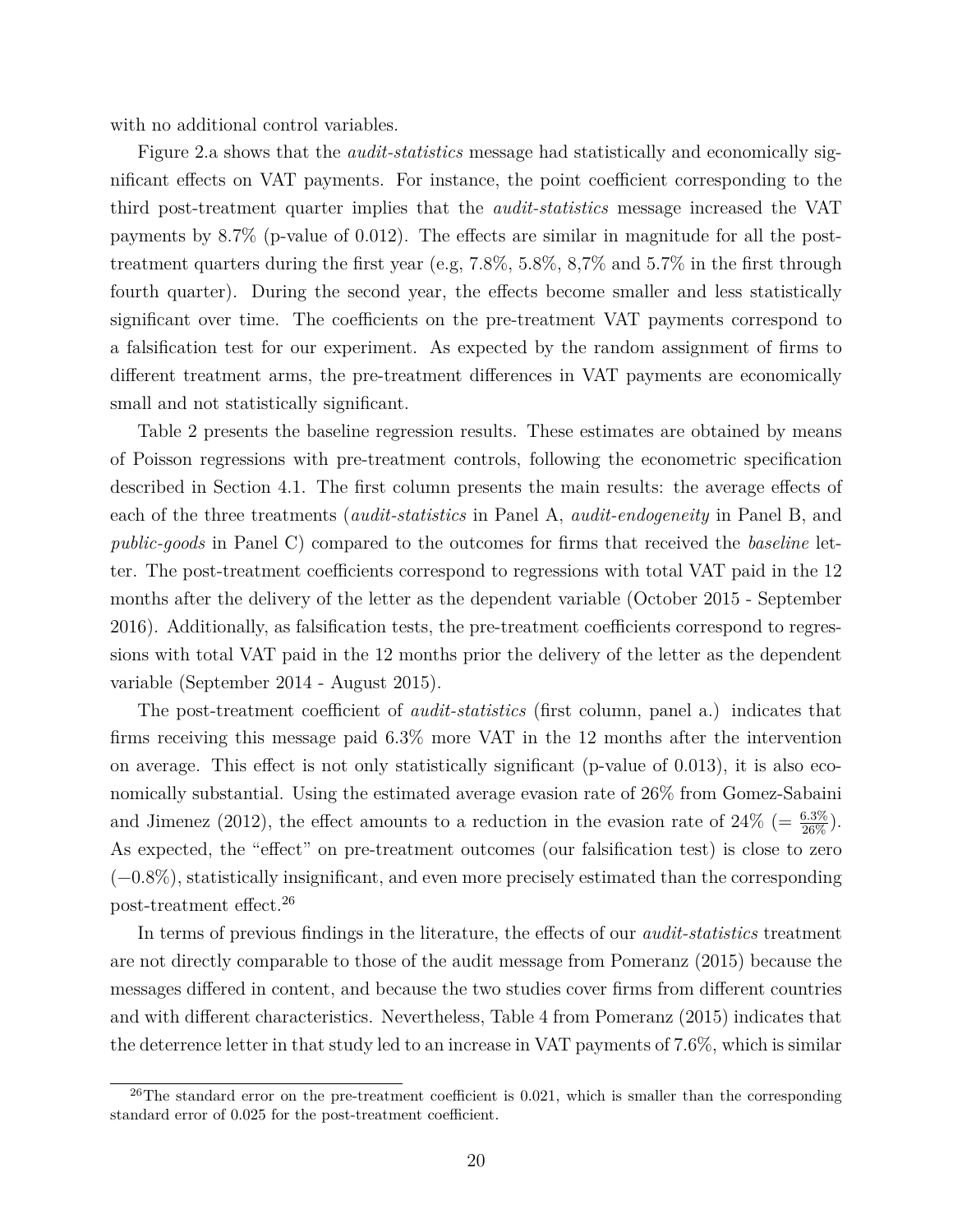in magnitude and statistically indistinguishable from the 6.3% effect of our *audit-statistics* message. Moreover, our results are consistent with a broader literature that finds effects of messages about enforcement on tax compliance in a variety of contexts: self-employed income in the United States (Slemrod et al., 2001), wage income taxes in Denmark (Kleven et al., 2011), individual public-TV fees in Austria (Fellner et al., 2013), individual municipal taxes in Argentina (Castro and Scartascini, 2015), an individual church tax in Germany (Dwenger et al., 2016), and U.S. tax delinquencies in the United States (Perez-Truglia and Troiano, 2018).

The second column in Table 2 replicates the analysis for the second year after the treatment, i.e. October 2016 - September 2017. For this period, the effect of the treatment is less than half than that of the first year, and it is not statistically significant, even though the precision of the estimate is similar in the two time periods. This is consistent with the pattern of effects by quarter depicted in Figure 2.a, which shows that the effects in the second year fall substantially when compared to those of the first year. These results are not unexpected. Over time, individuals may forget the information conveyed by the letter, or it may become less salient. Individuals may also update their beliefs and perceptions for other reasons, for instance because of new events such as audits and information campaigns. This is consistent with previous evidence on the effects of tax enforcement messages. Figure 2 in Pomeranz (2015) shows that the effects of the main information campaign in that study were also substantially higher in the first 12 months after their intervention, and fell substantially and became virtually zero in the 18th month (the last plotted result in the Figure).

Table 2 also presents results for complementary outcomes. As discussed in the previous section, firms in Uruguay make payments for their current liabilities, but also for taxes that correspond to previous periods — because they revise their accounts and correct past mistakes, or because they impute invoices that were not available at the time of the original payment. When firms that engage in tax evasion face a heightened threat of being audited, we can expect them to increase their tax payments (reduce their evasion) in the future, but we can also expect them to retroactively revise their payments for previous time periods to reduce or eliminate their past evasion. We explore this possibility with the results presented in columns (3) and (4) of Panel a in Table 2, which split the effects of our treatment arms on retroactive and concurrent payments. These results correspond to the first year after the treatment. The messages about audits had an economically and statistically significant effect on retroactive payments. Indeed, because of the much lower baseline rate, the effects on retroactive payments are larger in magnitude than the effects on the concurrent payments, but they are similar in magnitude to concurrent payments. For instance, the effect for *auditstatistics* message is 38.1% (p-value of 0.004) for the retroactive payments and 4.4% (p-value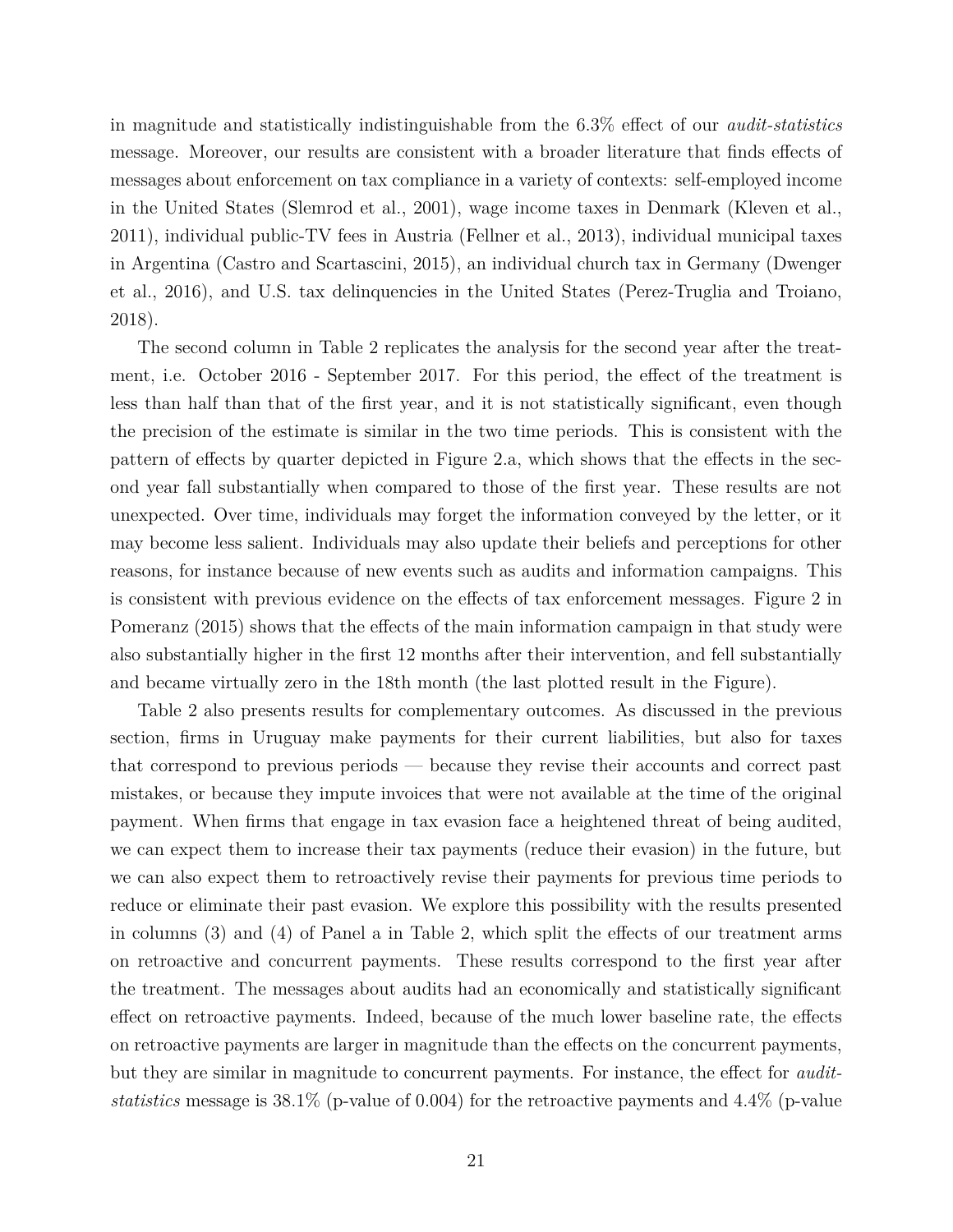of 0.087) for the concurrent payments.

We have so far established that firms in the *audit-statistics* treatment arms increased their VAT payments compared to recipients of the *baseline* letter. Our analysis focuses on VAT liabilities, which represents the largest fraction of tax payments by firms in our sample. However, our letters referred to taxes in general and did not mention VAT nor any other specific tax. Given the presence of other tax liabilities, the effects we reported on VAT may not represent a net increase in tax payments: firms may increase their evasion (i.e., reduce their payments) of other taxes they are liable for, crowding out payments or substituting evasion. The results in columns (5) and (6) of Table 2 shed light on these issues. Column (5) presents the effect on all other taxes paid (mostly the corporate income tax): the effects on payments of other taxes are as economically and statistically as significant as those on VAT payments: the *audit-statistics* had an effect of 7.7% (p-value of 0.038) on other tax payments. Column (6) shows that the results are robust if we look at the effects on the sum of VAT and other taxes: the *audit-statistics* message increased this outcome by a statistically significant 5.2%.

### **4.3 Benchmarks to the** *Audit-Statistics* **Message**

Our research design allows us to compare the effects of the *audit-statistics* message to the effects of two alternative messages, one related to audits (*audit-endogeneity*) and another not related to audits nor other forms of enforcement (*public-goods*).

Figure 2.b shows that the *audit-endogeneity* treatment arm also induced a significant change in VAT payments compared to the *baseline* letter. The quarterly effect of adding the *audit-endogeneity* message is positive and statistically significant in the first post-treatment year, and ranges between 10% and 12.4%. These effects are slightly higher than those of the *audit-statistics* treatment arm, but these differences are not statistically significant at standard levels. As in the case of the *audit-statistics* message, the effects of the *auditendogeneity* treatment are persistent over the first year, but diminish over the second posttreatment year. The results of the falsification test are also similar to the ones observed in the *audit-statistics* treatment: the differences for the two pre-treatment quarters are economically small and not statistically significant for the *audit-endogeneity* treatment arm.

This overall pattern of results is confirmed by the regression results presented in Panel b in Table 2. The coefficient in the first column indicates that the *audit-endogeneity* message increased subsequent VAT payments by 7.4% (p-value of 0.021), with no "effect" on pretreatment outcomes, as expected. The effect during the first post-treatment year is similar in magnitude to the 6.3% effect of our *audit-statistics* message (the difference is not statistically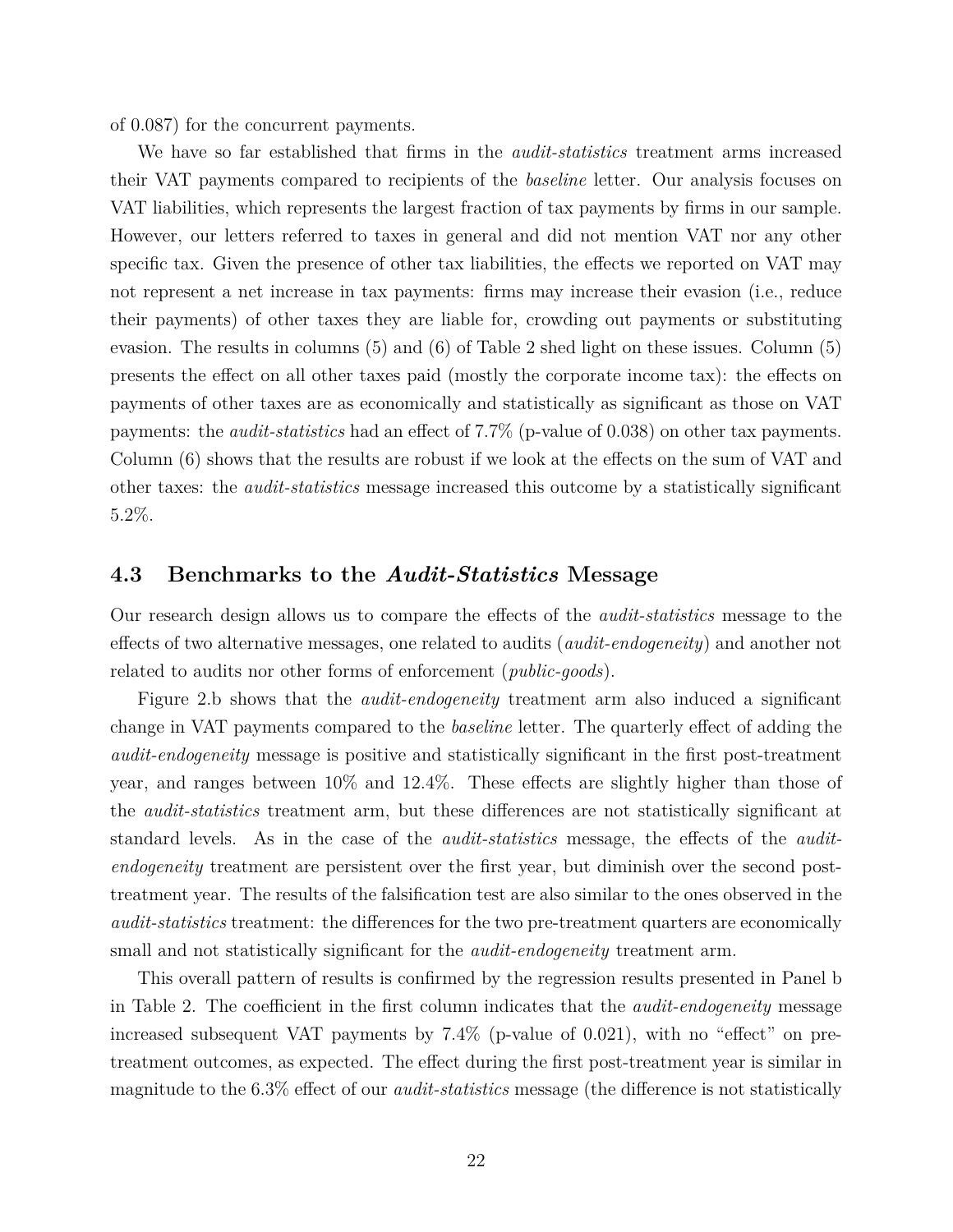significant at standard levels). The effects over the second post-treatment year are also consistent with those of the *audit-statistics* message: the coefficients for the second year are smaller in magnitude than those for the first year, and they are not statistically significant. The *audit-endogeneity* message also had an economically and statistically significant effect on both retroactive (31.4%) and concurrent payments (6.1%), as in the case of the *auditstatistics* message. Finally, the results in columns (5) and (6) of Table 2 indicate that, again as in the case of the *audit-statistics* message, the *audit-endogeneity* message did not crowd out other tax payments: it increased non-VAT tax payments by 8.4%.

We now turn to the effects of the *public-goods* treatment arm. Figure 2.c indicates that adding this message to the *baseline* letter did not affect VAT payments as consistently as the two other treatments. While there are differences in post-treatment VAT payments between firms assigned to the *public-goods* letters and those assigned to the *baseline* letter, inspection of coefficients over time reveals that the differences in the post-treatment period were similar to the differences in the pre-treatment period.

Given these pre-treatment differences, the assessment of the effect of the *public-goods* message requires us to control for them. This is presented in Panel c in Table 2. The effect for the first year of the post-treatment period as a whole for the *public-goods* message is positive at 4.3%, and falls to 0.6% in the second year, and neither of these two coefficients are statistically significant at standard levels (p-values of 0.147 and 0.879 respectively). Compared to the other two treatment arms, these effects are smaller, but due to the lack of precision they are statistically indistinguishable. The coefficients are not statistically significant in any of the alternative specifications. The *public-goods* message did not have a statistically significant effect either on retroactive or concurrent VAT payments (p-values of 0.304 and 0.879, respectively). Its effect on other tax payments (column 5 in Panel c in Table 2) is close to zero (0.1%) and statistically insignificant, and it is also small and statistically insignificant on total tax payments (1.8%). Due to the lack of precision of our estimates, we cannot rule out that the public-goods message may have had some effect on tax payments, but overall our inconclusive results are consistent with the robust finding that moral suasion messages do not have significant effects on tax evasion in a variety of contexts (Blumenthal et al., 2001; Fellner et al., 2013; Castro and Scartascini, 2015; Dwenger et al., 2016; Meiselman, 2018; Perez-Truglia and Troiano, 2018).<sup>27</sup>

Appendix B.4.1 presents some additional robustness checks of the results in this section, including regression results based on alternative specifications such as OLS, Tobit and Probit models, as well as focusing on the extensive margin, and using an alternative independent

 $27$ There are some exceptions in the literature, such as the effect of displaying norms on the timing of tax payments (Hallsworth et al., 2017).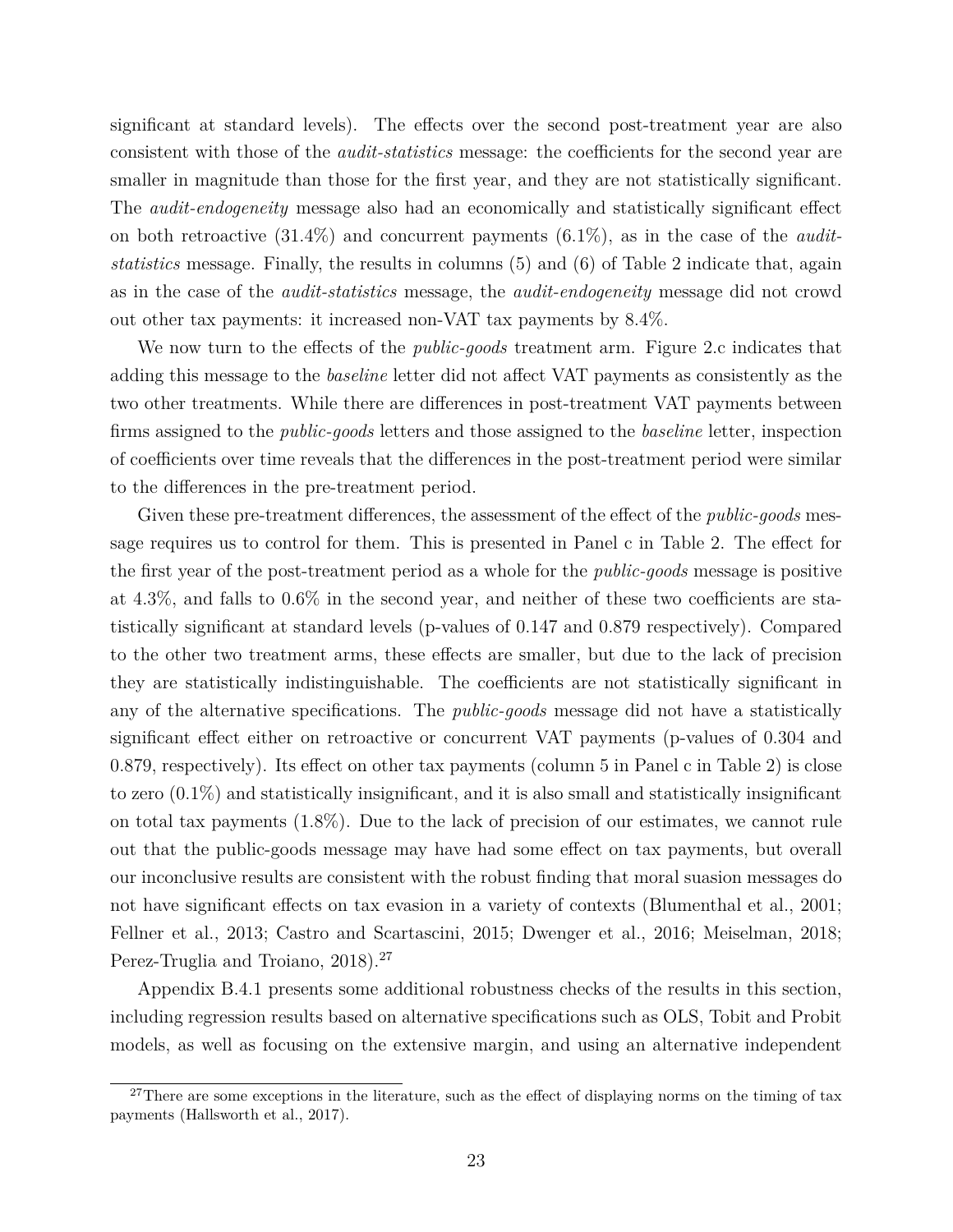source of administrative data. We show that the main findings are qualitatively and quantitatively similar to those presented in this section, and thus robust to these alternatives.

### **5 Tests of** *A&S*

The results presented in the previous section are broadly consistent with the evidence in the previous literature: providing information about audits significantly increased tax compliance. In this section, we present additional evidence to establish whether the effects of the *audit-statistics* treatment are driven by the *A&S* mechanism. The subsections below present two different tests of the model based on our experimental design.

### **5.1 First Test of** *A&S***: Effects on Perceptions**

According to *A&S*, the *audit-statistics* message should have a positive effect on tax compliance if it increased the perceived probability of being audited, the perceived value of the evasion fine, or both. We explore this hypothesis based on data from our post-treatment survey. This survey data consists of 365 firms in the *audit-statistics* group and 137 in what we refer to as the pooled control group with individuals who did not receive information related to audits.<sup>28</sup>

Figure 3.a and 3.b depict the distributions of perceptions about audit probabilities and penalty rates, respectively, as elicited from the survey. The shallow bars with solid borders correspond to the perceptions of firms that received the *audit-statistics* message. The shaded gray bars depict the distribution of perceptions for individuals from firms in the pooled control group. The red dashed curve, in turn, corresponds to the distribution of signals sent to firms in the *audit-statistics* letters. The comparison between the shaded bars and the red curve from Figure 3.a suggests that, on average, respondents in the control group substantially overestimated the probability of being audited. While our administrative data on audits indicates a probability of about 11.7%, the mean perception for the control group is 40.7% (p-value  $\lt 0.01$  for the difference). This finding of overestimation of audit probabilities is consistent with prior survey evidence (Harris and Associates 1988; Erard and Feinstein 1994; Scholz and Pinney 1995).<sup>29</sup> In contrast, the comparison between the shaded bars and the red

<sup>&</sup>lt;sup>28</sup>The survey sample size was substantially smaller than that of our experimental sample. To increase the statistical power of our test, we defined this control group by pooling subjects from the *baseline* and the *public-goods* groups, since both received messages with no specific information about audit probabilities or fines. Appendix B.5.1 shows that the results are similar, but less precisely estimated, when we only use recipients of the *baseline* letter for the control group.

<sup>&</sup>lt;sup>29</sup>However, the prior survey evidence was based on responses from wage earners, for whom the misperception of audit probabilities is mostly inconsequential due to widespread third-party reporting (Kleven et al.,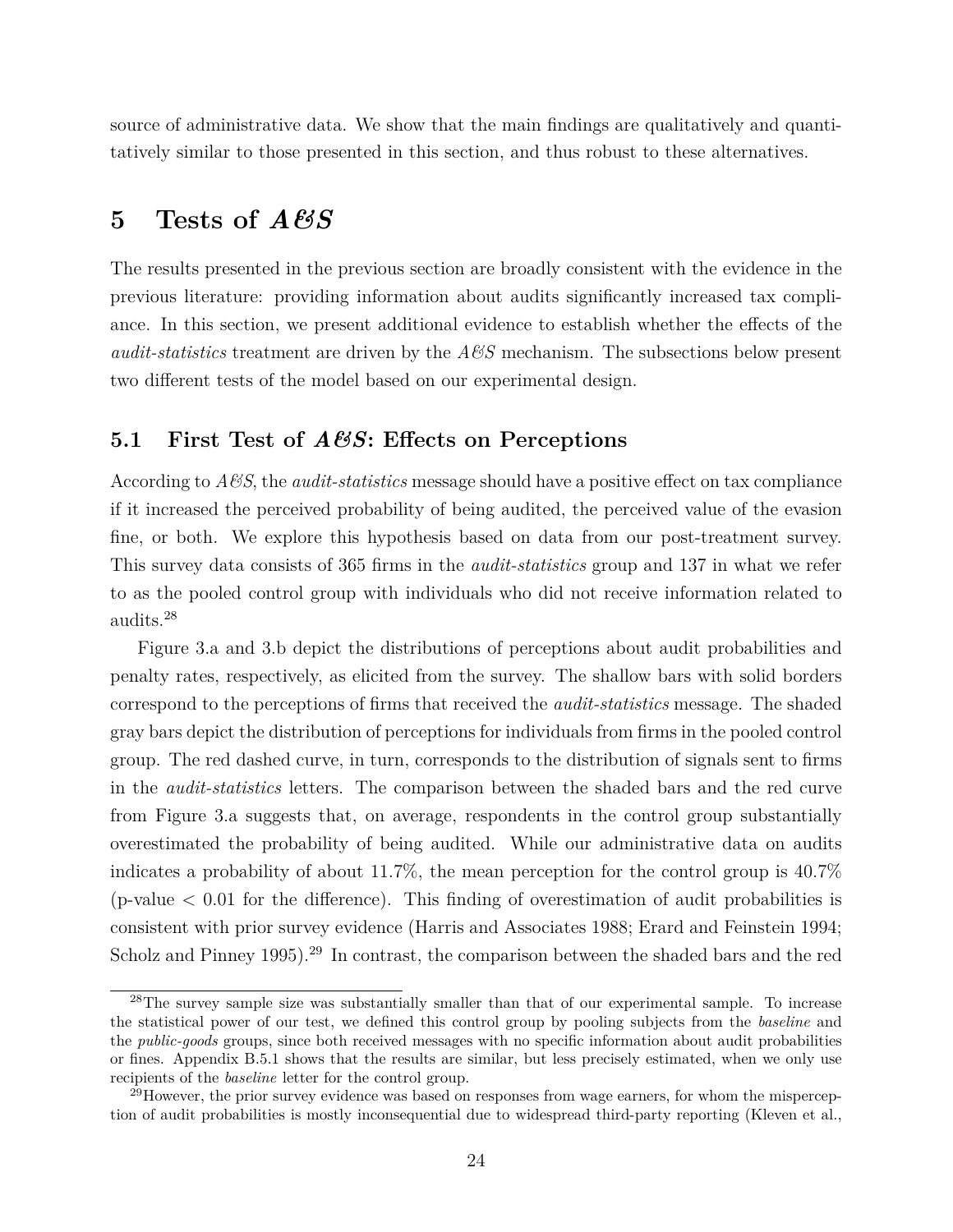curve from Figure 3.b suggests that the average belief about the penalty rates was unbiased: the actual average penalty computed from administrative data for the experimental sample is 30.7%, while the mean perceived penalty is 30.5% in the control group.

The positive bias in the perceived audit probability could be explained by the availability heuristic bias (Kahneman and Tversky, 1974). According to this model, individuals judge the probability of an event by how easily they recall instances of it. Even though audits are rare, the fact that they may be salient in memory or discussed by colleagues and the media may induce firms to perceive them to be more frequent than they actually are. Indeed, there is evidence that individuals overestimate the probabilities of a wide range of rare events of a similar nature such as the probabilities of dying in a terrorist attack or in a plane crash (Lichtenstein et al., 1978; Kahneman et al., 1982).

The systematic upward bias in perceptions of audit probabilities and the results presented in the previous section, showing that the *audit-statistics* message increased tax compliance, are not consistent with  $A\mathscr{G}S$ . Since our letters provided information about audit probabilities that was lower than firms' prior beliefs, the *A&S* framework would predict a reduction in tax compliance. Our post-treatment survey allows us to test this hypothesis more directly. From the assignment of firms to the different treatment groups, we can measure the effect of the *audit-statistics* letter on the perceptions of *p* and *θ*. The shallow bars with solid borders in Figures 3.a and 3.b depict the distribution of perceptions for respondents in the *audit-statistics* treatment arm. Inspection of Figure 3.a indicates that, compared to respondents in the treatment group, recipients of the *audit-statistics* message reported on average a lower perceived probability of being audited, from an average of 40.7% in the pooled control group to an average of 35.2% in the *audit-statistics* group (p-value of the difference 0.03). Meanwhile, Figure 3.b shows that the *audit-statistics* message had a small effect on the perceived penalty rate, decreasing it from an average of 30.5% for the pooled control group to an average of 29.9% for the *audit-statistics* group, with this difference being statistically insignificant (p-value of 0.85).

To sum up, the evidence suggests that the *audit-statistics* treatment arm may have reduced the average perceived audit probability. This evidence, and the positive effects of this treatment on tax compliance, are jointly inconsistent with *A&S*. According to *A&S*, since the *audit-statistics* message increased tax payments, it should have increased (rather than reduced) perceived audit probabilities.<sup>30</sup>

<sup>2011).</sup> On the contrary, the financial stakes of misperceiving audit probabilities can be substantial in our context.

<sup>30</sup>Consistent with this evidence, Appendix B.5.2 suggests that the effect of the *audit-endogeneity* message is not due to an update of recipients' beliefs about the degree of endogeneity of audit probabilities, because recipients were already well aware of this endogeneity.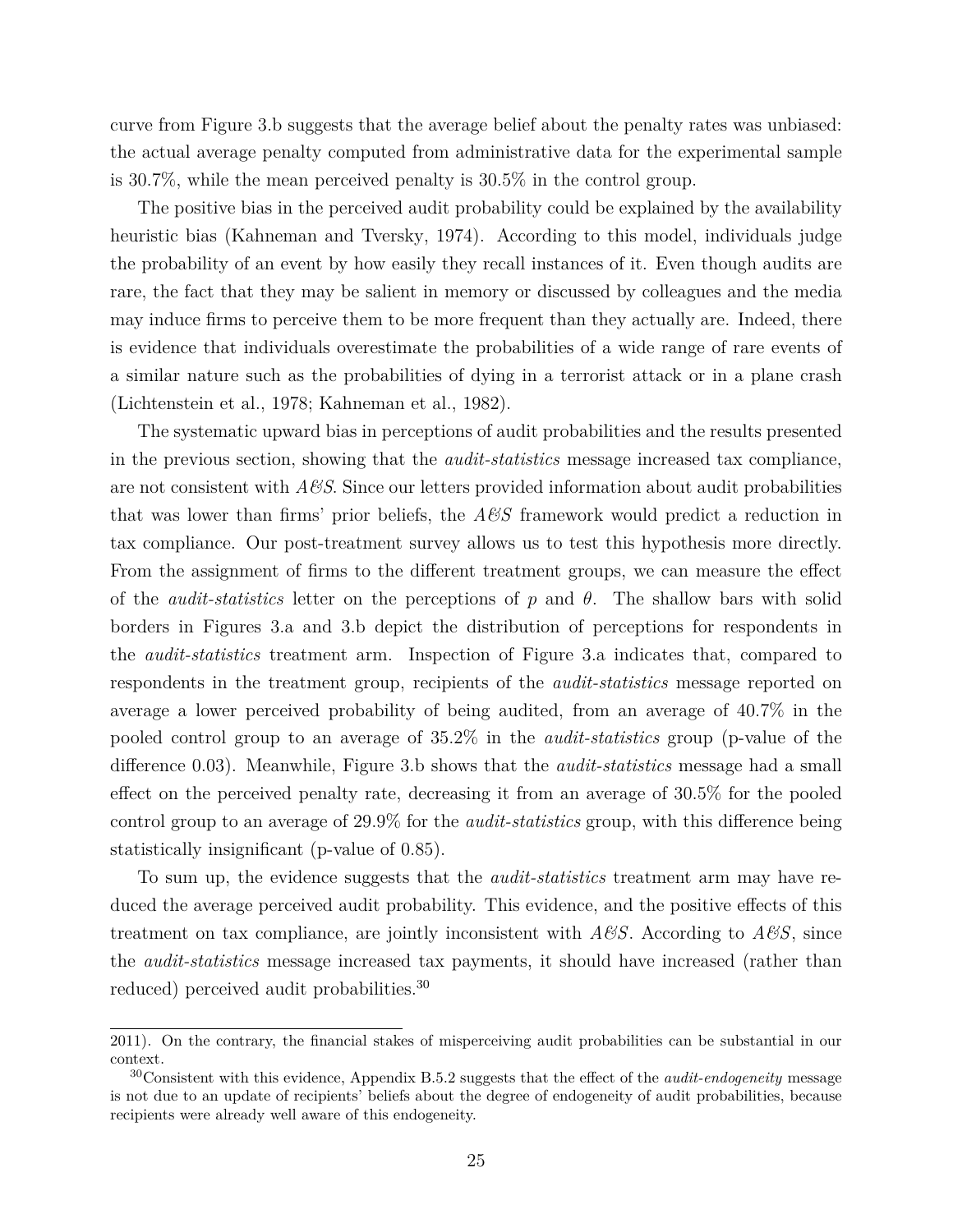One important caveat to keep in mind in the test presented in this section, and also the test presented in the section below, is that we are estimating the effects on the average firm. The fact that the average firm does not behave as *A&S* predicts does not imply that any of the firms behave as  $A\mathscr{C}S$  predicts. For instance, it is possible that some firms updated their perceived probability upwards because of the information contained in the letter and increased their tax payments as a consequence. However, the fact that the average effects are so far from the  $A\&S$  prediction suggests that, if anything, the firms behaving as  $A\&S$ must have been a minority.

This first test relies in survey data, and it is thus subject to some common concerns with this type of data. We address those concerns below.

One extreme view of survey data is that, because the questions on audit probabilities and penalty rates were not incentivized, individuals may have just responded with numbers at random. The fact that the survey beliefs changed with the information provided in the letters suggest that these responses contained some truthful information. Moreover, we have other reasons to believe that the survey responses were meaningful. While there is a large positive bias in the perception of audit probabilities, the average perception of the penalty rate (30.5%) is extremely close to the actual probability computed from administrative data (30.7%). The fact that beliefs are so accurate for penalty rates suggests that individuals responded honestly and thoughtfully. Additionally, individuals were better informed about the penalty rates than about the audit probabilities, which is also consistent with the fact that there is more readily available information about penalty rates: audits are relatively rare events and their probabilities are not advertised nor common knowledge, whereas penalties from the tax authorities are more frequent, homogeneous across taxes, and openly disclosed by the tax agency.

A less extreme version of the concern with measurement error is that individuals had biased beliefs, but were aware that they were misinformed, so they would never have acted on those beliefs anyways. Our survey data provides evidence to the contrary. Even though their estimates were substantially off, survey participants reported being confident on their responses. For example, only 16.2% of those in the control group reported being "Not sure at all" about their perceived probability of audit (on a four point scale, ranging from "Not sure at all" to "Very confident"); and a similar share (18.1%) reported to be "Not sure at all" about their guess for the penalty rate. Even for the subgroup of individuals from the control group who reported to be "Very confident" about the audit probability, their average belief was, if anything, slightly more biased: 42.1%, still substantially higher than the actual probability of 11.7%.

Another concern is that our subjects may be confused about the meaning of an "audit."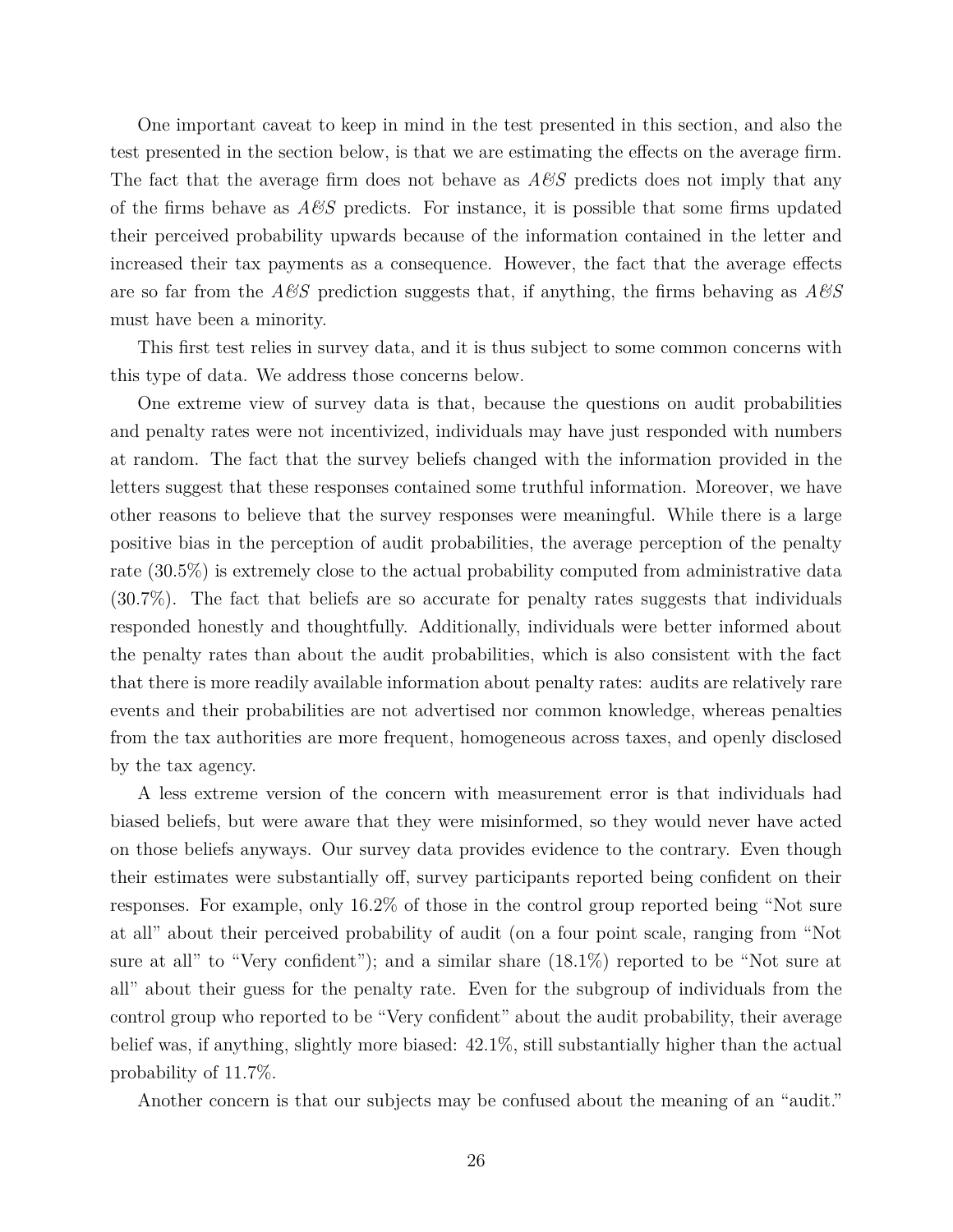However, this possibility can be ruled out with our survey data too. Among the 145 responses from the pooled control group, 10.3% of firms reported that they were audited in the past three years. This share  $(10.3\%)$  is close to the actual share of firms that were audited  $(11.7\%)$ , thus suggesting that respondents understood the definition of an audit correctly.

We may also worry that subjects have cognitive limitations when responding to questions about percentages and probabilities. However, this should be a minor concern in our subject pool, which is comprised of business owners who should be familiar with fractions and probabilities. While we do not have administrative data to verify this, the anecdotal evidence indicates that this is a highly educated subgroup of the population. And, at the very least, these business owners need some rudimentary arithmetic and understanding of percentages to compute the VAT and other tax liabilities.

A further concern may be that some respondents reported probabilities of exactly 50% as a way of expressing their uncertainty (Bruin et al., 2002; Bruine de Bruin and Carman, 2012). Responses of exactly 50% are somewhat common in our data: among individuals in the pooled control group, 33.3% of responses about the perceived audit probability and 16.4% of responses about the penalty rate are exactly equal to 50%. To assess whether these responses may be problematic, we follow the standard method from Bruin et al. (2002) and Bruine de Bruin and Carman (2012). We measure certainty using a 1-4 scale from "Not sure at all" (1) to "Very confident" (4). If there were large differences in certainty between individuals who responded exactly 50% and the rest, that would cast doubts on the validity of the survey responses. On the contrary, we find modest differences in certainty between the two groups.<sup>31</sup> As a complementary robustness check, we conducted our analysis ignoring 50% responses and treating them as missing data. Even with this conservative approach, individuals in the control group still substantially over-estimate the probability of being audited: these respondents report an average perception of 31.5%, compared to the actual probability of 11.7%.

As an additional validation of the survey data, we can measure the effect of the signals about *p* and *θ* from the *audit-statistics* sub-treatments. We have limited power for this exercise, however, due to the small sample size: we count with merely 365 survey responses in the *audit-statistics* group. With that caveat in mind, the survey data suggests that a percentage point increase in the signal about the audit probability provided in the letter increased the perceived audit probability nine months later by 0.397 (SE 0.288) percentage points. While imprecisely estimated and thus statistically insignificant at conventional levels,

 $31$ In the pooled control group, the average certainty for perceived audit probability is 2.18 for individuals who responded a value of exactly 50%, and 2.56 for individuals who responded a different value (p-value of difference 0.09). For the responses about the perceived penalty rate, the average certainty is 2.18 for individuals who responded 50%, and 2.48 for those who responded another value (p-value of difference 0.35).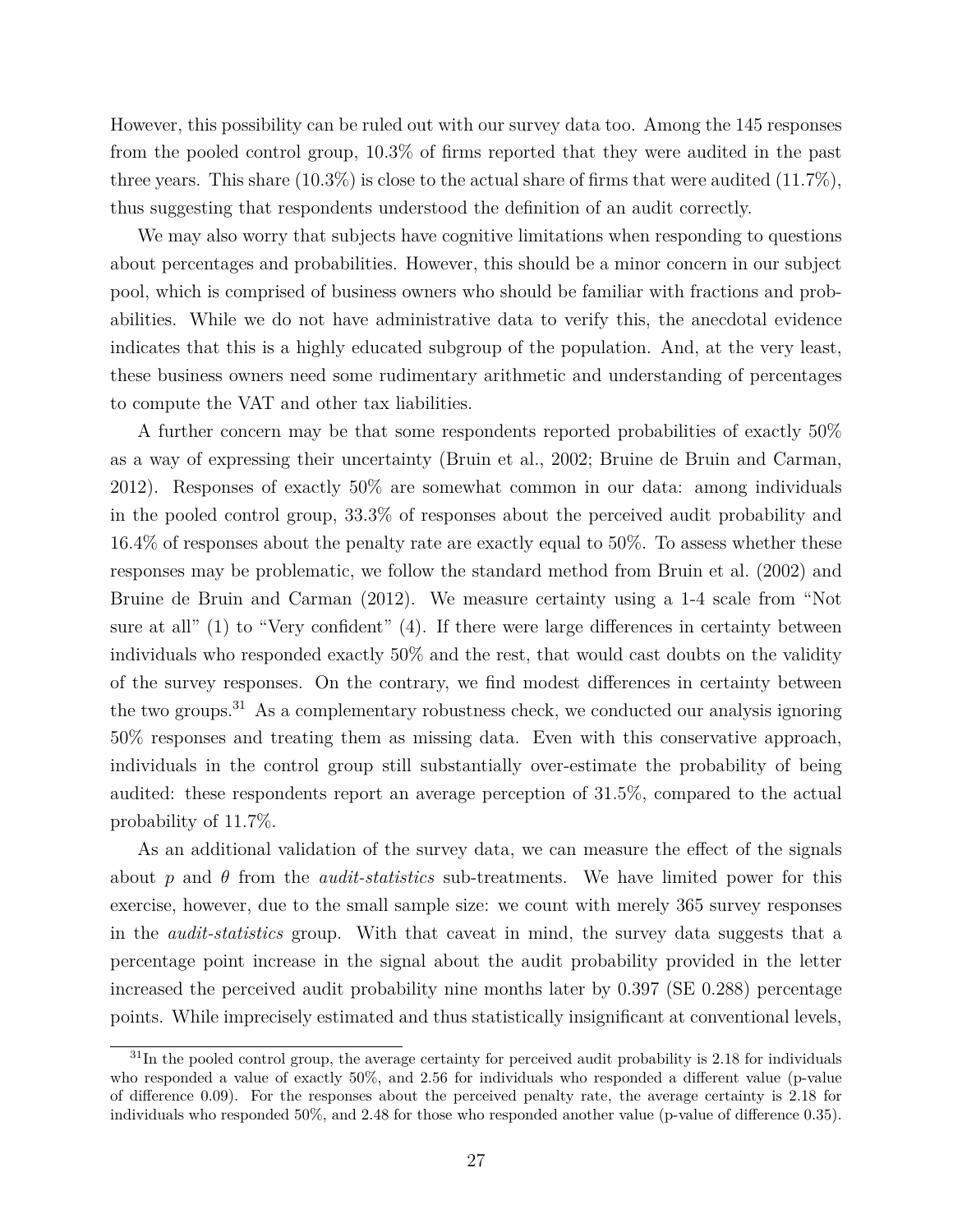the magnitude of this point estimate is consistent with the updating in other informationprovision experiments (discussed in more detail in Section 5.2.1 below). Most important, the true effects of the signals provided in the letter on beliefs were probably stronger than what the above estimates suggest. While we are confident that our certified letters reached firms' owners, we cannot be as confident about whether the owner was the same person who received the email invitation to complete the survey. And while we wanted to conduct the survey soon after the mailing campaign, for reasons out of our control we were not able to roll out the survey until nine months after the intervention. In this type of information-provision experiments, the effect of information on beliefs tends to decay substantially in a matter of a few months – it is feasible for recipients to forget the information provided in the letters, or to acquire additional information in the meantime. For example, Cavallo et al. (2017) show that the effect of information on beliefs decays by about half in a matter of just three months, and similar findings are reported by Bottan and Perez-Truglia (2017) and Fuster et al. (2018). All these factors will lead to an under-estimation of the effects of the letter on beliefs.

We can provide an additional validation test for the data on perceived audit probabilities using the firms' audit experience. Among the 145 responses from the pooled control group, 10.3% of firms state that they were audited in the past three years. If firms use their own audit history to form their beliefs about auditing probabilities, the firms who have been audited recently should report a higher probability of being audited. Indeed, we found that to be the case: firms who have been recently audited report a substantially higher average perceived probability of being audited in the future (63.9%) than firms that were not recently audited  $(38.1\% - \text{p-value of the difference} < 0.001)$ .

### **5.2 Second Test of** *A&S***: Heterogeneity with Respect to Signals**

The second test is based on the differential effects of the values of the signals provided in the letters. According to  $A\mathscr{B}S$ , the effects of the audit-statistics message should be increasing in the signals about the audit probability  $(p)$  and the penalty rate  $(\theta)$ . The random variation we introduced in the *p* and *θ* conveyed in our *audit-statistics* letters allow us to test this hypothesis directly. We first present our estimates of these elasticities, and then compare them with values obtained from calibrations of the *A&S* model.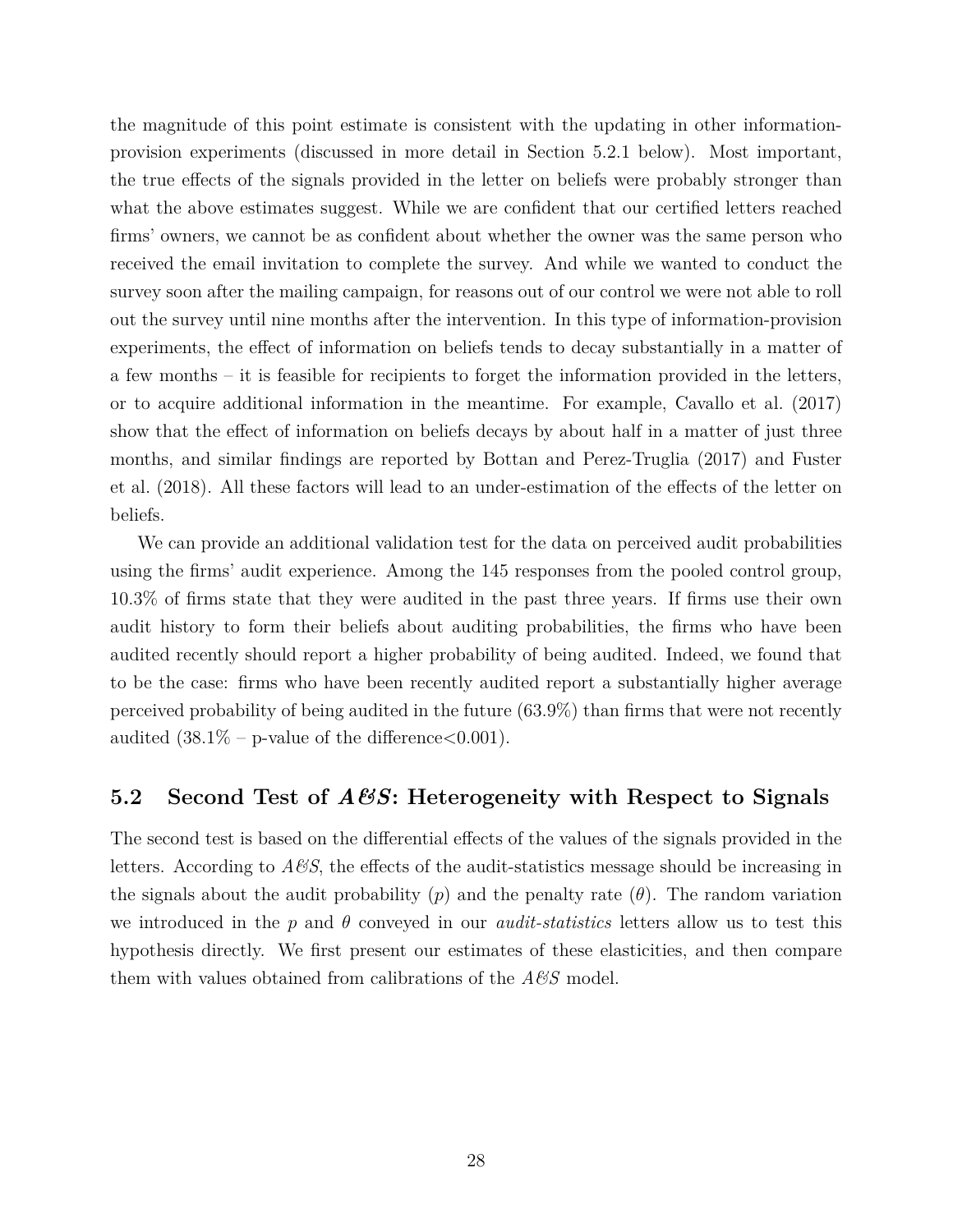#### **5.2.1 Elasticities with respect to** *p* **and** *θ*

We start this discussion with a non-parametric look at the data, with results conveyed in Figure 4. This figure uses the main specification from before,<sup>32</sup> looking at the effect of the *audit-statistics* message on VAT payments, but broken down by decile of the signals included in the letter. Figure 4.a presents the effect of the *audit-statistics* message by decile of the provided signal of *p*. In the *A&S* framework, we should expect that very low signals of *p* should reduce tax compliance (since they most likely reduce the firms' perceived probability of audits), whereas the effect should become larger, and turn positive at some point, as we increase the value of the signal about *p*.

The coefficients plotted in Figure 4.a, however, indicate that the effect of the *auditstatistics* letter is not related to the value of *p* included in the letter. The coefficients are similar in magnitude for the whole range of values from  $p = 2\%$  all the way up to  $p = 25\%$ . For example, the effect is 8.8% and statistically significant (p-value of 0.016) for the lowest decile  $(p \in [2\%, 5\%])$ , and it is 5.6% and marginally significant (p-value of 0.065) for firms in the upper decile  $(p \in [19\%, 25\%])$ . Moreover, the resulting slope (in dashed red line), while positive as predicted by *A&S*, is economically small and statistically insignificant (p-value of 0.637).

Figure 4.b provides an analysis similar to that of Figure 4.a, but based on the heterogeneity by penalty rates  $(\theta)$  provided in the letter. According to  $A\mathscr{B}S$ , we should expect a positive relationship between the effect of the *audits-statistic* letter and the provided value of *θ*. Figure 4.b shows evidence to the contrary: the coefficients are similar for the whole range of values from  $\theta = 15\%$  to  $\theta = 68\%$ , and the slope is negative, economically small and statistically insignificant.

To complement the results from Figure 4, we can quantify the effects of the *audit-statistics* sub-treatments in a more parametric way that can be contrasted to the quantitative predictions of *A&S*. For the *audit-statistics* treatment arm, we use the following model:

$$
Y_i = \alpha + \gamma_p \cdot p_i + \gamma_\theta \cdot \theta_i + \sum_{g=2}^5 \pi_g \cdot I_{\{i \in g\}} + X_i \delta + \epsilon_i \tag{2}
$$

where  $p_i \in (0, 1)$  is the signal about the audit probability included in the letter sent to subject *i*, and  $\theta_i \in (0,1)$  is the signal about the penalty rate included in the letter sent to the same firm. The  $I_{\{i\in g\}}$  variables correspond to a set of dummies for quintiles of pre-treatment VAT payments, which are the groups from which we drew the sample of "similar firms" to calculate  $p_i$  and  $\theta_i$ . Including these controls ensures that we only exploit the exogenous variation in

<sup>&</sup>lt;sup>32</sup>Additionally, we control for dummies for the quintiles of pre-treatment VAT payments, from which we drew the sample to calculate  $p_i$  and  $\theta_i$ .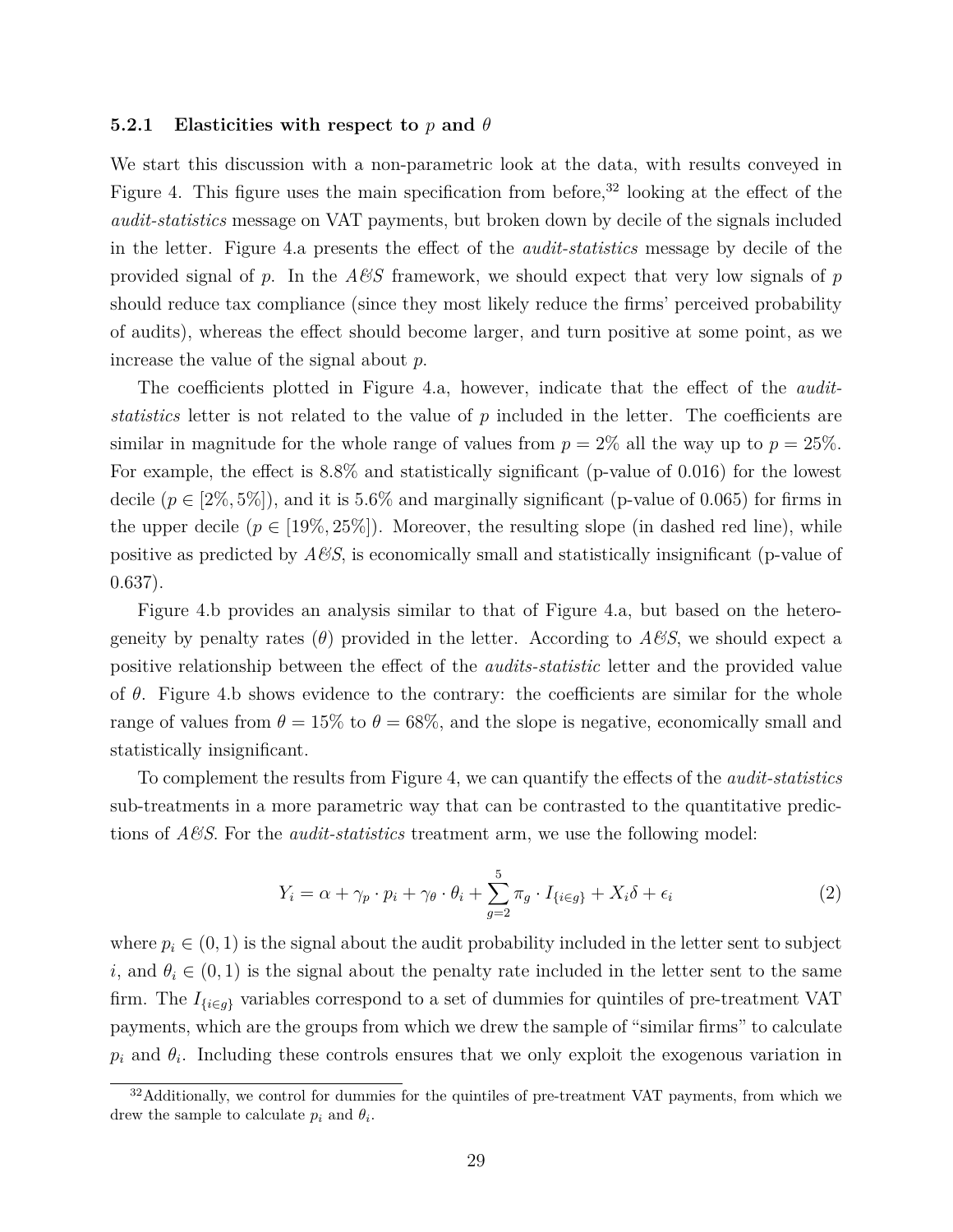$p_i$  and  $\theta_i$  induced by our experimental design – that is, the heterogeneity due to sampling variation. Since we are using a Poisson regression model,  $\gamma_p$  and  $\gamma_\theta$  can be directly interpreted as elasticities. For instance, an estimate of  $\gamma_p = 1$  would imply that a 1 percentage point increase in the audit probability conveyed in the letters increased VAT payments by 1%. From *A*&S, we can expect that  $\gamma_p > 0$  and  $\gamma_{\theta} > 0$  – i.e., firms tax payments are increasing in the perceived probability of audit and evasion penalty rates.

Panel (a) in Table 3 presents the results from the econometric model of equation 2. Column (1) of Table 3 presents estimates of the elasticities of VAT payments with respect to the values of *p* and *θ* conveyed in the *audit-statistics* sub-treatments. The elasticity with respect to the audit probability in the first year after the treatment is 0.030 (p-value of 0.897). This means that increasing *p* by 1 percentage point would increase VAT payments by a mere 0.03%. The elasticity with respect to the penalty rate is  $-0.118$  (p-value of 0.304), which implies that increasing  $\theta$  by 1 percentage point would reduce VAT payments by 0.118%. The estimates are close to zero, not statistically significant at standard levels and precisely estimated. The precision implies that we can rule out even moderate elasticities: the 90% confidence interval for the audit probability excludes elasticities above 0.418, and the 90% confidence interval for the penalty rate excludes elasticities above 0.071.

It should be noted that the pre-treatment falsification test does not yield any statistically significant effect, and that the results are similar (no statistically significant elasticities) for the other specifications: for the second year (column (2)), by timing of the payment (columns (3) and (4)), and by type of tax (columns (5) and (6)). The estimates are always close to zero and, in most cases, statistically significant.<sup>33</sup>

One potential confounding factor for the lack of heterogeneity in signals about *p* and *θ* is that some subjects might have interpreted the *audit-statistics* message *per se* as a signal that their firms were under the IRS radar, above and beyond the factual information conveyed in the message. We were careful to mitigate this concern in the design of our mailings. For instance, we highlighted the fact that the letter recipients were randomly selected. Nevertheless, some individuals may have ignored or overlooked this cue. Even if the recipients learned something from the receipt of the audit-statistics message, there is no reason why they should not learn about the content of the message as well. In other words, the test presented above continues to be valid, as *A&S* would still predict that the *audit-statistics* message should have a differential effect depending on the values of *p* and *θ*.

To address this concern more directly, we use the *audit-threat* treatment arm, in which the

<sup>&</sup>lt;sup>33</sup>There are some exceptions, such as the coefficient associated with the audit probability for retroactive payments, but in this case the differences were statistically significant before the treatment too, and therefore this result is probably spurious.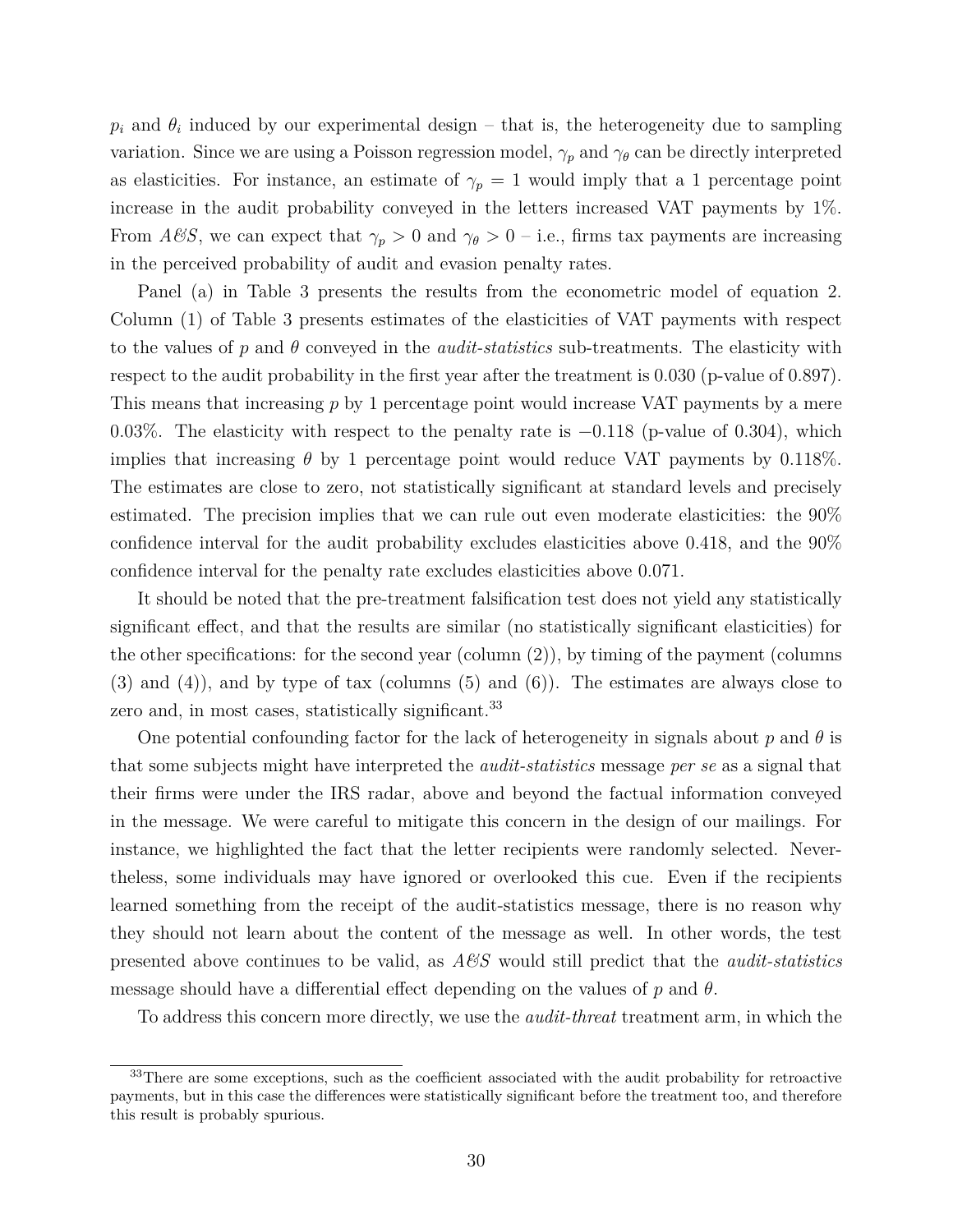tax agency made an explicit threat to every recipient and thus is not subject to this concern. Figure 2.d depicts the difference in the evolution of VAT payments over time between the two sub-treatments in the *audit-threat* arm, corresponding to audit probabilities of 50% and 25%. We mostly find no systematic difference between the two groups in post-treatment VAT payments, although for some quarters (Q3 and Q7), going from 25 to 50 percent audit probability has a sizable effect on tax compliance. We can also provide a more parametric test based on en econometric model similar to that of equation 2 for firms assigned to the *audit-threat* letter:

$$
Y_i = \alpha + \gamma_p \cdot p_i + X_i \delta + \epsilon_i \tag{3}
$$

where  $p_i \in \{0.25, 0.50\}$  is the audit probability included in the *audit-threat* letter sent to firm *i*. As in the previous regression,  $A\mathscr{C}S$  implies a positive estimate of  $\gamma_p$ . Panel (b) of Table 3 presents the results of the *audit-threat* treatment arm in this regression form. While the *audit-threat* messages implies an elasticity with respect to *p* of 0.376, this estimate only borderline significant at the 10% level (p-value of 0.073) and economically small. Moreover, the pre-treatment (falsification) coefficient (-0.342) is also borderline statistically significant at the 10% level (p-value of 0.055), indicating that the small post-treatment effect may be spurious. Taking into account the precision and power concerns, the evidence from Figure 2.d and Panel (b) of Table 3 further reinforces the result that, contrary to the prediction of *A&S*, even with a direct and credible threat of an audit, rather than just information about audit probabilities, tax compliance seems not to depend on the probability of being audited.

Taken together, we find robust evidence suggesting that firms did not react to the values of the parameters conveyed in our letters.<sup>34</sup> Since we devoted a large fraction of our subject pool to this treatment arm, these elasticities are quite precisely estimated. In the following sections we provide a more quantitative test of the *A&S* model.

#### **5.2.2** *A&S* **Calibration**

While the previous section provided a qualitative test on the effects of signals on audit probabilities and penalty rates (i.e., focusing on sign and statistical significance), it is unclear whether those predictions are quantitatively far from the predictions of  $A\mathscr{B}S$  model. Those predictions depend on the specific model at hand and on the values of the underlying param-

<sup>34</sup>Appendix B.4.3 present a series of robustness checks (alternative specifications based on OLS, Tobit and Probit models, and using an alternative data source for the dependent variable), and the results are similar. An additional robustness check, presented in the same Appendix, shows that results are robust if, instead of estimating the elasticities with respect to *p* and  $\theta$  separately, we estimate the elasticity with respect to  $p * \theta$ (i.e., the expected penalty per dollar evaded).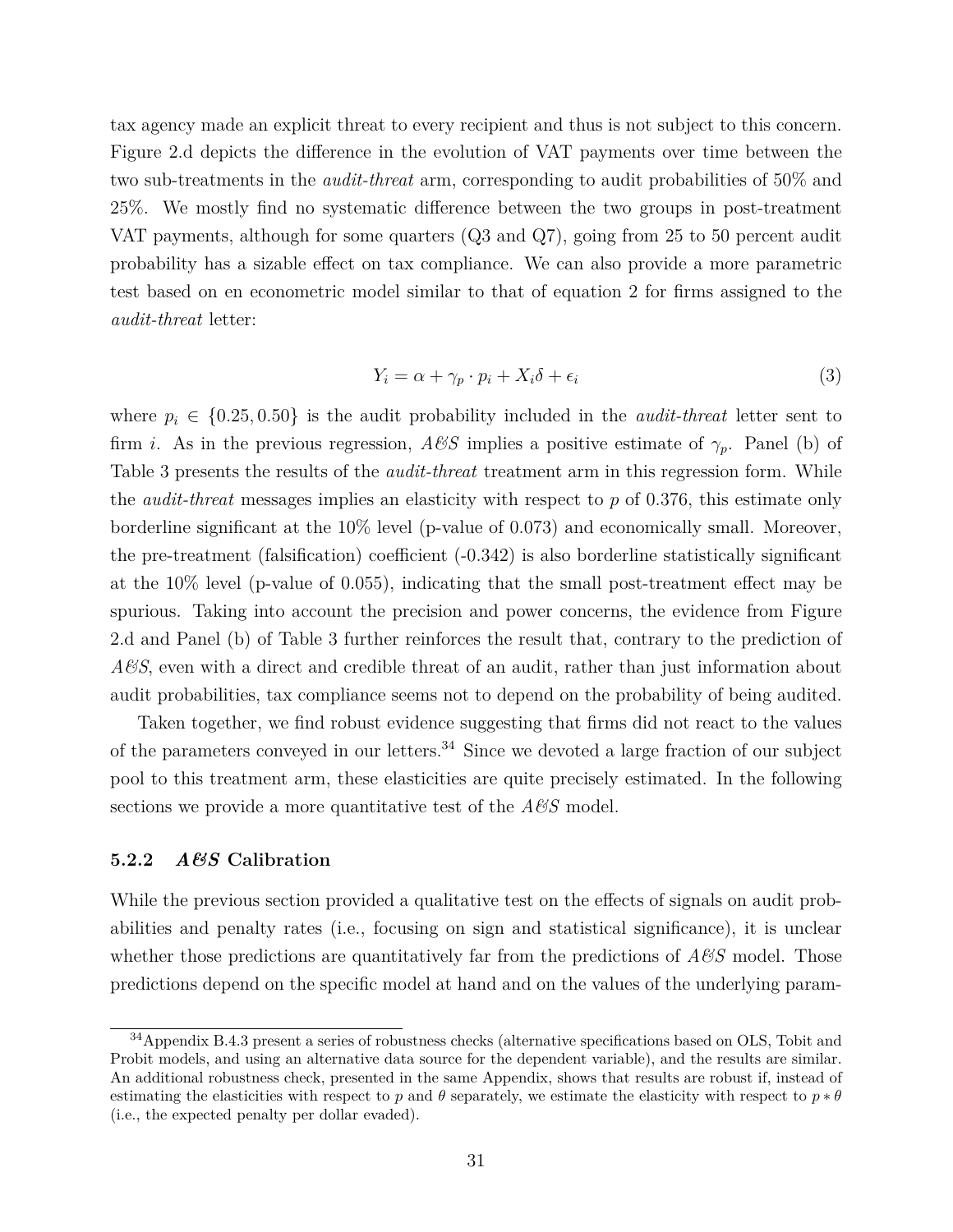eters. In this section we present results from different calibrations. In the following section, we compare the calibration results to the experimental results.

We start with the original  $A\mathscr{B}S$  model. Let Y be the total value-added and let  $\tau = 0.22$ be the value added tax rate. Let *E* be the amount to be under-reported (so  $\tau \cdot E$  is the amount evaded). Each firm has a utility from income given by a Constant Relative Risk Aversion (CRRA) utility function with risk parameter  $\sigma$ . Let  $p$  be the probability that the tax return for a given year will be audited sometime in the future, and *θ* as the penalty rate applied over the amount evaded when caught (both of these parameters are defined as in the *audit-statistics* treatment).

Given any reasonable value for the CRRA parameter, the basic  $A\mathscr{C}S$  model predicts 100% evasion. As a result, we need to use one of the extensions discussed in the literature to accommodate the evasion rate of 26% observed in practice (as estimated by Gomez-Sabaini and Jimenez, 2012). We consider the following extensions: endogenous audit probabilities (Allingham and Sandmo, 1972; Yitzhaki, 1987), third party reporting and whistle-blowing (Acemoglu and Jackson, 2017), misperceptions about audit parameters (Alm et al., 1992) and social preferences (Luttmer and Singhal, 2014).

The probability of being audited can be broken down as  $p = p_0 + p_1 \frac{E}{Y}$  $\frac{E}{Y}$ <sup>35</sup> The parameter  $p_1 > 0$  represents the endogeneity of the audit process, with firms that evade more being more likely to be audited (in the original  $A\mathscr{B}S$  model, the audit probability is exogenous so  $p_1 = 0$ ). We can also allow firms to be caught evading due to some non-audit technology such as third-party reporting or whistle-blowing. We represent this with an effective probability of being caught of  $p+\epsilon$ , where the parameter epsilon represents the additional monitoring tool. To allow for misperceptions, we can simply calibrate  $p$  and  $\theta$  to take the average perceptions reported in the survey (instead of the values calculated from the administrative records of the tax agency). And to allow for social preferences, we assume that individuals get some direct utility from paying taxes equal to the fraction  $\alpha$  of the amount paid. This social responsibility parameter  $\alpha$  can take values from 0 to 1, where a higher value denotes higher social responsibility (in the original  $A\mathscr{C}S$ ,  $\alpha = 0$ ).

The optimal evasion choice is given by maximizing the expected utility:

$$
\max_{E \in [0,Y]} \frac{1 - p\left(\frac{E}{Y}\right) - \epsilon}{1 - \sigma} \left(Y - \alpha \tau (Y - E)\right)^{1 - \sigma} + \frac{p\left(\frac{E}{Y}\right) + \epsilon}{1 - \sigma} \left(Y - \alpha \tau (Y - E) - (1 + \theta)\tau E\right)^{1 - \sigma}
$$

Given a set of parameters, it is straightforward to find the optimal value of *E* that solves

<sup>&</sup>lt;sup>35</sup>Note that we implicitly assume that, conditional on being audited, evasion is detected in full. In practice, this probability may be smaller than 1. If anything, this would only make the  $A\&S$  result more puzzling: firms should be even less worried about being audited.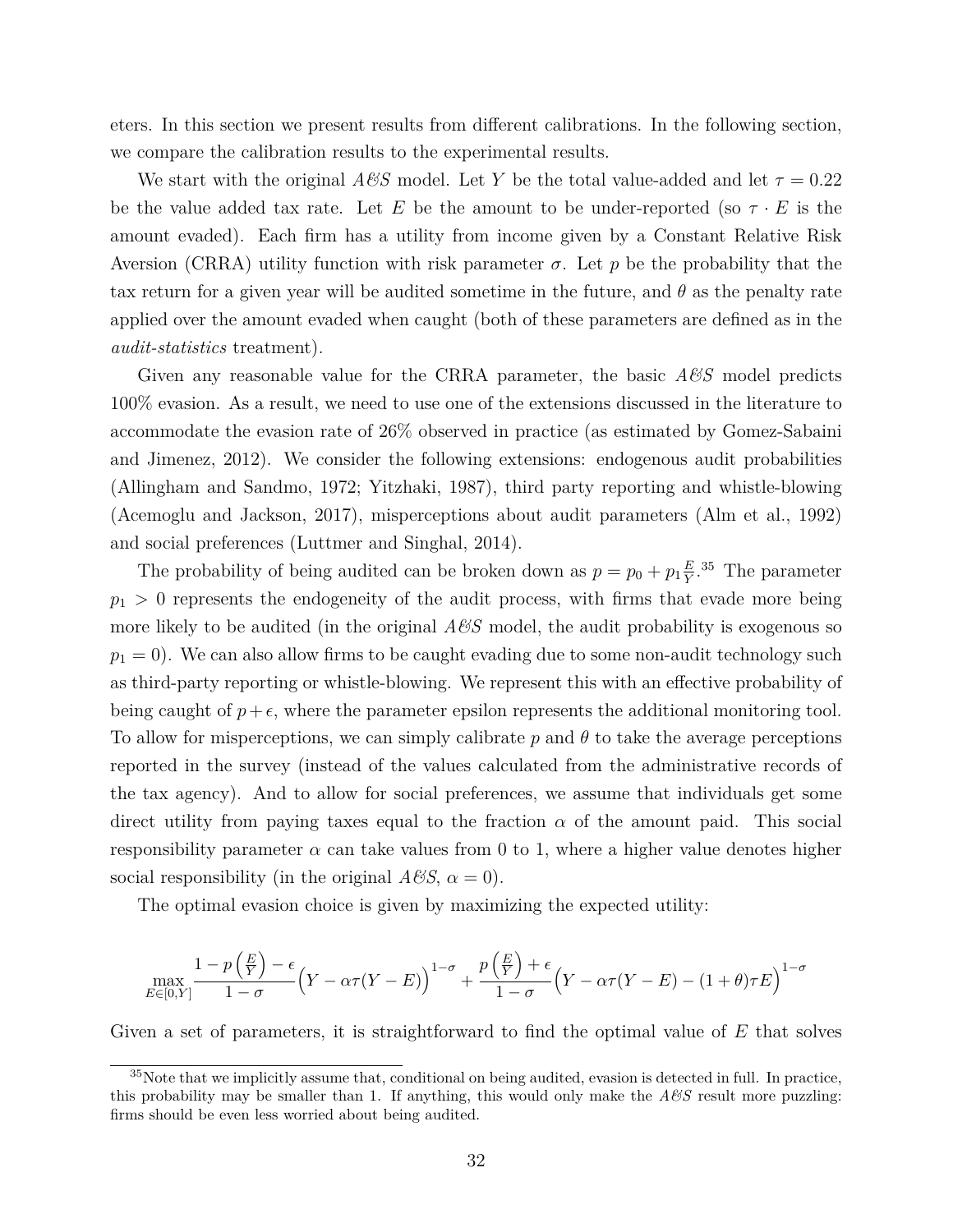this maximization problem (see details in Appendix C).

Table 4 presents the calibration results. Each row corresponds to a different calibration of *A&S*. The first seven columns correspond to the parameter values. Most important, the last two columns correspond to the corresponding elasticities: the elasticity  $\frac{\partial log(\tau(Y-E))}{\partial p}$ corresponds to the percent change in taxes paid when we increase the audit probability by one percentage point; and the elasticity  $\frac{\partial log(\tau(Y-E))}{\partial \theta}$  corresponds to the percent change in taxes paid when we increase the penalty rate by one percentage point.

All the parameters are calibrated so that they always predict the estimated average evasion rate for Uruguay  $(\frac{E}{Y})$  of 26% (Gomez-Sabaini and Jimenez, 2012). As a result, all the predictions in the column corresponding to  $\frac{E}{Y}$  are the same. In the last columns, we present the two elasticities discussed in the experimental analysis.

In the first row, we assume a CRRA of 4 and set the audit probability and penalty rate equal to those estimated from the administrative records ( $p_0 = 0.117$  and  $\theta = 0.306$ ). To match the 26% evasion rate, we allow for a non-audit detection rate of  $\epsilon = 0.581$ . The resulting elasticity with respect to *p* is 4.55 and the elasticity with respect to  $\theta$  is 3.48. This is the simplest extension to the  $A\&S$  model, and given that its predictions are in the middle range of all our calibrations, we consider this our preferred specification. The remaining rows present results under alternative calibrations of the model – even though the models are quite different, the predicted elasticities are in the same order of magnitude as our preferred specification.

In the second row, instead of accommodating the evasion rate of 26% by introducing the non-audit detection rate, we assume a social responsibility parameter of  $\alpha = 0.195$ . This very different approach yields different predicted elasticities, but they are still in the same order of magnitude: the elasticity with respect to the audit probability is 9.422, and the elasticity with respect to the penalty rate is 1.208. The third row follows a similar specification from the second row, but we augment it by allowing for an endogenous audit probability. We let  $p_0 = p_1 = 0.0896$ , which accommodates two important features of the audit probabilities: the effective audit probability turns out to be equal to the observed average probability of 11.7%; and, consistent with the content of the *audit-endogeneity* message, if a firm that does not evade taxes  $(\frac{E}{Y} = 0)$  would double its audit probability if they decided to evade taxes  $(\frac{E}{Y} = 1)$ . Since this endogeneity parameter is not enough on its own to fit the observed evasion rate, we again rely on the social responsibility parameter to fit the data by setting  $\alpha = 0.229$ . This specification shows that introducing the endogenous nature of the audit probabilities does not change the elasticity with respect to the audit probability much (it is 4.386, similar to the 4.55 from the first specification), although it does substantially reduce the elasticity with respect to the penalty rate (to 0.59). The fourth row follows a similar specification as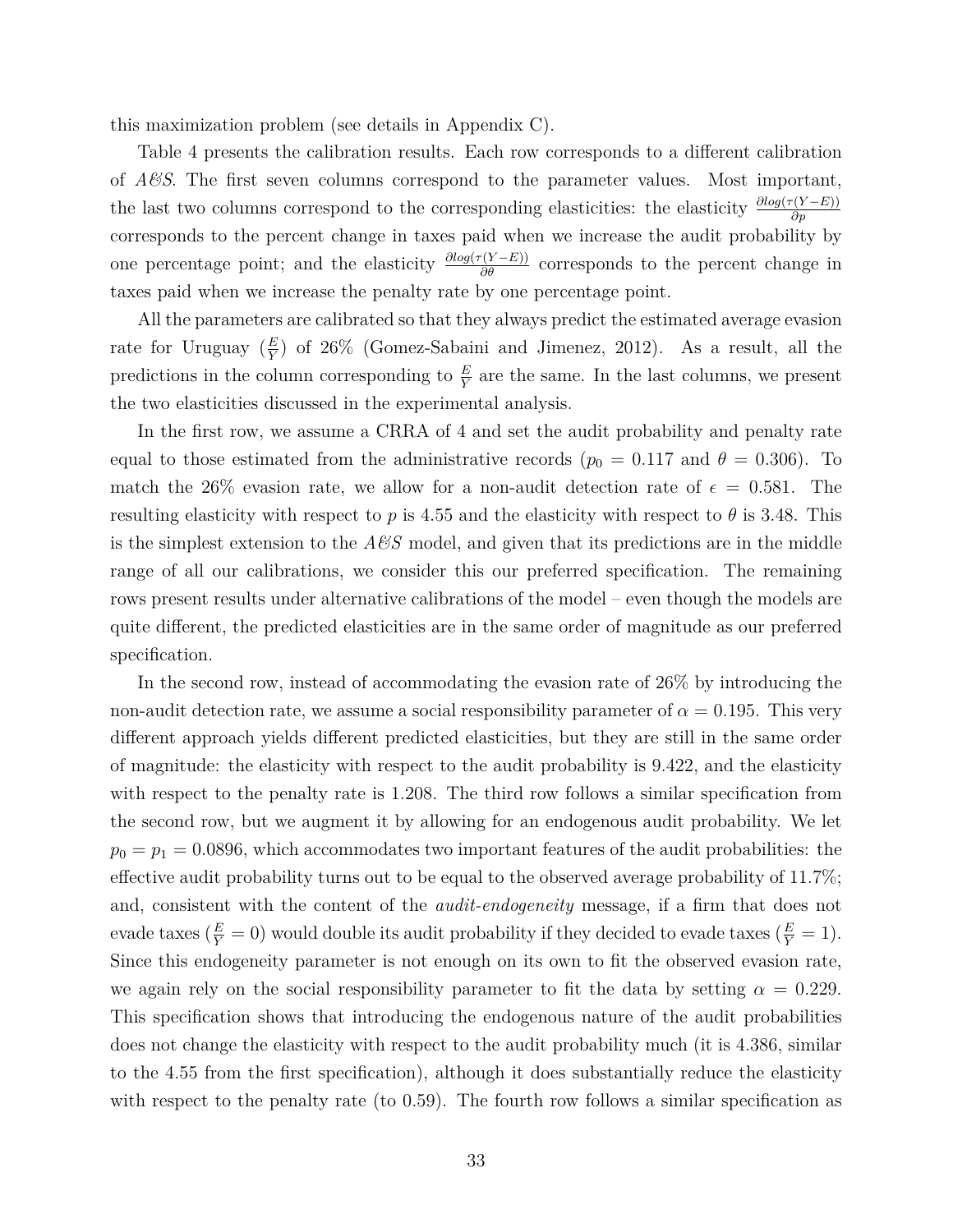in the second row, but we extend it by allowing individuals to have biased perceptions about the audits:  $p_0 = 0.367$  and  $\theta = 0.31$ . These biases would not be nearly enough on their own to fit the observed evasion rate, so we again set the social responsibility parameter to  $\alpha = 0.590$ . Again, we obtain elasticities that are of the same order of magnitude as in the other specifications: the elasticity with respect to the audit probability is 4.02 and the one with respect to the penalty rate is 1.64. The specifications in the second set of four rows are identical to those in the first set of four rows, except that we assume a CRRA parameter of 2 instead of a CRRA of 4. The results indicate that assuming a higher risk aversion provides more conservative estimates, because the lower risk aversion induces larger elasticities.

#### **5.2.3 Comparison between Experimental Results and the** *A&S* **Calibration**

We can test the null hypothesis that the elasticities with respect to  $p$  and  $\theta$  in the main specification of the *audit-statistics* presented in column (1) of Table 3 ( $\gamma_p = -0.118$  and  $\gamma_{\theta} = 0.03$  are equal to those in our preferred *A&S* calibration. We can reject the null that the elasticity is 3.48 for the penalty rate and that it is 4.55 for the audit probability (both tests with p-values<0.001). More precisely, the 95% confidence interval for the estimate of *γ*<sub>*p*</sub> in column (1) of Table 3 is [−0*.*431*,* 0*.*492], and the same interval for  $γ$ *θ* is [−0*.*342*,* 0*.*107]: the calibrated elasticities are substantially above these intervals. These calibrated elasticities are also well beyond the confidence intervals for the coefficients estimated for the *audit-threat* model.

One potential concern with the above comparison is that it is based on the implicit assumption that a letter conveying the message of a 1 percentage point higher signal of *p* or *θ* will increase the perception of the parameter by the recipient by 1 percentage point. This is probably a strong assumption: some individuals may not have read the letter in its entirety, they may have not entirely believed in the content of our message, or may not have updated their prior by the full value of the signal. For a benchmark, we can compare our setting with studies of learning from economic variables, such as the inflation rate (Cavallo et al., 2017), the cost of living (Bottan and Perez-Truglia, 2017), and housing prices (Fuster et al., 2018). These studies find that for each percentage point increase in the feedback given to subjects, the average individual updates beliefs about half a percentage point. If we assume this rate of learning, then we should double the elasticities estimated in our regressions before comparing them to the calibrations of *A&S*. Under this assumption, we can still reject the null that the estimated and the calibrated elasticities of tax compliance with respect to the audit probability are equal (p-value  $< 0.001$  for each  $\gamma_p$  and  $\gamma_\theta$ ).

The effect of the differential values of *p* and *θ* in the *audit-statistics* treatments, presented in Section 5.1 above, can provide a direct estimate of the learning rate in our context. The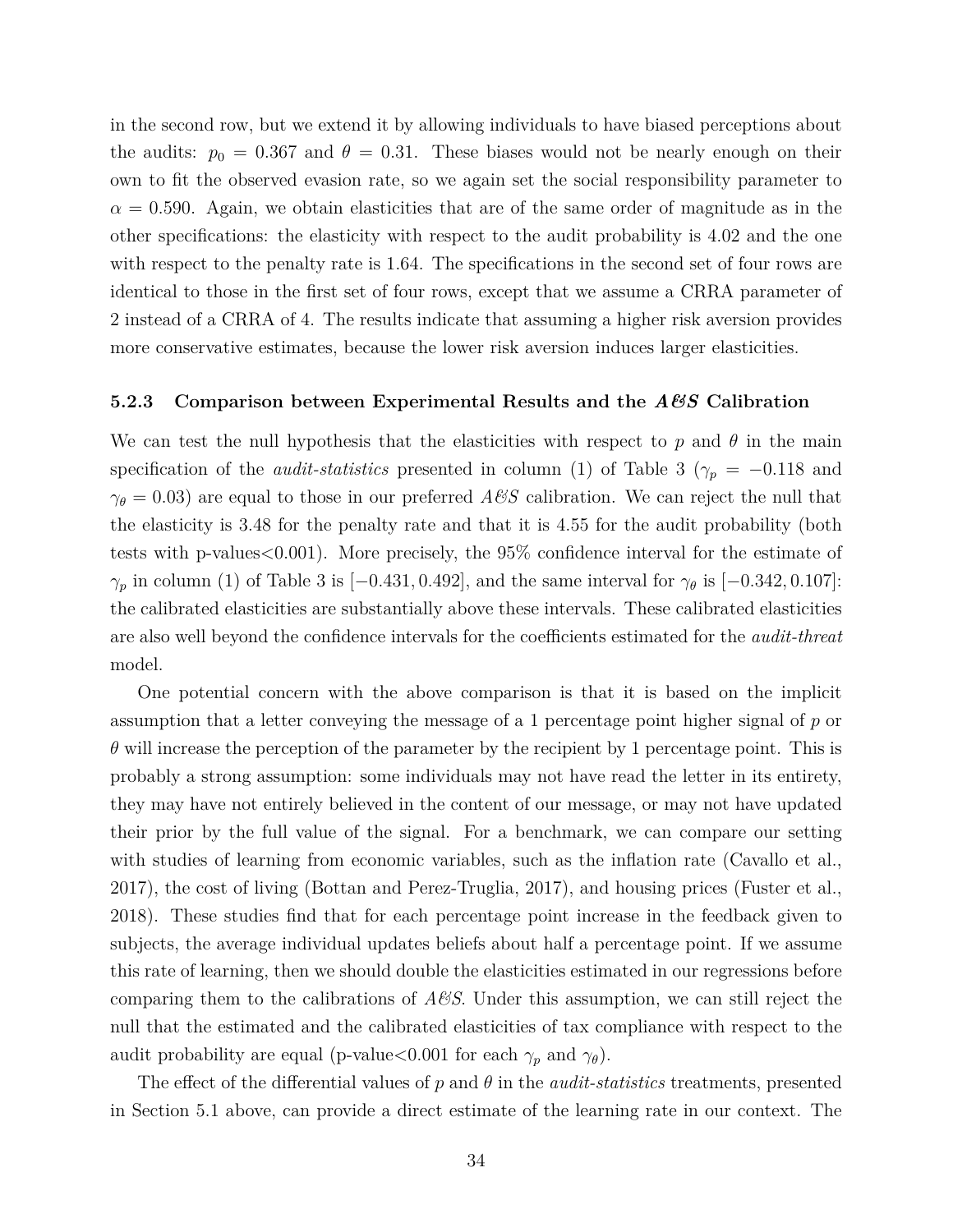survey data suggests that a percentage point increase in the signal about the audit probability provided in the letter increased the perceived audit probability nine months later by 0.397 (SE 0.288) percentage points. Even if it is imprecisely estimated and thus statistically insignificant at conventional levels, it is reassuring that this point estimate suggests a learning rate consistent with other learning studies. Moreover, we must keep in mind that due to multiple factors discussed in Section 5.1 above (e.g., the survey was conducted nine months after the treatment), this is probably an under-estimate of the true learning rate.

Indeed, we can reproduce the analysis under an extremely conservative assumption about the magnitude of the learning rate. Even if we assumed that for each percentage point difference in the letter individuals only adjusted their beliefs by one tenth of a percentage point, we would still fail to reject the null hypothesis that the estimated elasticities are equal to those in the  $A\&S$  calibration (p-values of 0.072 and  $\langle 0.001 \rangle$  for the the audit probability and for the penalty rate, respectively).

#### **5.2.4 Comparison to Related Studies**

We can compare our estimated elasticities to those from other studies. There is a literature that uses laboratory experiments to study tax evasion. These experiments often randomize the probability of being audited by the experimenter and the penalties involved. Consistent with our results, those laboratory studies find evidence of probability neglect. For example, Alm et al. (1992) find an elasticity with respect to the audit probability of 0.169 (comparable to our estimate of 0.030), and with respect to the penalty rate of 0.037 (comparable to our estimate of -0.118). Indeed, these elasticities are statistically indistinguishable from those obtained in our study (p-values of the differences of 0.557 and 0.289, respectively).

We can also compare our findings to the results from a couple of related field experiments. Dwenger et al. (2016) conducted a field experiment in the context of a local church tax in Germany for which enforcement was extremely lax. While their experiment was not designed to test the *A&S* model, it did include one treatment arm where the message mentioned different audit probabilities ( $p = 0.1$ ,  $p = 0.2$ , or  $p = 0.5$ ). Their results are qualitatively consistent with our result of probability neglect: the effects of all these probability messages are statistically indistinguishable from each other. Another related experiment, Kleven et al. (2011), included a treatment arm with two different audit probabilities. Consistent with our results, they find economically negligible differences in tax compliance between individuals assigned to different audit probabilities.<sup>36</sup> However, the evidence from Kleven et al.  $(2011)$ 

<sup>&</sup>lt;sup>36</sup>In one of their treatments, they send letters to individuals stating large audit probabilities of  $p = 50\%$ and  $p = 100\%$ . Compared with a group that did not receive any letter, they find that the letters had a positive and significant effect on declared income and tax liability. The differential effects between these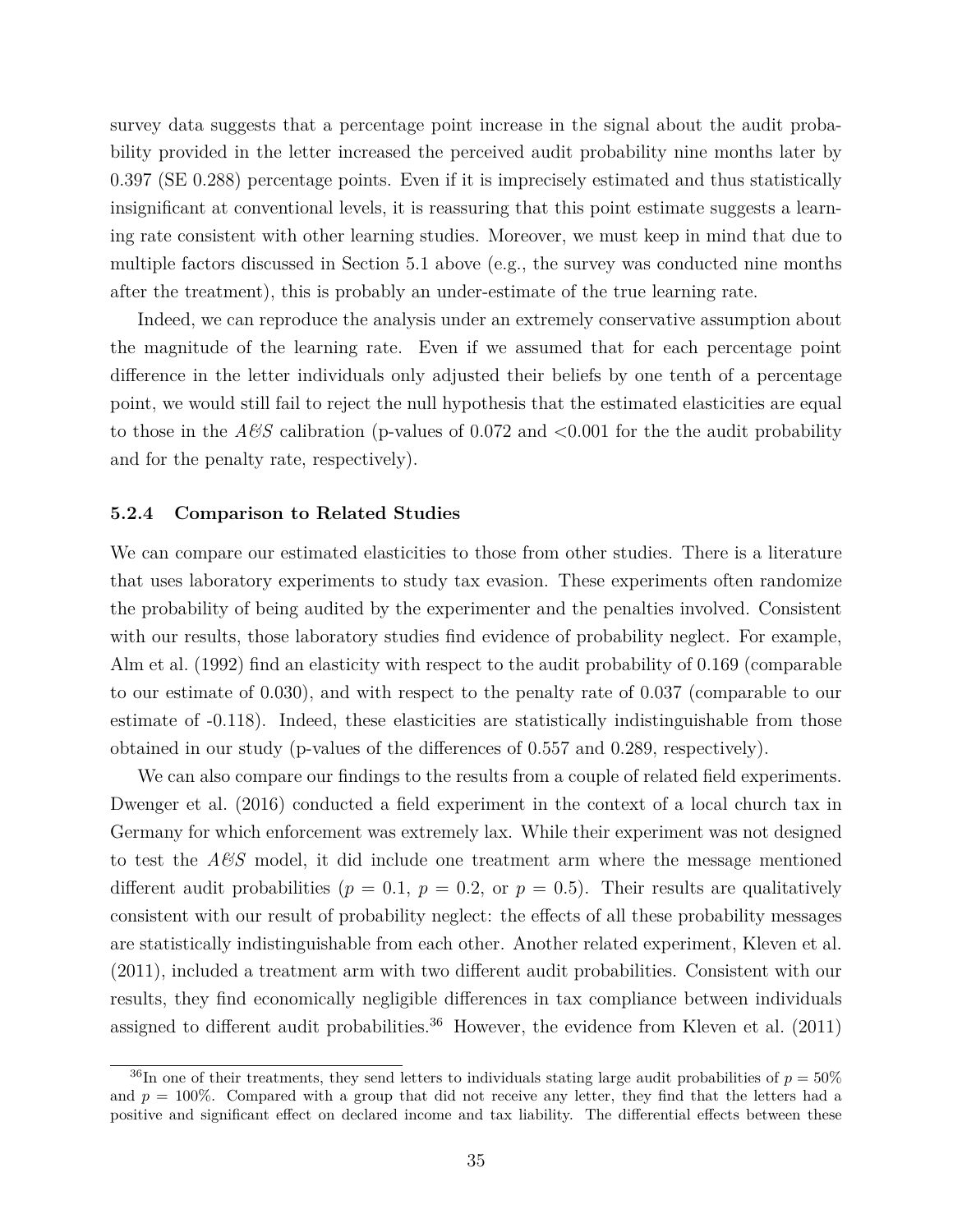is not inconsistent with *A&S* because their subjects face automatic third party reporting, which our subjects do not. The authors conducted their experiment with wage earners in a country where tax evasion is automatically detected through third-party reporting regardless of audits. As a result, *A&S* predicts that, consistent with their evidence, wage earners should report their earnings truthfully regardless of the probability of being audited.

### **5.2.5 Additional Test of** *A&S*

We conducted an additional test of *A&S* that exploits heterogeneity by prior beliefs. According to  $A\mathcal{B}S$ , the compliance effect of a given signal about audit probability should depend on the firm's prior belief about that probability. For example, a firm receiving a signal that the audit probability is higher than its prior belief should increase its tax compliance, while a firm receiving a signal lower than its prior belief should decrease its tax compliance. To test that hypothesis, we construct a proxy for prior beliefs about audit probability based on variation in the firms' pre-treatment exposure to audits. Take for instance two firms that have been paying taxes for 10 years and, by chance, one of those firms was audited in the past while the other was not. As a result, the firm that was audited in the past will have a higher belief about the probability of being audited in the future. The implicit assumption is that, due to the scant information on the auditing process, firms may be forming beliefs about the audit probabilities based on their own exposure to audits. The results from this additional test, reported in detail in Appendix B.3, are also inconsistent with *A&S* and suggest the presence of probability neglect.

## **6 Discussion**

In this section, we summarize the findings and discuss their potential interpretations and implications. We can summarize the results from the experiment with the following three findings:

- *Increased compliance*: on average, the *audit-statistics* message had a positive effect on tax compliance.
- *Reduced subjective probability*: on average, the *audit-statistics* message decreased the perceived probability of being audited.
- *Probability neglect*: the effect of the *audit-statistics* message did not depend on the audit probability included in the letter nor on the firm's prior belief about this probability.

two conditions, while statistically significant, is economically negligible: an increase in the signal about probability of audit from 50% to 100% increases reported income by 0.025% and taxes paid by 0.05%.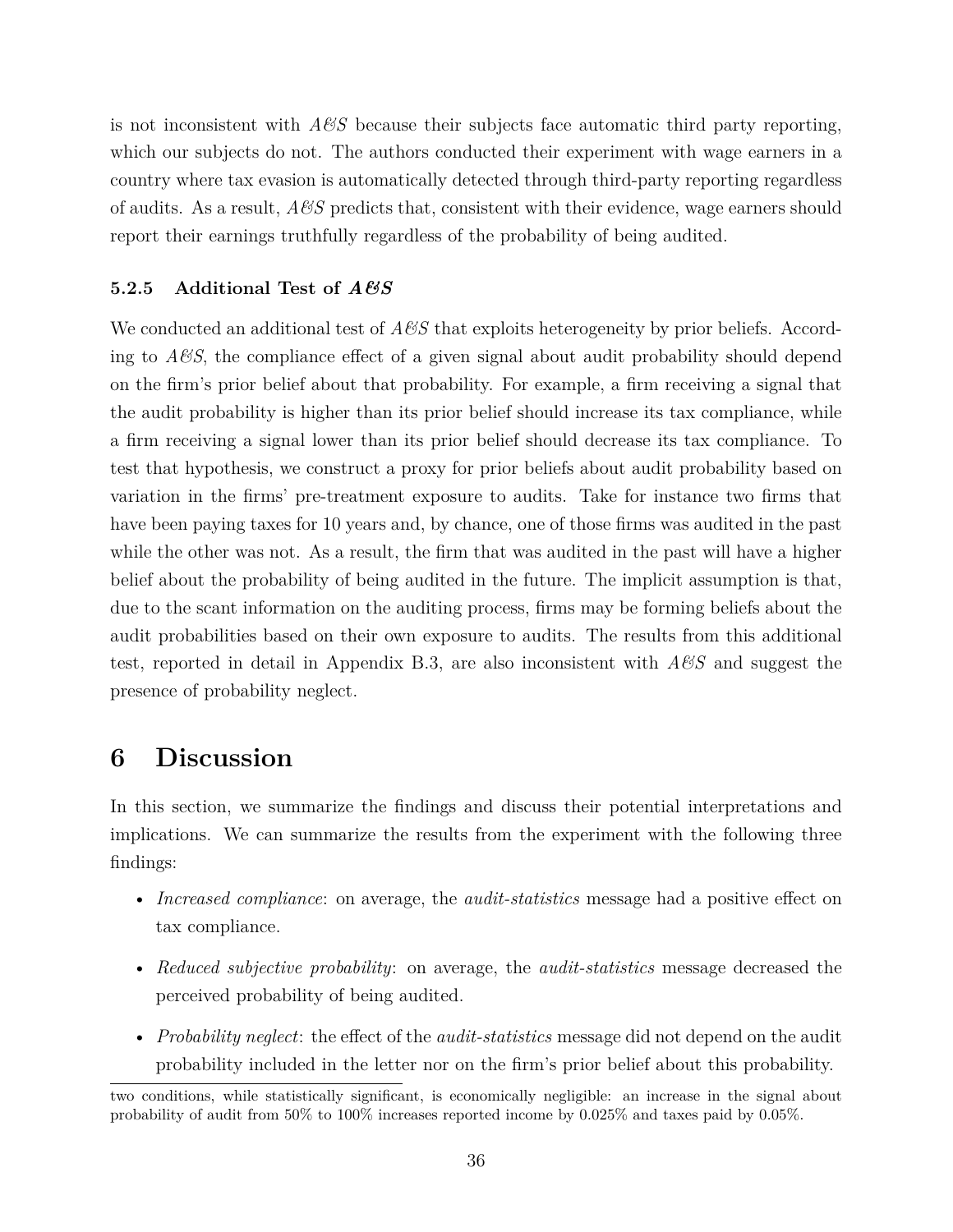Jointly, these findings are inconsistent with the *A&S* model. This begs the question of which framework might provide a better fit for these results.

There are other models from behavioral economics that could explain some but not all of our findings. One possibility is to incorporate prospect theory (Kahneman and Tversky, 1979) into the *A&S* model (see for example Dhami and al Nowaihi, 2007). This extension of the model, however, is unlikely to explain our findings. Most important, prospect theory is unlikely to explain our finding of *probability neglect*. Although differences between extremely low probabilities can be ignored under prospect theory, the range of probabilities in our context was far from what is normally considered extremely low (e.g., in the *audit-threat* arm, the probabilities were 25% versus 50%).

Alternatively, we could consider the salience model (Chetty et al., 2009). In this framework, firms behave as if the probability of detection and the penalty rate are zero unless these parameters are made salient to them. This explanation could reconcile the findings of increased compliance and reduced perceived audit probability: even if those who were sent the messages adjusted their perceived audit probabilities downwards, they would have behaved as if those probabilities were zero if they had not received those signals. The message made them salient and thus not perceived as zero. However, the salience model fails to fit other features of our findings. First, by definition, salience models imply short-lived effects. A reminder about a non-salient tax should affect the behavior of an agent only at the time of receiving the information, but not days or months later. Effectively, salience models predict a rapid decay of the effect of the information over time. This prediction contradicts our evidence about the persistent increased compliance from firms that received our *auditstatistics* letter. The effect, while decaying, remained for months after the messages were transmitted. Salience models are also inconsistent with our finding of *probability neglect* – making salient a high audit probability should have a stronger impact than making salient a low audit probability.

Our preferred interpretation is based on the model of risk-as-feelings (Loewenstein et al., 2001). The models used for choice under uncertainty are cognitive in that agents make decisions using some type of expectation-based calculus. The risk-as-feelings model proposes that responses to fearsome situations may differ substantially from cognitive evaluations of the same risks (Loewenstein and Lerner,  $2003$ ).<sup>37</sup> When fear is involved, the responses to risks are quick, automatic, and intuitive, and they tend to neglect the cost-benefit calculus. A key prediction of this model is that feelings about risk will be mostly insensitive to changes

<sup>&</sup>lt;sup>37</sup>A related concept, the affect heuristic, corresponds to the quick, automatic and intuitive evaluations of risky situations based in emotions, which might be used as shortcut for more complex evaluations of risk (Slovic et al., 2004). Borrowing Kahneman's (2003) terminology for the dual system model of the human mind, emotions might influence the intuitive system.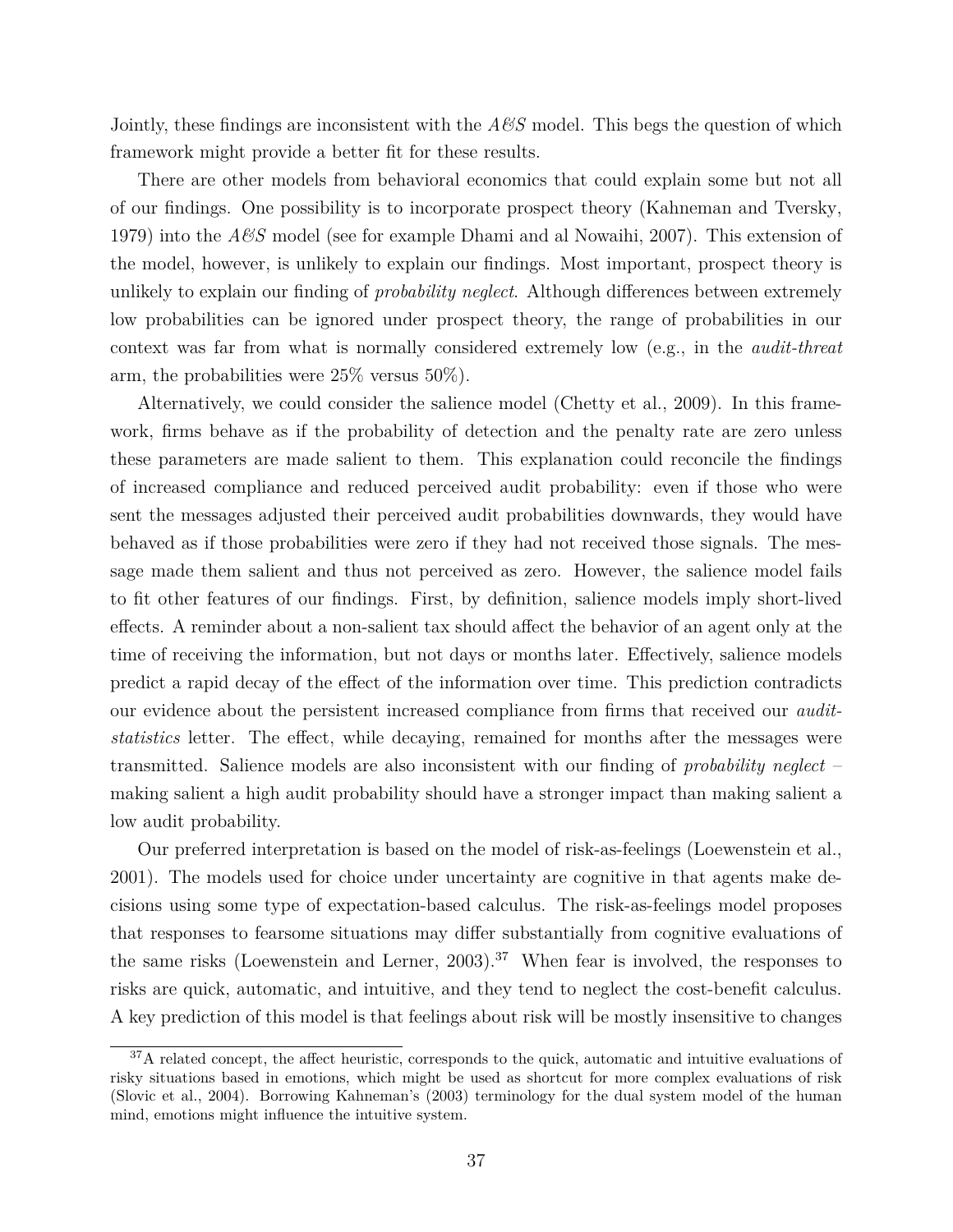in probability, which is known in the literature as probability neglect (Sunstein, 2002; Zeckhauser and Sunstein, 2010), or the fear that makes individuals focus on the downside of outcomes and thus ignore the underlying likelihoods. There is evidence of probability neglect in a range of fearsome situations involving electric shocks, arsenic, abandoned hazardous waste dumps, pesticides, and anthrax (Sunstein, 2003; Zeckhauser and Sunstein, 2010).

This model of risk-as-feelings can reconcile our three key findings. The model can reconcile the findings of *increased compliance* and *reduced subjective probability*: even if the perceived probability of an audit decreased among the treated subjects, they still may be scared into paying more taxes because they did not rely on cognitive evaluations of probabilities anyway. The risk-as-feelings model predicts *probability neglect* and thus fits out third finding too.

The model of risk-as-feeling suggests that taxpayers overreact to the threat of audits. Indeed, this excessive caution has been documented in other applications of the model of risk-as-feelings (Loewenstein et al., 2001).<sup>38</sup> This interpretation can provide an explanation for the paradox that, despite the low audit probabilities and penalty rates, most taxpayers still report the threat of audits to be a major reason why they report their taxable income truthfully. For example, a survey by the United States Internal Revenue Service (2018) indicates that 61% of U.S. taxpayers consider "fear of an audit" to have significant influence on their tax compliance decisions.<sup>39</sup> In comparison, audits are perceived to be as strong of a deterrent as third-party reporting: 66% of respondents identified "third party reporting (e.g., wages, interest, dividends)" as an important factor for their tax compliance.

Moreover, there is some direct evidence that, consistent with the risk-as-feelings model, taxpayers have an emotional reaction when thinking of tax audits and, more generally, the tax authority. Some of the evidence comes from laboratory experiments. For instance, Coricelli et al. (2010) conducted a tax evasion game in the laboratory and measured how emotional arousal affected tax evasion decisions. They showed that the intensity of emotional arousal predicts whether individuals evade and by how much. In a related laboratory study, Dulleck et al. (2016) showed a significant correlation between tax compliance and physiological markers of stress during the tax reporting decision. Instances of fear of tax audits can also be found in the media. For example, a Washington Post (2016) article claims that "a lot of people are super scared of the Internal Revenue Service" and that its powers "can instill a lot of fear," and The New York Times (2009) reported cases where the fear of the tax authority is so extreme that it is considered a phobia.

<sup>38</sup>For example, fear to terrorist attacks can make people choose other, more dangerous forms of transport; and fear of shark attacks can lead to unnecessary legislation (Sunstein, 2002, 2003; Zeckhauser and Sunstein, 2010).

 $39$ More precisely,  $32\%$  of respondents claim that "fear of audits" exert "a great deal of an influence" and 29% "somewhat of an influence" in whether they honestly report and pay their taxes.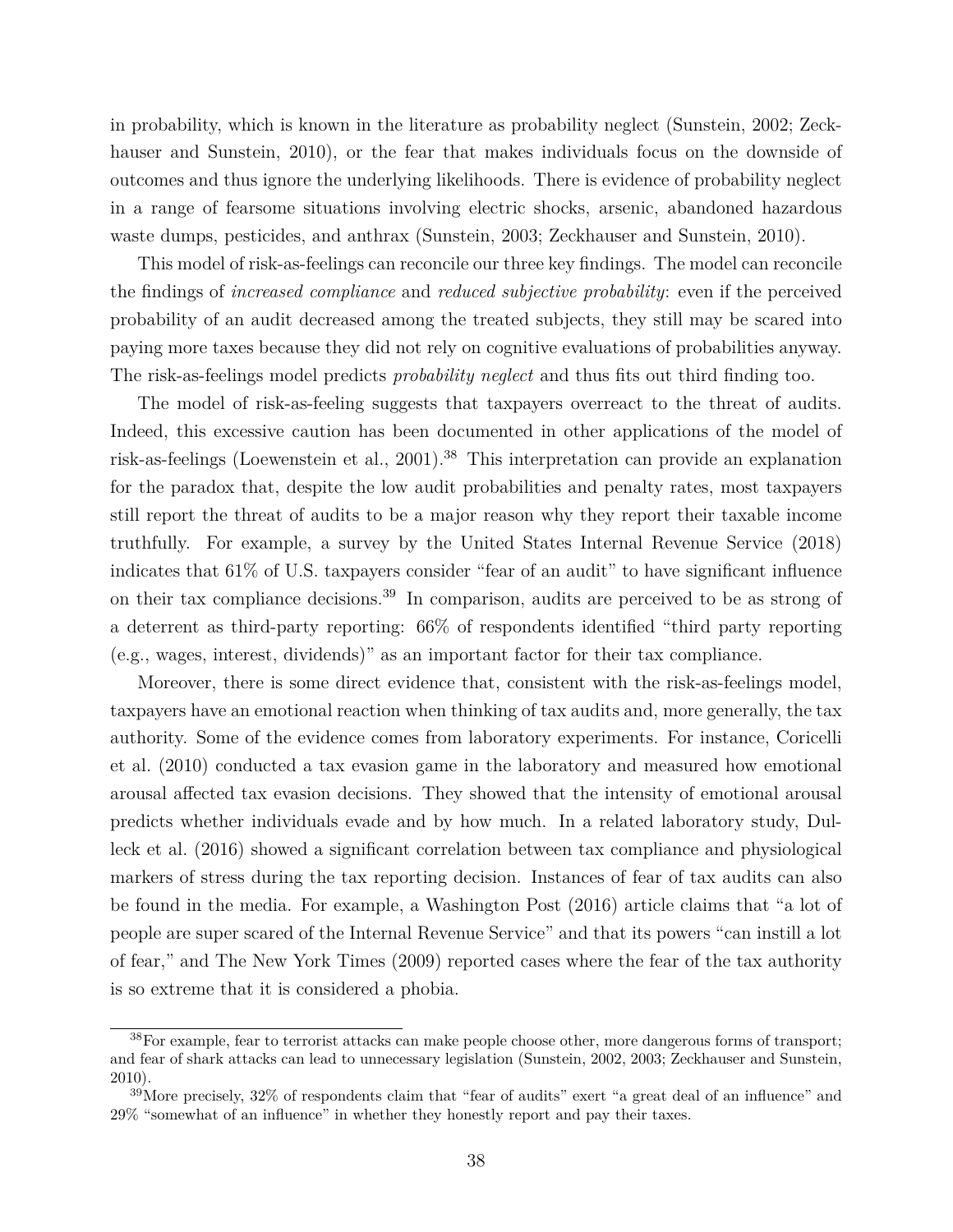In other areas of public policy, the risk-as-feelings heuristic can be a problem, because it distorts facts and promotes irrational judgment, leading to suboptimal decisions from a pure risk-assessment perspective. For example, Zeckhauser and Sunstein (2010) and others discuss cases involving regulation of nuclear power, vaccines, and other emotion-arousing issues. For tax collection, however, these behavioral biases might have positive implications for the tax authority's goals. Indeed, there is anecdotal evidence that tax authorities use these tactics to foster tax compliance. In the United States, for example, a disproportionately large number of tax enforcement press releases covering criminal convictions and civil injunctions are released during the weeks immediately preceding Tax Day, presumably to scare taxpayers into preparing compliant returns (Morse, 2009; Blank and Levin, 2010). Some tax experts even claim that the IRS "likes [targeting] celebrities because they get the most bang for their buck in terms of publicity" to "scare the public into complying" (Forbes, 2008).

In particular, the risk-as-feelings framework indicates that vivid imagery can be used to instill fear and bias risk evaluations (Slovic et al., 2004; Zeckhauser and Sunstein, 2010). Coincidentally, tax agencies seem to resort to vivid images in some of their advertising campaigns. A TV advertisement in the United States showed the IRS as "something like poltergeist coming out of a TV set and the world falling apart," followed by the phrase, "Have you filed your income tax?" (United Press International, 1988). The U.K. tax agency used advertisement campaigns that also rely on fear imagery. One poster (reproduced in Appendix D) features a pair of eyes peeking threateningly through a gash in the paper and reads, "If you've declared all your income you have nothing to fear." The tax authority in Formosa, Argentina, was perhaps less subtle: its ad campaign starred a monster kidnapping tax evaders and individuals in arrears with their taxes.<sup>40</sup> This anecdotal evidence suggest that some tax administrations may be leveraging fear for tax collection.<sup>41</sup>

### **7 Conclusions**

The canonical model of Allingham and Sandmo (1972) predicts that firms evade taxes by optimally trading off between the costs and benefits of evasion, but it is unclear whether real-world firms react to audits in this way. We designed a large-scale field experiment

<sup>&</sup>lt;sup>40</sup>They used an aboriginal mythical monster, the "Pombero," a sort of boogeyman that according to folklore took away misbehaving children. In fairness, the tax authority claims that the use of the monster was supposed to be humorous. However, they may have tried to send a subliminal message (Clarin, 2016).

<sup>&</sup>lt;sup>41</sup>Whether these fear tactics should be used by tax agencies or not, however, is outside the scope of this paper. These tactics may be ethically questionable, for example to the extent to which they rely on deception. Moreover, actively promoting fear could have unintended negative effects, such as imposing negative psychological stress on taxpayers. For a discussion on the ethical and practical issues with the use of communication efforts to increase tax compliance, see for example Morse (2009).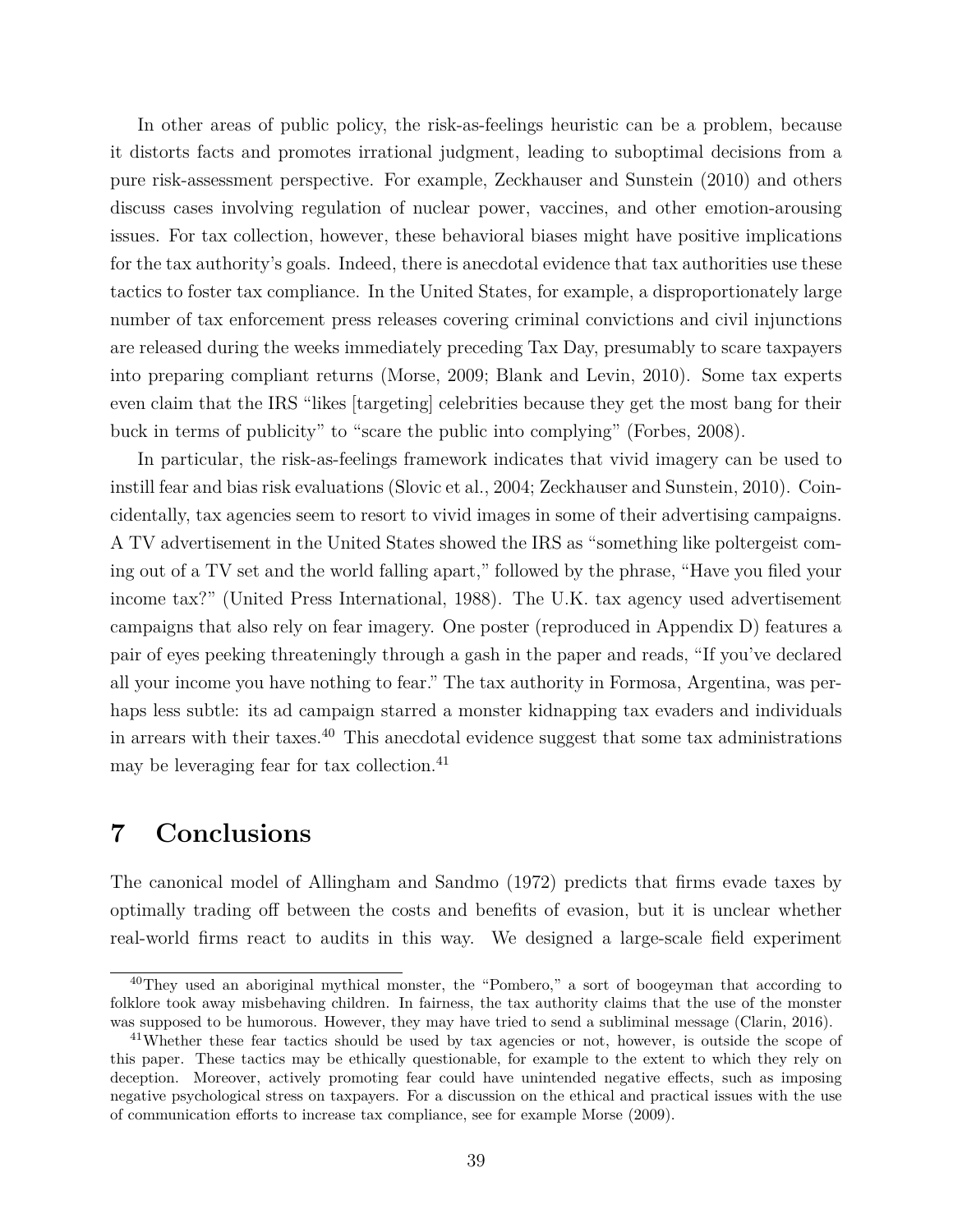in collaboration with Uruguay's tax authority to assess the factors behind firms' evasion behavior and their reactions to audits. Our findings indicate that firms do increase their tax compliance when informed about the auditing process. However, we do not find this reaction to be consistent with the predictions of *A&S*. For example, the information about audits decreased (rather than increased) the perceived probability of being audited; also, the effects of our messages about audit probabilities were independent of the signal we conveyed and of the firms' prior beliefs. Models of salience are consistent with the increased compliance we observed and with the reduced perceived perception of audit probabilities, but they are not consistent with our findings of probability neglect. We argue that all three findings can be reconciled by the risk-as-feelings model, which highlights the role of emotions in decisionmaking and which predicts that agents might exhibit probability neglect in dreaded or feared situations, like paying taxes.

Our findings also contribute to the more general debate about the determinants of tax compliance. One of the main puzzles in the literature is that evasion rates seem too low. Third-party reporting can explain high compliance for some sources of income, such as wage income (Kleven et al., 2011). However, we would expect much higher evasion rates in other contexts, such as self-employed income, where there is limited third-party reporting and low detection probabilities and penalty rates. One traditional explanation for this puzzle is based on tax morale: firms and individuals do not evade taxes because it is the right thing to do (Luttmer and Singhal, 2014). Our evidence suggests an alternative explanation for the puzzle: due to the emotional nature of the decision, audits scare taxpayers into compliance in the same way that scarecrows scare birds.

We conclude by discussing some policy implications. In the traditional framework of *A&S*, the relevant policy lever is the number of audits: the tax agency must find the point at which the marginal cost of an additional audit equals the expected marginal benefit (i.e., higher tax revenues). Our findings suggest that small and medium firms face significant information and optimization frictions when reacting to audits. These frictions introduce new levers for policy-making. For example, tax agencies can decide whether to be transparent about the auditing process, $42$  whether to contact taxpayers to remind them of it, and whether to make the costs of being a tax cheat salient and vivid through advertisement campaigns.<sup>43</sup>

 $42$ On the one hand, our evidence indicates that increasing transparency about the audit probability would reduce the average perceived probability of being audited, which could in turn reduce tax compliance. On the other hand, our finding of probability neglect suggests that, in the end, the reduction in perceived audit probability may not affect tax compliance.

<sup>&</sup>lt;sup>43</sup>For a practical discussion on how to implement this type of policy, including the drawbacks, see Morse (2009). Furthermore, this same principle can be used to improve compliance with other laws. For instance, Dur and Vollaard (2019) show experimental evidence that salience of law enforcement can be used to reduce illegal garbage disposal.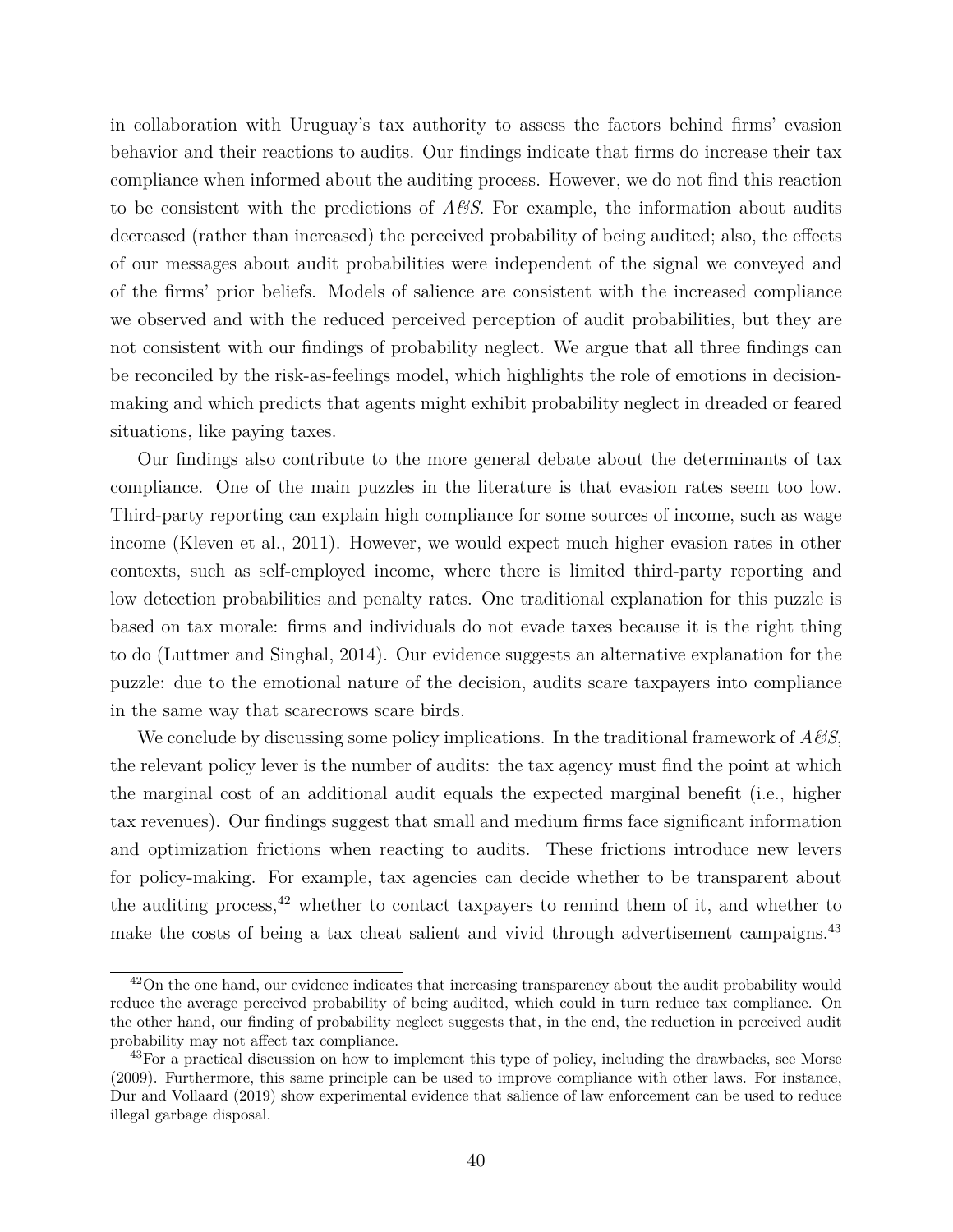Indeed, we discussed anecdotal evidence that some tax agencies may already have a working knowledge of these policy levers. For example, some tax agencies seem to avoid transparency about the auditing process while increasing visibility of enforcement actions around tax day. Some even refer to fear in their advertisement campaigns. However, there is no direct evidence on whether these policies effectively increase tax compliance or whether they have unintended effects, such as instigating enough fear in taxpayers to make them so anxious and unhappy that it trumps the positive effects of tax revenues. As stated by Alm (2019) in a recent review of the literature, "the role of emotions in tax compliance decisions remains largely unexamined." Our results highlight the need for more research on probability neglect in the decision to pay taxes. Moreover, additional research should examine the role of emotions on other important economic choices beyond tax compliance.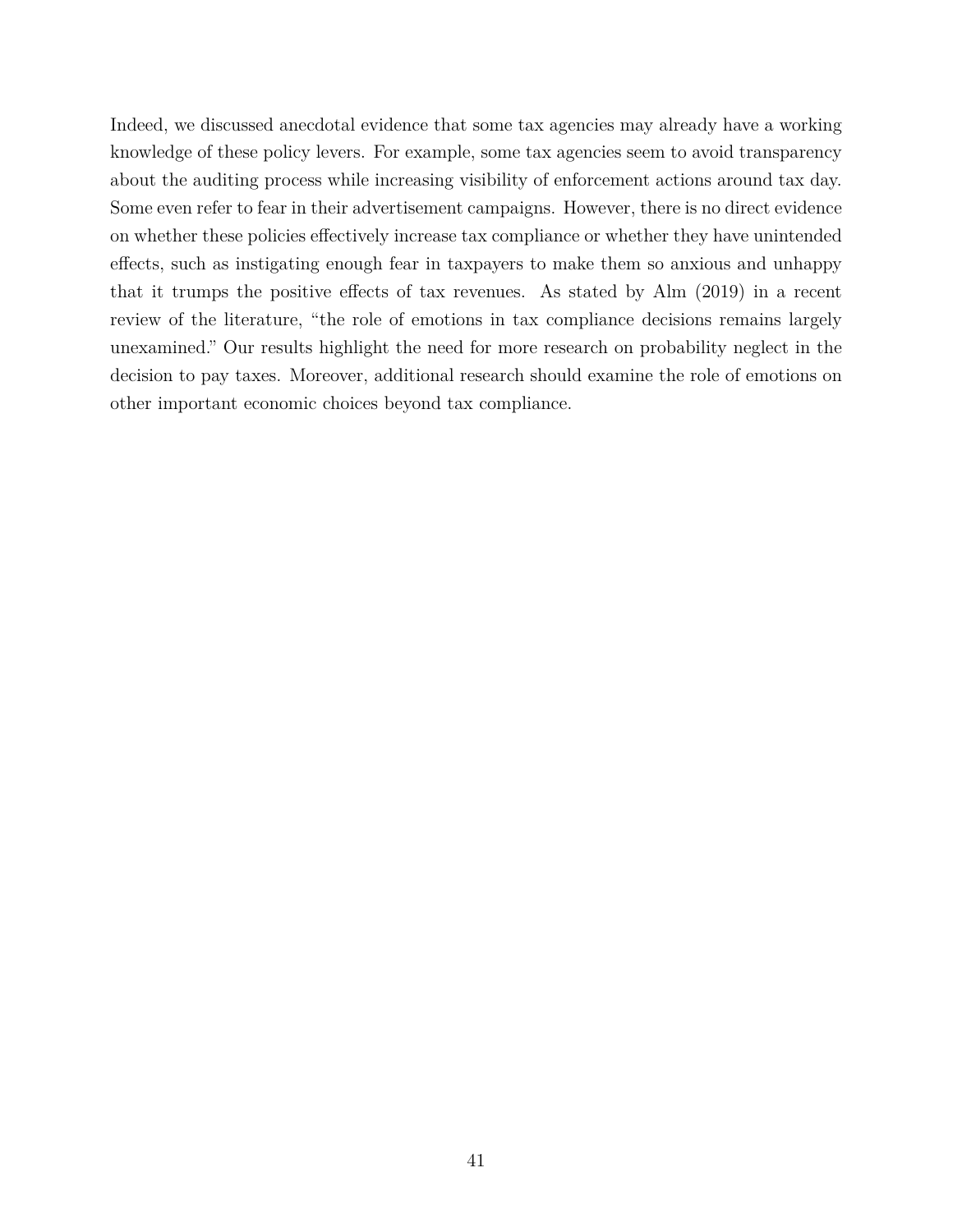### **References**

- Acemoglu, D. and M. O. Jackson (2017). Social Norms and the Enforcement of Laws. *Journal of the European Economic Association 15* (2), 245–295.
- Allingham, M. G. and A. Sandmo (1972). Income Tax Evasion: A Theoretical Analysis. *Journal of Public Economics 1*, 323–338.
- Alm, J. (2019). What motivates tax compliance? *Journal of Economic Surveys 33* (2), 353–388.
- Alm, J., B. Jackson, and M. McKee (1992). Estimating the Determinants of Taxpayer Compliance with Experimental Data. *National Tax Journal 45* (1), 107–114.
- Alm, J., G. H. McClelland, and W. Schulze (1992). Why do people pay taxes? *Journal of Public Economics 48* (1), 21–38.
- Becker, G. S. (1968). Crime and Punishment: An Economic Approach. *Journal of Political Economy 76* (2), 169–217.
- Bergman, M. and A. Nevarez (2006). Do Audits Enhance Compliance? An Empirical Assessment of VAT Enforcement. *National Tax Journal 59* (4), 817–832.
- Bergolo, M., R. Ceni, G. Cruces, M. Giaccobasso, and R. Perez-Truglia (2018). Misperceptions about Tax Audits. *AEA Papers and Proceedings 108*, 83–87.
- Blank, J. D. and D. Z. Levin (2010). When Is Tax Enforcement Publicized? *Virginia Tax Review 30*.
- Blumenthal, M., C. Christian, and J. Slemrod (2001). Do Normative Appeals Affect Tax Compliance? Evidence From a Controlled Experiment in Minnesota. *National Tax Journal 54* (1), 125–138.
- Bottan, N. L. and R. Perez-Truglia (2017). Choosing Your Pond: Location Choices and Relative Income. *NBER Working Paper* (23615).
- Bruin, W. J. A. B. d., P. S. Fischbeck, N. A. Stiber, and B. Fischhoff (2002). What number is "fifty-fifty"? Redistributing excess 50% responses in risk perception studies. *Risk Analysis 22* (4), 725–735.
- Bruine de Bruin, W. and K. G. Carman (2012). Measuring Risk Perceptions: What Does the Excessive Use of 50% Mean? *Medical Decision Making 32* (2), 232–236.
- Castro, L. and C. Scartascini (2015). Tax Compliance and Enforcement in the Pampas Evidence From a Field Experiment. *Journal of Economic Behavior & Organization 116*, 65–82.
- Cavallo, A., G. Cruces, and R. Perez-Truglia (2017, July). Inflation Expectations, Learning, and Supermarket Prices: Evidence from Survey Experiments. *American Economic Journal: Macroeconomics 9* (3), 1–35.
- Chetty, R., A. Looney, and K. Kroft (2009). Salience and Taxation: Theory and Evidence. *The American Economic Review 99* (4), 1145–77.
- Clarin (2016, September). Polemica campana en formosa al que no paga los impuestos se lo lleva el pombero. *Clarin*.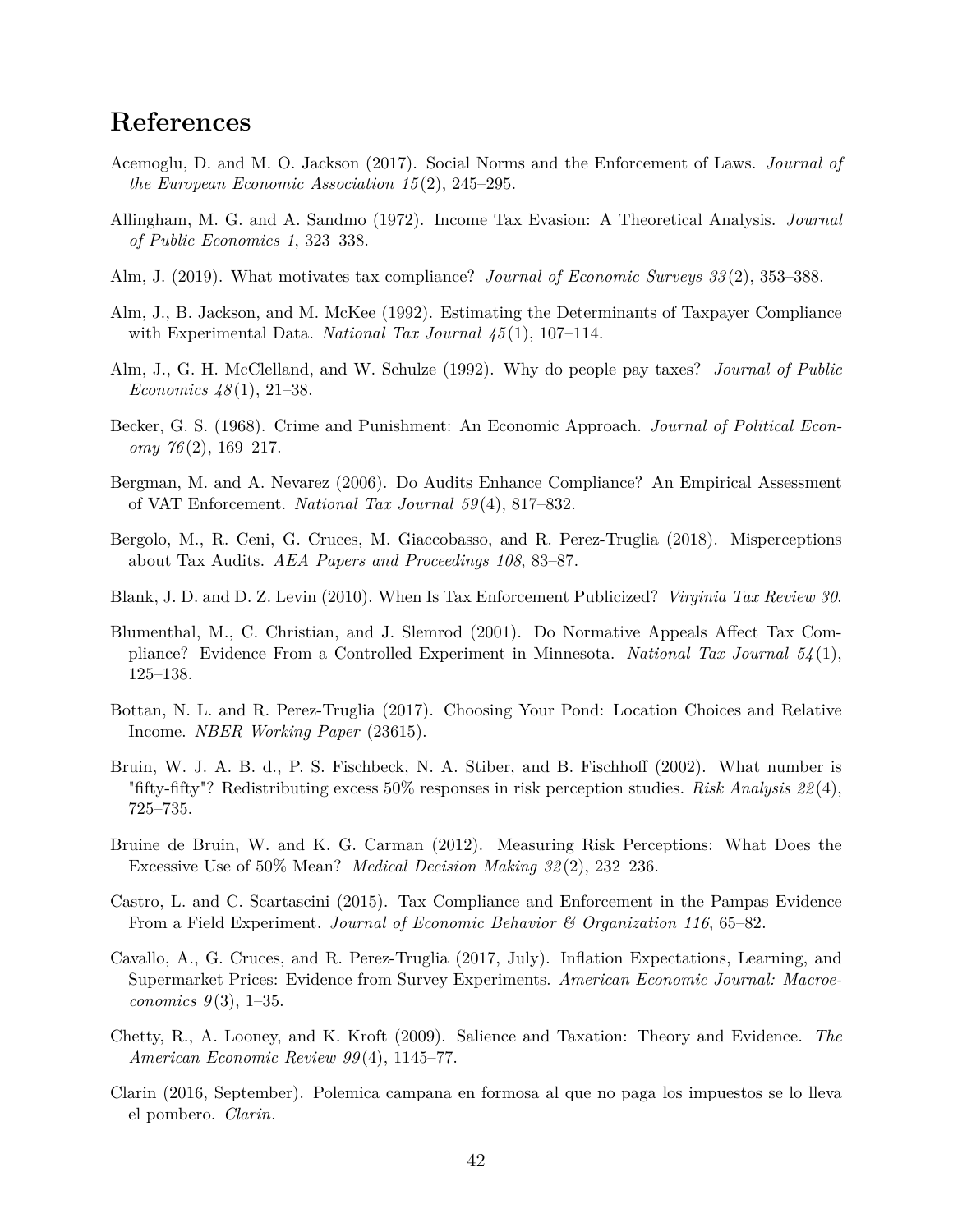- Coricelli, G., M. Joffily, C. Montmarquette, and M. C. Villeval (2010). Cheating, Emotions, and Rationality: An Experiment on Tax Evasion. *Experimental Economics 13* (2), 226–247.
- Cowell, F. A. and J. P. F. Gordon (1988). Unwillingness to pay: Tax evasion and public good provision. *Journal of Public Economics 36* (3), 305–321.
- DellaVigna, S. and M. Gentzkow (2017). Uniform Pricing in US Retail Chains. Working Paper 23996, National Bureau of Economic Research.
- Dhami, S. and A. al Nowaihi (2007). Prospect theory versus expected utility theory: Why Do People Pay Taxes? *Journal of Economic Behavior and Organization 64* (1), 171–192.
- Dulleck, U., J. Fooken, C. Newton, A. Ristl, M. Schaffner, and B. Torgler (2016). Tax compliance and psychic costs: Behavioral experimental evidence using a physiological marker. *Journal of Public Economics 134*, 9 – 18.
- Dur, R. and B. Vollaard (2019). Salience of law enforcement a field experiment. *Journal of Environmental Economics and Management 93* (C), 208–220.
- Dwenger, N., H. Kleven, I. Rasul, and J. Rincke (2016). Extrinsic and Intrinsic Motivations for Tax Compliance: Evidence from a Field Experiment in Germany. *American Economic Journal: Economic Policy 8* (3), 203–232.
- Erard, B. and J. S. Feinstein (1994). The Role of Moral Sentiment and Audit Perceptions in Tax Compliance. *Public Finance 49*, 70–89.
- Fellner, G., R. Sausgruber, and C. Traxler (2013). Testing Enforcement Strategies in the Field: Threat, Moral Appeal and Social Information. *Journal of the European Economic Association 11* (3), 634–660.
- Forbes (2008, July). Pity The Celebrity Taxpayer. *Forbes*.
- Fuster, A., R. Perez-Truglia, and B. Zafar (2018). Expectations with Endogenous Information Acquisition: An Experimental Investigation. *NBER Working Paper*.
- Gomez-Sabaini, J. C. and J. P. Jimenez (2012). Tax structure and tax evasion in Latin America. *Macroeconomics of Development Series 118*.
- Gomez-Sabaini, J. C. and D. Moran (2014). Tax policy in Latin America Assessment and guidelines for a second generation of reforms. *Macroeconomics of Development Series 133*.
- Hallsworth, M., J. A. List, R. D. Metcalfe, and I. Vlaev (2017). The behavioralist as tax collector: Using natural field experiments to enhance tax compliance. *Journal of Public Economics 148*, 14–31.
- Harris, L. and I. Associates (1988). 1987 taxpayer opinion survey. *Washington, DC: Internal Revenue Service Document*.
- Kahneman, D. (2003). A Perspective on Judgement and Choice: Mapping Bounded Rationality. *American Psychologist 58* (9), 697–720.
- Kahneman, D., P. Slovic, and A. Tversky (Eds.) (1982). *Judgment under uncertainty: heuristics and biases*. Cambridge ; New York: Cambridge University Press.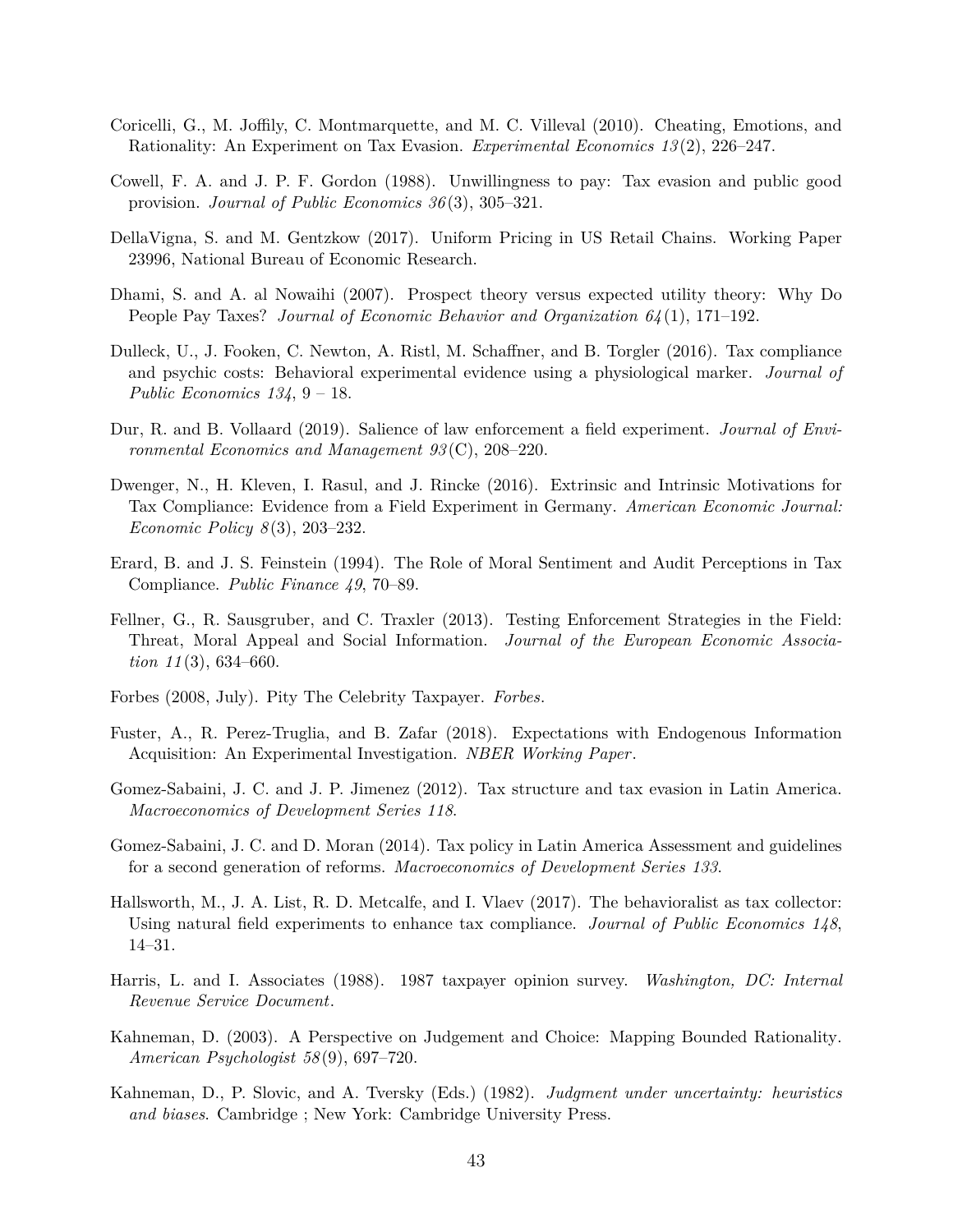- Kahneman, D. and A. Tversky (1974). Judgment under Uncertainty: Heuristics and Biases. *Science 185* (4157), 1124–1131.
- Kahneman, D. and A. Tversky (1979). Prospect Theory: An Analysis of Decision under Risk. *Econometrica 47* (2), 263–291.
- Kleven, H. J., M. B. Knudsen, T. Kreiner, S. Pedersen, and E. Saez (2011). Unwilling or Unable to Cheat? Evidence from a Randomized Tax Audit Experiment in Denmark. *Econometrica 79* (3), 651–692.
- Konrad, K. A., T. Lohse, and S. Qari (2016). Compliance With Endogenous Audit Probabilities. *Scandinavian Journal of Economics*.
- Lichtenstein, S., P. Slovic, B. Fischho, M. Layman, and B. Combs (1978). Judged frequency of lethal events. *Journal of experimental psychology: Human learning and memory 4* (6), 551.
- Loewenstein, G. and S. Lerner (2003). The role of affect in decision making. In R. Davidson, K. Scherer, and H. Goldsmith (Eds.), *Handbook of Affictive Sciences*. Oxford: Oxford University Press.
- Loewenstein, G. F., E. U. Weber, C. K. Hsee, and N. Welch (2001). Risk as feelings. *Psychological Bulletin 127* (2), 267–286.
- Luttmer, E. F. P. and M. Singhal (2014). Tax Morale. *Journal of Economic Perspectives 28* (4), 149–168.
- McKenzie, D. (2012). Beyond baseline and follow-up: The case for more T in experiments. *Journal of Development Economics 99* (2), 210–221.
- Meiselman, B. S. (2018). Ghostbusting in detroit: Evidence on nonfilers from a controlled field experiment. *Journal of Public Economics 158*, 180 – 193.
- Morse, S. C. (2009). Using Salience and Influence to Narrow the Tax Gap. *Loyola University Chicago Law Journal 40*, 483.
- Naritomi, J. (2019, September). Consumers as tax auditors.
- New York Times (2009, April). A Paralyzing Fear of Filing Taxes. *New York Times*.
- Perez-Truglia, R. and U. Troiano (2018). Shaming tax delinquents. *Journal of Public Economics 167*, 120–137.
- Pomeranz, D. (2015). No Taxation Without Information: Deterrence and Self-Enforcement in the Value Added Tax. *The American Economic Review 105* (8), 2539–2569.
- Pomeranz, D. and J. Vila-Belda (2018). Taking State-Capacity Research to the Field: Insights from Collaborations with Tax Authorities.
- Reinganum, J. F. and L. L. Wilde (1985). Income tax compliance in a principal agent framework. *Journal of Public Economics 26* (1), 1–18.
- Saez, E., J. Slemrod, and S. Giertz (2012). The elasticity of taxable income with respect to marginal tax rates: A critical review. *Journal of Economic Literature 50* (1), 3–50.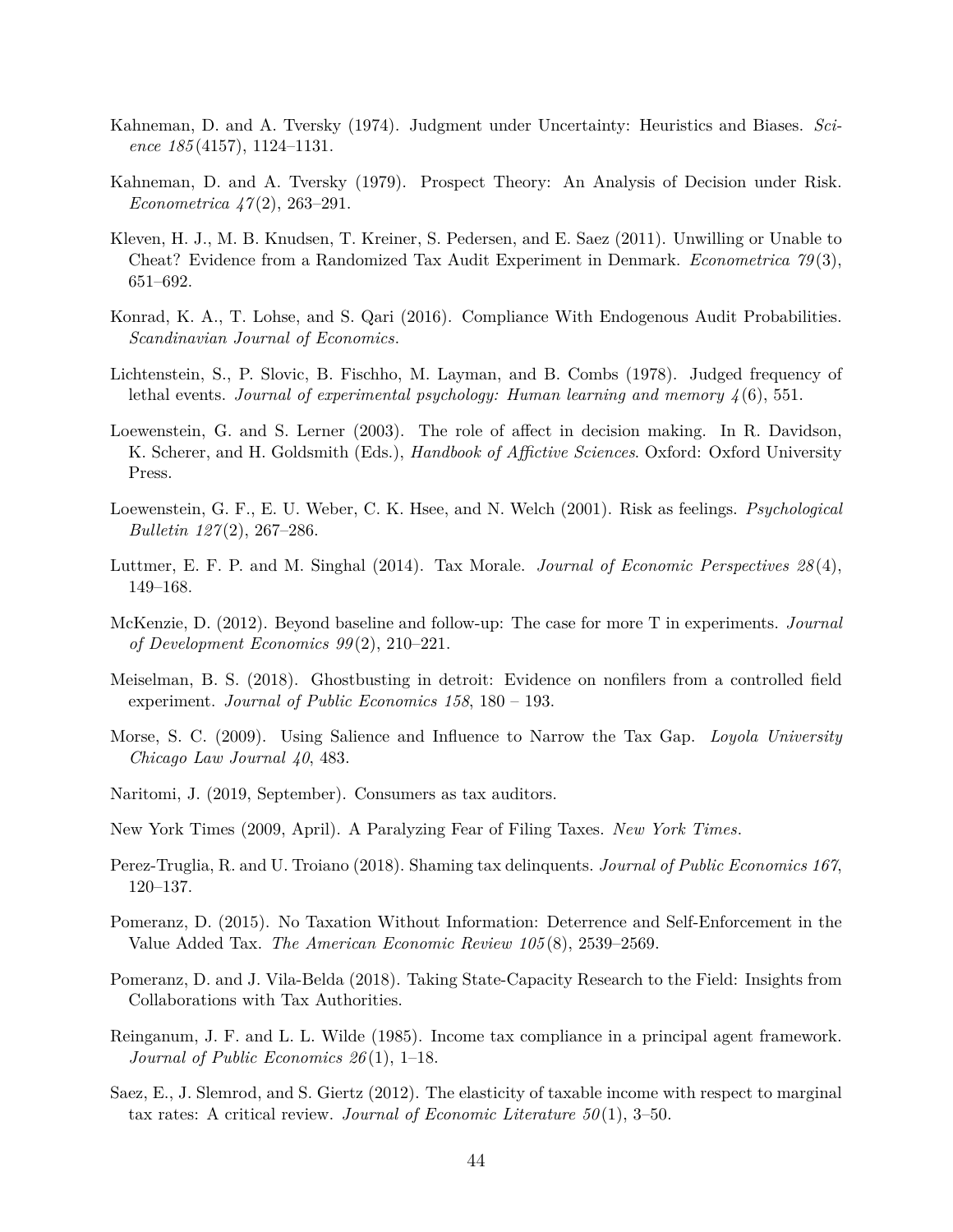- Scholz, J. T. and N. Pinney (1995). Duty, Fear, and Tax Compliance: The heuristic basis of citizenship behavior. *American Journal of Political Science 39*, 2.
- Slemrod, J. (2008). Does It Matter Who Writes the Check to the Government? The Economics of Tax Remittance. *National Tax Journal 61*.
- Slemrod, J. (2018). Tax Compliance and Enforcement. *Journal of Eonomic Literature Forthcoming*.
- Slemrod, J., M. Blumenthal, and C. Christian (2001). Taxpayer Response to an Increased Probability of Audit: Evidence from a Controlled Experiment in Minnesota. *Journal of Public Economics 79* (3), 455–483.
- Slovic, P., M. L. Finucane, E. Peters, and D. G. MacGregor (2004). Risk as analysis and risk as feelings: some thoughts about affect, reason, risk, and rationality. *Risk Analysis: An Official Publication of the Society for Risk Analysis 24* (2), 311–322.
- Srinivasan, T. N. (1973). Tax Evasion: A Model. *Journal of Public Economics 2* (4), 339–346.
- Sunstein, C. (2002). Probability Neglect: Emotions, Worst Cases, and Law. *Yale Law Journal 112* (1), 61–107.
- Sunstein, C. R. (2003). Terrorism and probability neglect. *Journal of Risk and Uncertainty 26* (2-3), 121–136.
- United Press International (1988). Psychologist takes issue with irs scare tactic. *UPI-United Press International*.
- United States Internal Revenue Service (2018). Comprehensive Taxpayer Attitude Survey (CTAS) 2017 Executive Report. Publication 5296 (Rev. 3-2018) Catalog Number 71353Y, Department of Treasury, Washington, D.C.
- Washington Post (2016, August). That is NOT the IRS Calling You! *The Washington Post*.
- Yitzhaki, S. (1987). On the Excess Burden of Tax Evasion. *Public Finance Review 15* (2), 123–137.
- Zeckhauser, R. and C. R. Sunstein (2010). Dreadful Possibilities, Neglected Probabilities. In E. Michel-Kerjan and P. Slovic (Eds.), *The Irrational Economist: Making Decisions in a Dangerous World*, pp. 116–123. New York: Public Affairs Press.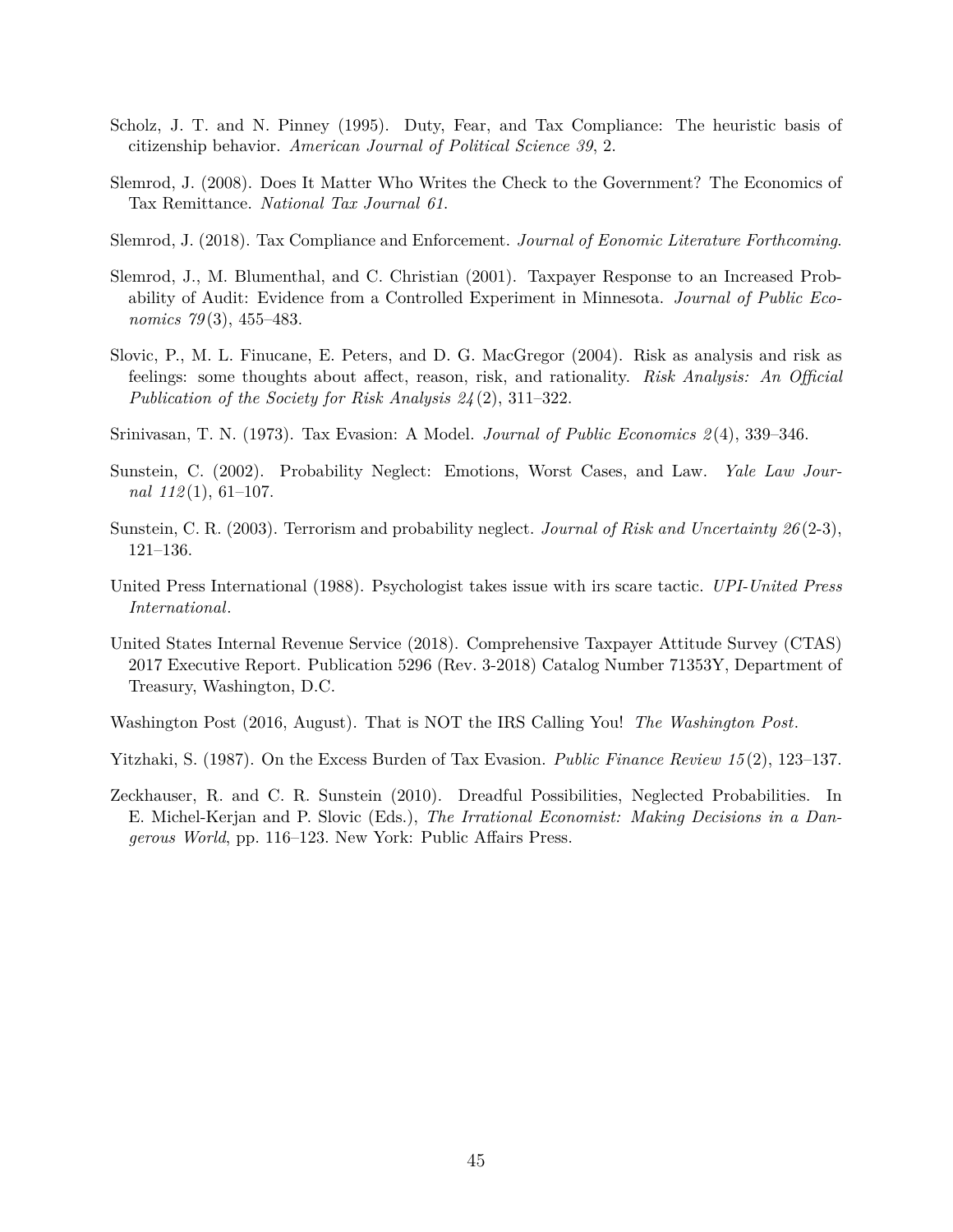|                                             | Main Sample                |                        |                             |                        | Secondary Sample    |                                 |                                 |                     |
|---------------------------------------------|----------------------------|------------------------|-----------------------------|------------------------|---------------------|---------------------------------|---------------------------------|---------------------|
|                                             | Audit<br>Statistics<br>(1) | Public<br>Goods<br>(2) | Audit<br>Endogeneity<br>(3) | <b>Baseline</b><br>(4) | p-value test<br>(5) | Audit<br>Threat $(25\%)$<br>(6) | Audit<br>Threat $(50\%)$<br>(7) | p-value test<br>(8) |
| Share paid VAT taxes (3 months pre-mailing) | 0.92                       | 0.94                   | 0.93                        | $\,0.93$               | 0.18                | 0.90                            | 0.89                            | 0.54                |
|                                             | (0.00)                     | (0.01)                 | (0.01)                      | (0.01)                 |                     | (0.01)                          | (0.01)                          |                     |
| Amount of VAT paid (3 months pre-mailing)   | 1.87                       | 1.96                   | 1.93                        | 1.91                   | 0.56                | 1.74                            | 1.75                            | 0.95                |
|                                             | (0.03)                     | (0.07)                 | (0.07)                      | (0.06)                 |                     | (0.10)                          | (0.09)                          |                     |
| Years registered in tax agency              | 15.34                      | 14.75                  | 15.70                       | 15.01                  | $0.27\,$            | 19.45                           | 19.42                           | $\rm 0.94$          |
|                                             | (0.17)                     | (0.22)                 | (0.54)                      | (0.22)                 |                     | (0.28)                          | (0.29)                          |                     |
| Share audited between 2013-2015             | 0.11                       | 0.10                   | 0.09                        | 0.10                   | $0.30\,$            | 0.13                            | $0.15\,$                        | 0.38                |
|                                             | (0.00)                     | (0.01)                 | (0.01)                      | (0.01)                 |                     | (0.01)                          | (0.01)                          |                     |
| Number of employees                         | 4.81                       | 4.66                   | 4.88                        | 5.09                   | 0.96                | 4.83                            | 4.88                            | 0.80                |
|                                             | (0.26)                     | (0.54)                 | (0.57)                      | (0.64)                 |                     | (0.13)                          | (0.12)                          |                     |
| Share retail trade sector                   | 0.22                       | 0.22                   | $0.21\,$                    | 0.23                   | 0.78                | 0.33                            | 0.32                            | 0.40                |
|                                             | (0.00)                     | (0.01)                 | (0.01)                      | (0.01)                 |                     | (0.01)                          | (0.01)                          |                     |
| Share Agricultural, forest and others       | 0.03                       | 0.03                   | 0.03                        | 0.03                   | 0.77                | 0.03                            | 0.04                            | 0.12                |
|                                             | (0.00)                     | (0.00)                 | (0.00)                      | (0.00)                 |                     | (0.00)                          | (0.00)                          |                     |
| Share construction sector                   | 0.03                       | 0.03                   | 0.03                        | 0.03                   | $0.85\,$            | 0.03                            | 0.03                            | 0.33                |
|                                             | (0.00)                     | (0.00)                 | (0.00)                      | (0.00)                 |                     | (0.00)                          | (0.00)                          |                     |
| Share other sector                          | 0.73                       | 0.73                   | 0.73                        | 0.72                   | $0.95\,$            | 0.61                            | 0.62                            | 0.54                |
|                                             | (0.00)                     | (0.01)                 | (0.01)                      | (0.01)                 |                     | (0.01)                          | (0.01)                          |                     |
| Observations                                | 10,272                     | 2,017                  | 2,039                       | 2,064                  |                     | 2,015                           | 2,033                           |                     |

Table 1: Balance of Firm Characteristics across Treatment Groups

Notes: Averages for different pre-treatment firm-level characteristics, by treatment group and type of sample (robust standard errors in parentheses). The main sample includes all firms selected as described in section 3.2. The secondary sample includes high risk firms selected by the IRS. Standard errors in parentheses. The last column of each sample reports the p-value of <sup>a</sup> test in which the null hypothesis is that the mean is equal for all the treatment groups. Data on VAT amount and firm characteristics comes from administrative tax records (including monthly payments, annual tax returns and auditing registers). Robuststandard errors in parentheses.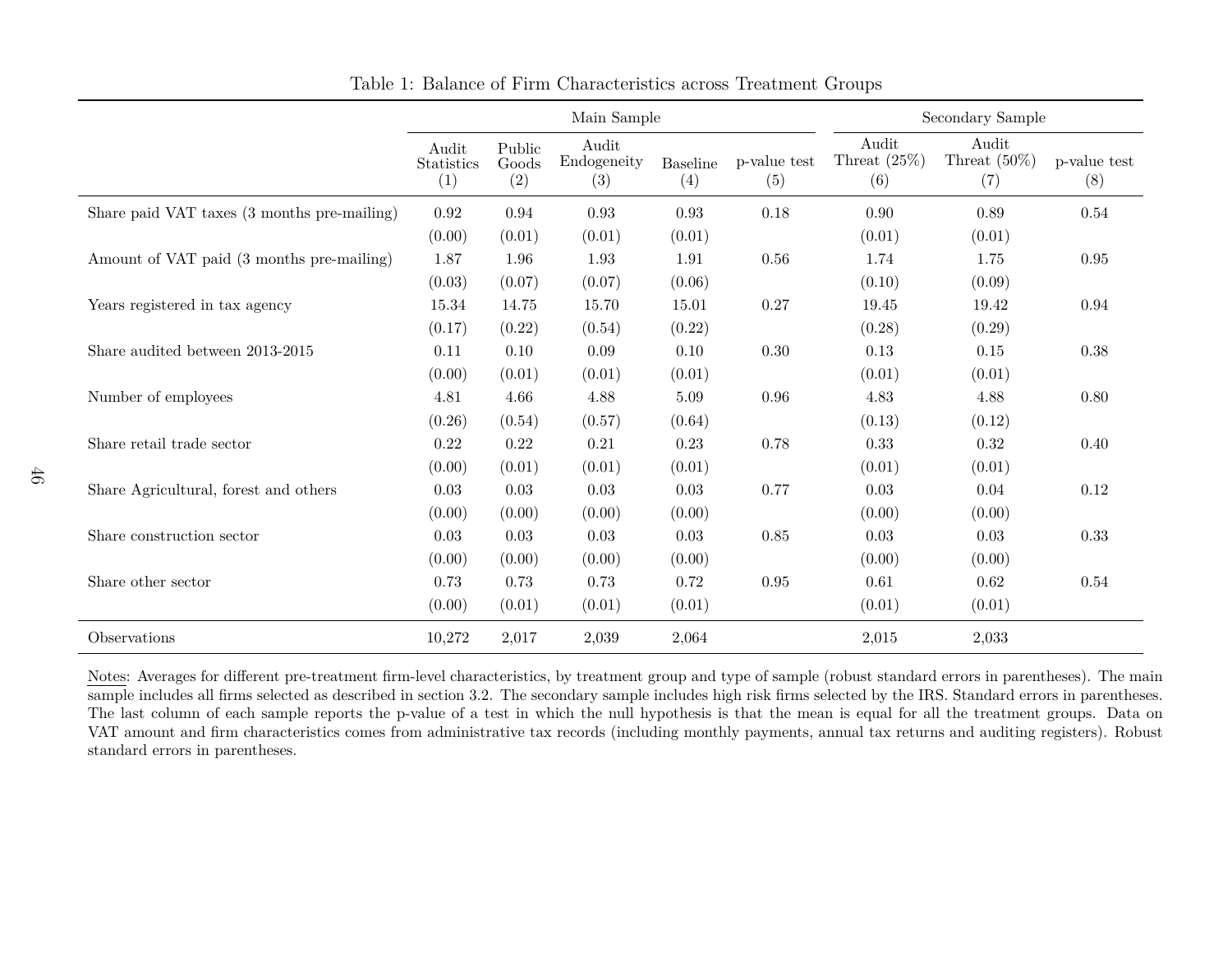|                |                                                                 | By Time Horizon   |                                          | By Payment Timing |                   | By Tax Type      |                        |  |
|----------------|-----------------------------------------------------------------|-------------------|------------------------------------------|-------------------|-------------------|------------------|------------------------|--|
|                |                                                                 | First Year<br>(1) | Retroactive<br>Second Year<br>(2)<br>(3) |                   | Concurrent<br>(4) | Non - VAT<br>(5) | $VAT + Non-VAT$<br>(6) |  |
| a.             | Audit - Statistics ( $N = 10,272$ ) vs Baseline ( $N = 2,064$ ) |                   |                                          |                   |                   |                  |                        |  |
|                | Post-Treatment                                                  | $0.063**$         | 0.032                                    | $0.381***$        | $0.044*$          | $0.077**$        | $0.052**$              |  |
|                |                                                                 | (0.025)           | (0.031)                                  | (0.131)           | (0.026)           | (0.037)          | (0.026)                |  |
|                | Pre-Treatment                                                   | $-0.008$          | $-0.003$                                 | $-0.132$          | $-0.005$          | 0.016            | 0.037                  |  |
|                |                                                                 | (0.021)           | (0.025)                                  | (0.105)           | (0.022)           | (0.045)          | (0.026)                |  |
| $\mathbf{b}$ . | Audit - Endogeneity ( $N = 2,039$ ) vs Baseline ( $N = 2,064$ ) |                   |                                          |                   |                   |                  |                        |  |
|                | Post-Treatment                                                  | $0.074**$         | 0.038                                    | $0.314**$         | $0.061*$          | $0.084**$        | $0.079***$             |  |
|                |                                                                 | (0.032)           | (0.039)                                  | (0.139)           | (0.033)           | (0.041)          | (0.031)                |  |
|                | Pre-Treatment                                                   | $-0.006$          | $0.072**$                                | 0.008             | $-0.003$          | 0.006            | 0.027                  |  |
|                |                                                                 | (0.027)           | (0.030)                                  | (0.125)           | (0.027)           | (0.056)          | (0.031)                |  |
| $\mathbf{c}$ . | Public - Goods ( $N = 2,017$ ) vs Baseline ( $N = 2,064$ )      |                   |                                          |                   |                   |                  |                        |  |
|                | Post-Treatment                                                  | 0.043             | 0.006                                    | 0.195             | 0.032             | 0.001            | 0.018                  |  |
|                |                                                                 | (0.030)           | (0.036)                                  | (0.134)           | (0.031)           | (0.048)          | (0.029)                |  |
|                | Pre-Treatment                                                   | $-0.004$          | 0.031                                    | $-0.192$          | 0.002             | $-0.047$         | $-0.004$               |  |
|                |                                                                 | (0.026)           | (0.028)                                  | (0.124)           | (0.026)           | (0.046)          | (0.027)                |  |

Table 2: Average Effects of *Audit-Statistics*, *Audit-Endogeneity* and *Public-Goods* Messages on VAT and Other Tax Payments by Time Horizon and Payment Timing

Notes: \* significant at the 10% level, \*\* at the 5% level, \*\*\* at the 1% level. Robust standard errors in parentheses. The results are based on Poisson regressions, so coefficients can be interpreted directly as semi-elasticities. Panel a. compares the *audit-statistics* message with the *baseline* letter, while results in panels b. and c. replicate the comparison for *auditendogeneity* and *public-goods* messages. In the first row of each panel, the dependent variable is the amount of VAT payments (in dollars) after receiving the letter. The second row presents a falsification test in which we estimate the same regression but using the amount contributed before receiving the mailing (pre-treatment) as the dependent variable. All regressions are estimated with a set of monthly controls that correspond to the year before the outcome: for the the posttreatment outcome regression, we include monthly VAT payment controls from September, 2014 to August, 2015, and for the pre-treatment outcome we include the same variables for the September 2013 – August 2014 period. We also restrict the analysis to firms that effectively received the letter as reported by the postal service. Columns (1) and (2) report the effect of treatment by time horizon. Column (1) presents the estimates of the effect for the first year (October 2015 – September 2016) while Column (2) reports the effect of the letter in the second year after the treatment (October 2016 – September 2017). Columns (3) and (4) present the first year effect of treatment on retroactive (3) and concurrent (4) VAT payments. Columns (5) and (6) report the first year results by type of tax. Column (5) presents the effect of the treatment on other (non-VAT) tax payments, while column (6) reports the effect on the total amount of taxes paid by the firms during the same period.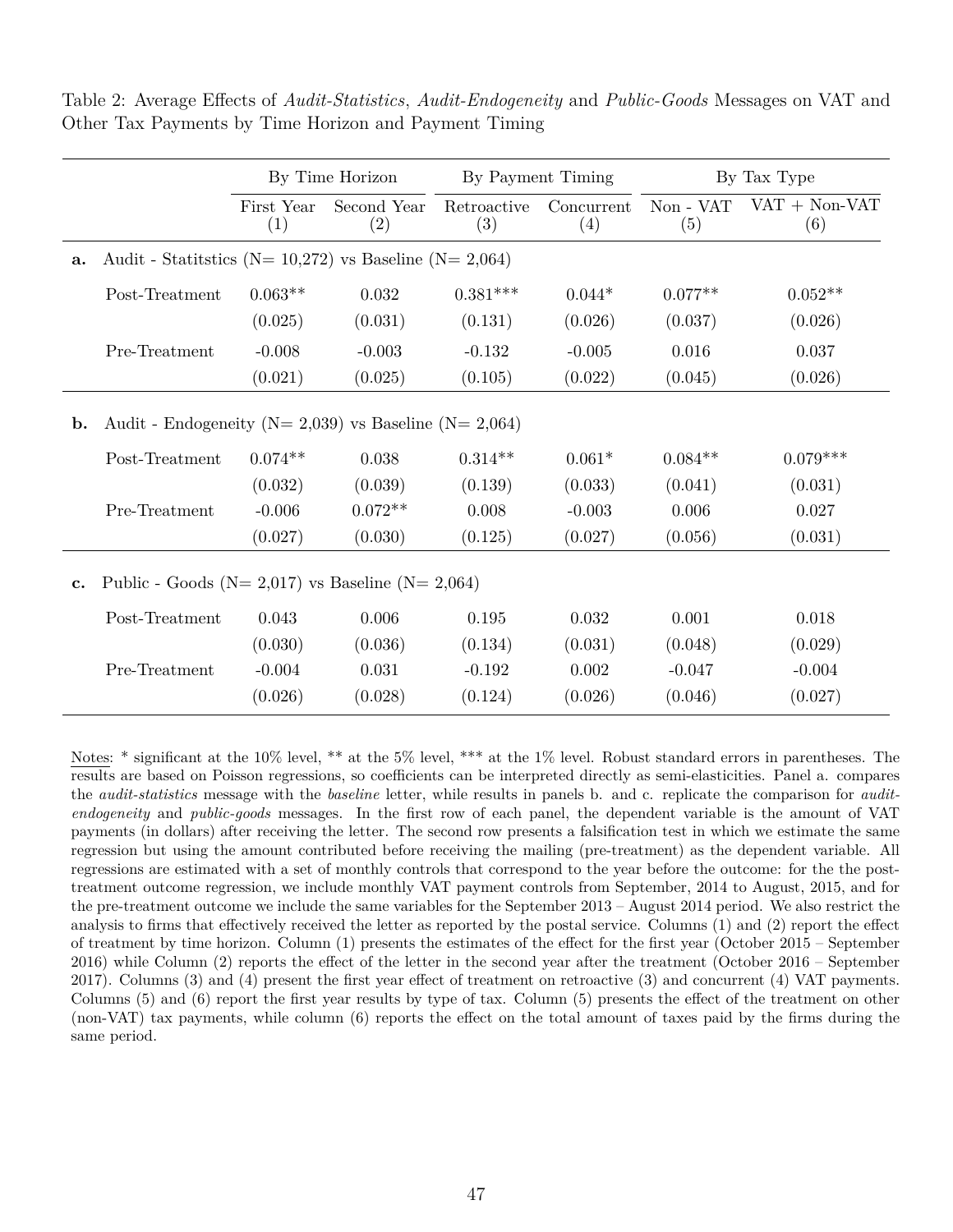|                                                          | By Time Horizon |             | By Payment Timing |            | By Tax Type |                 |
|----------------------------------------------------------|-----------------|-------------|-------------------|------------|-------------|-----------------|
|                                                          | First Year      | Second Year | Retroactive       | Concurrent | Non - VAT   | $VAT + Non-VAT$ |
|                                                          | (1)             | (2)         | (3)               | (4)        | (5)         | (6)             |
| Audit - Statitutics ( $N = 10,272$ )<br>a.               |                 |             |                   |            |             |                 |
| Audit Probability $(\%)$                                 |                 |             |                   |            |             |                 |
| Post-Treatment                                           | 0.030           | 0.170       | $-2.136**$        | 0.162      | 0.127       | 0.094           |
|                                                          | (0.236)         | (0.236)     | (1.040)           | (0.246)    | (0.440)     | (0.266)         |
| Pre-Treatment                                            | 0.025           | $-0.041$    | $-1.984**$        | 0.123      | 0.192       | 0.111           |
|                                                          | (0.115)         | (0.069)     | (0.806)           | (0.121)    | (0.388)     | (0.169)         |
| Penalty Size $(\%)$                                      |                 |             |                   |            |             |                 |
| Post-Treatment                                           | $-0.118$        | $-0.233*$   | 1.044             | $-0.191*$  | $-0.291$    | $-0.179$        |
|                                                          | (0.115)         | (0.122)     | (0.742)           | (0.112)    | (0.180)     | (0.112)         |
| Pre-Treatment                                            | $-0.001$        | 0.049       | 0.032             | $-0.001$   | $-0.376**$  | $-0.136$        |
|                                                          | (0.088)         | (0.034)     | (0.470)           | (0.093)    | (0.168)     | (0.086)         |
| Audit - Threat Letters ( $N = 4,048$ )<br>$\mathbf{b}$ . |                 |             |                   |            |             |                 |
| Audit Probability $(\%)$                                 |                 |             |                   |            |             |                 |
| Post-Treatment                                           | $0.376*$        | $0.378*$    | 0.831             | 0.335      | 0.164       | $0.295*$        |
|                                                          | (0.210)         | (0.220)     | (0.944)           | (0.216)    | (0.185)     | (0.170)         |
| Pre-Treatment                                            | $-0.342*$       | $-0.214$    | 0.013             | $-0.289$   | $-0.219$    | $-0.308**$      |
|                                                          | (0.178)         | (0.162)     | (0.647)           | (0.182)    | (0.163)     | (0.142)         |

Table 3: Elasticities of Tax Payments with Respect to Audit Probability and Penalty Rate, *Audit-Statistics* and *Audit-Threat* Sub-Treatments

Notes: \* significant at the 10% level, \*\* at the 5% level, \*\*\* at the 1% level. Robust standard errors in parentheses. Panel a. presents the effect of providing different information regarding *p* and *θ* in the *audit-statistics* message. Panel b. compares the two *audit-threat* messages, i.e. the 50% threat of audit vs. the 25% threat of audit. Rows (1) and (3) of panel a. present the effect of an additional percentage point of *p* and *θ* (respectively) in the information included in the letters on post-treatment VAT payments. The results are based on Poisson regressions, so coefficients can be interpreted directly as semi-elasticities. Regressions are estimated using monthly pre-treatment controls and the stratification variable used to randomize the parameters. Rows (2) and (4) present a falsification test in which we estimate the same regression using pretreatment information as the dependent variable. All regressions are estimated with a set of monthly controls that correspond to the year before the outcome: for the the post-treatment outcome regression, we include monthly VAT payment controls from September, 2014 to August, 2015, and for the pre-treatment outcome we include the same variables for the September 2013 – August 2014 period. We also restrict the analysis to firms that effectively received the letter as reported by the postal service. Row (1) in panel b. presents the post-treatment effect of receiving the *audit-threat* letter with a probability of 50% relative to receiving the letter with the 25% probability treatment. Row (2) of panel b. replicates the estimates for the pre-treatment outcomes. Columns (1) and (2) report the effect of treatment by time horizon. Column (1) presents the estimates of the effect for the first year (October 2015 – September 2016) while Column (2) reports the effect of the letter in the second year after the treatment (October 2016 – September 2017). Columns (3) and (4) present the first year effect of treatment on retroactive (3) and concurrent (4) VAT payments. Columns (5) and (6) report the first year results by type of tax. Column (5) presents the effect of the treatment on other (non-VAT) tax payments, while column (6) reports the effect on the total amount of taxes paid by the firms during the same period.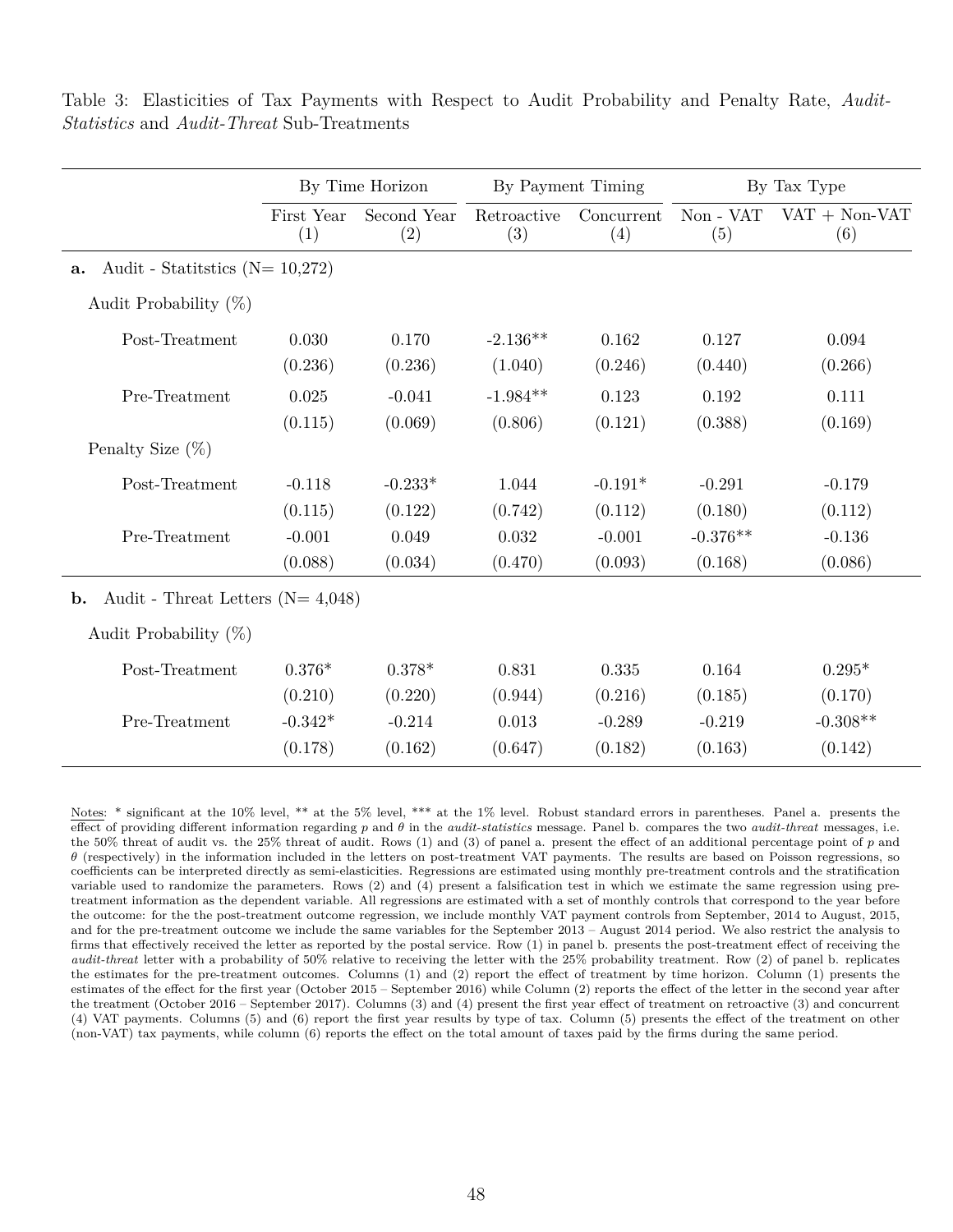| Setup          |        |        |                |            |          |          |               | Predictions                               |                                                |  |  |
|----------------|--------|--------|----------------|------------|----------|----------|---------------|-------------------------------------------|------------------------------------------------|--|--|
| $\sigma$       | $\tau$ | $p_0$  | $p_1$          | $\epsilon$ | $\theta$ | $\alpha$ | $\frac{E}{Y}$ | $\partial log(\tau(Y-E))$<br>$\partial p$ | $\partial log(\tau(Y-E))$<br>$\partial \theta$ |  |  |
| 4              | 0.22   | 0.117  | $\overline{0}$ | 0.581      | 0.306    | 1        | 0.26          | 4.548                                     | 3.475                                          |  |  |
| 4              | 0.22   | 0.117  | $\overline{0}$ | $\Omega$   | 0.306    | 0.195    | 0.26          | 9.422                                     | 1.208                                          |  |  |
| 4              | 0.22   | 0.0896 | 0.0896         | $\theta$   | 0.306    | 0.229    | 0.26          | 4.386                                     | 0.592                                          |  |  |
| 4              | 0.22   | 0.367  | $\overline{0}$ | $\theta$   | 0.31     | 0.590    | 0.26          | 4.021                                     | 1.642                                          |  |  |
| 2              | 0.22   | 0.117  | $\overline{0}$ | 0.620      | 0.306    | 1        | 0.26          | 9.854                                     | 6.600                                          |  |  |
| $\overline{2}$ | 0.22   | 0.117  | $\overline{0}$ | $\theta$   | 0.306    | 0.169    | 0.26          | 18.857                                    | 2.111                                          |  |  |
| $\overline{2}$ | 0.22   | 0.0896 | 0.0896         | $\theta$   | 0.306    | 0.202    | 0.26          | 5.556                                     | 0.664                                          |  |  |
| $\overline{2}$ | 0.22   | 0.367  | $\overline{0}$ | $\Omega$   | 0.31     | 0.534    | 0.26          | 8.038                                     | 2.829                                          |  |  |

Table 4: Predicted Elasticities under Different *A&S* Calibrations

Notes: Each row corresponds to a different calibration of the extended *A&S* model presented in Section 5.2.2. The first seven columns correspond to the parameter values. The last three columns correspond to the predictions of the model under those parameter values. The predicted evasion rate  $(\frac{E}{Y})$  is always 26% because all the specifications were calibrated to match that rate.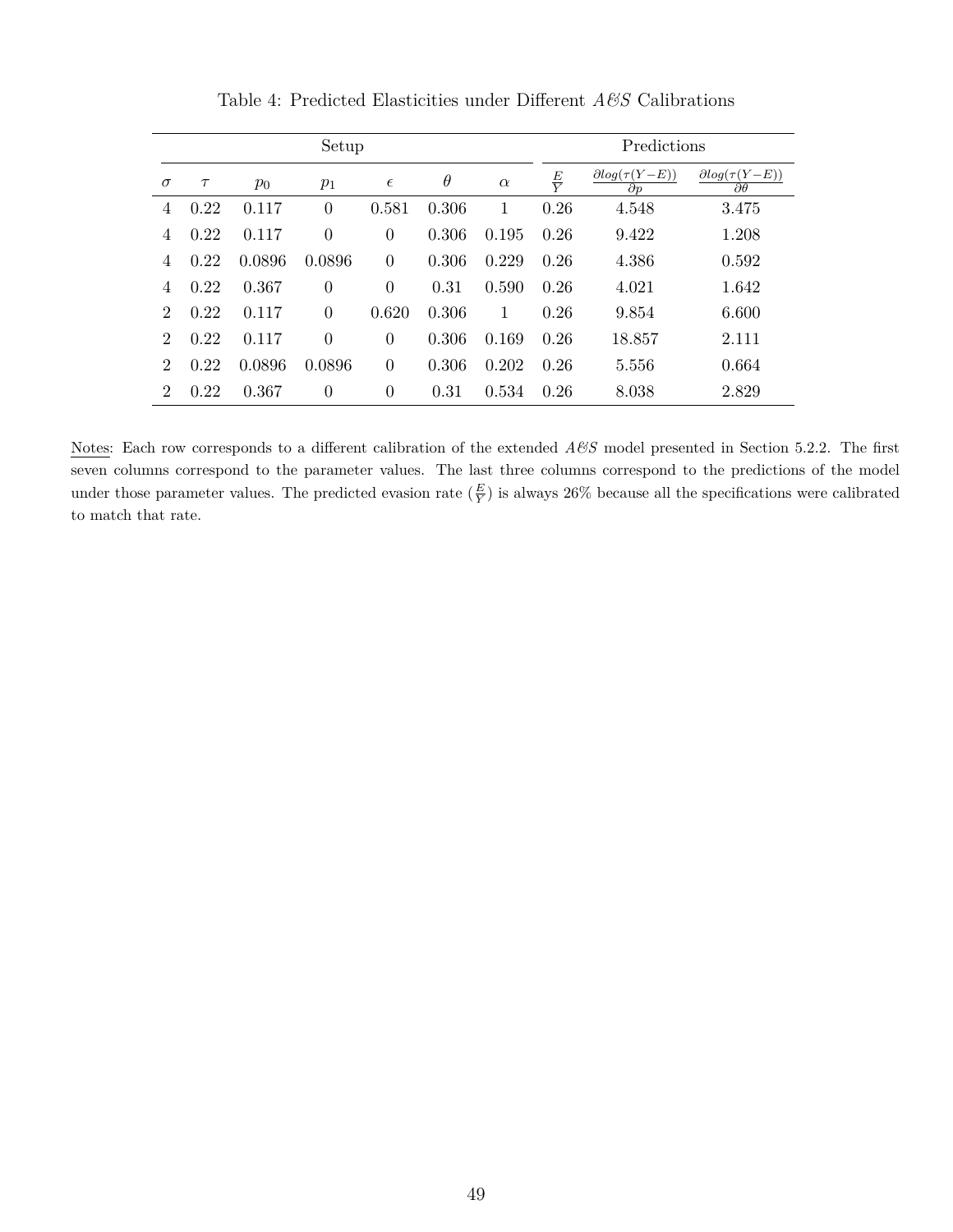

Figure 1: Distribution of Statistics Shown in *Audit-Statistics* Letters by VAT Payment Quintiles

Notes: Notes: N=10,272. Information provided in the audit-statistics letter: probability of being audited (*p*, in panel a) and penalty rate  $(\theta)$ , in panel b). Group 1 through 5 correspond to each of the pre-treatment VAT payment quintiles.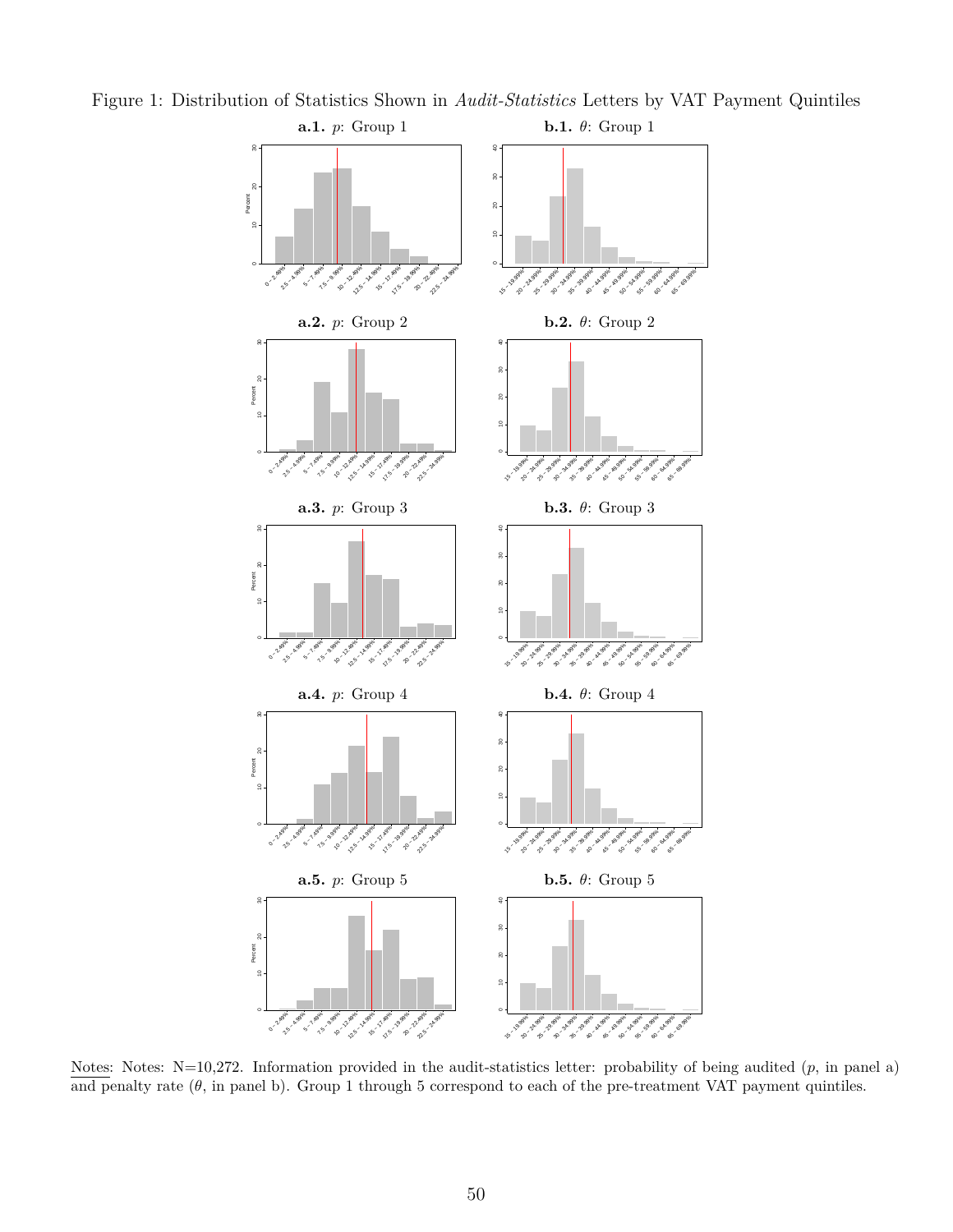Figure 2: Average Effects of *Audit-Statistics*, *Audit-Endogeneity, Public-Goods* and *Audit-Threat* Messages, By Quarter



Notes: These figures plot the quarterly effects of eaither, each treatment arm when compared to the *baseline* letter (Panels a. to c.) or across treatments (Panel d.). Panel a. (N=12,336) presents the effect of the *audit-statistics* message on total quarterly VAT payments, while panel b. (N=4,103) represents the effect of the *audit-endogeneity* message and panel c.  $(N=4,081)$  depicts the effect of the *public-goods* message on the same outcome variable. Panel d.  $(N=4,048)$  represents the effect of the *audit-threat* message (50% vs 25%). Each point (red circle) in the plot represents the estimate of the effect of treatment on VAT payments for a specific quarter from two quarters before treatment up to eight quarters after receiving the letter. Regressions do not include monthly pre-treatment controls. The results are based on Poisson regressions, so coefficients can be interpreted directly as semi-elasticities. 90% confidence intervals represented by red lines computed with robust standard errors.